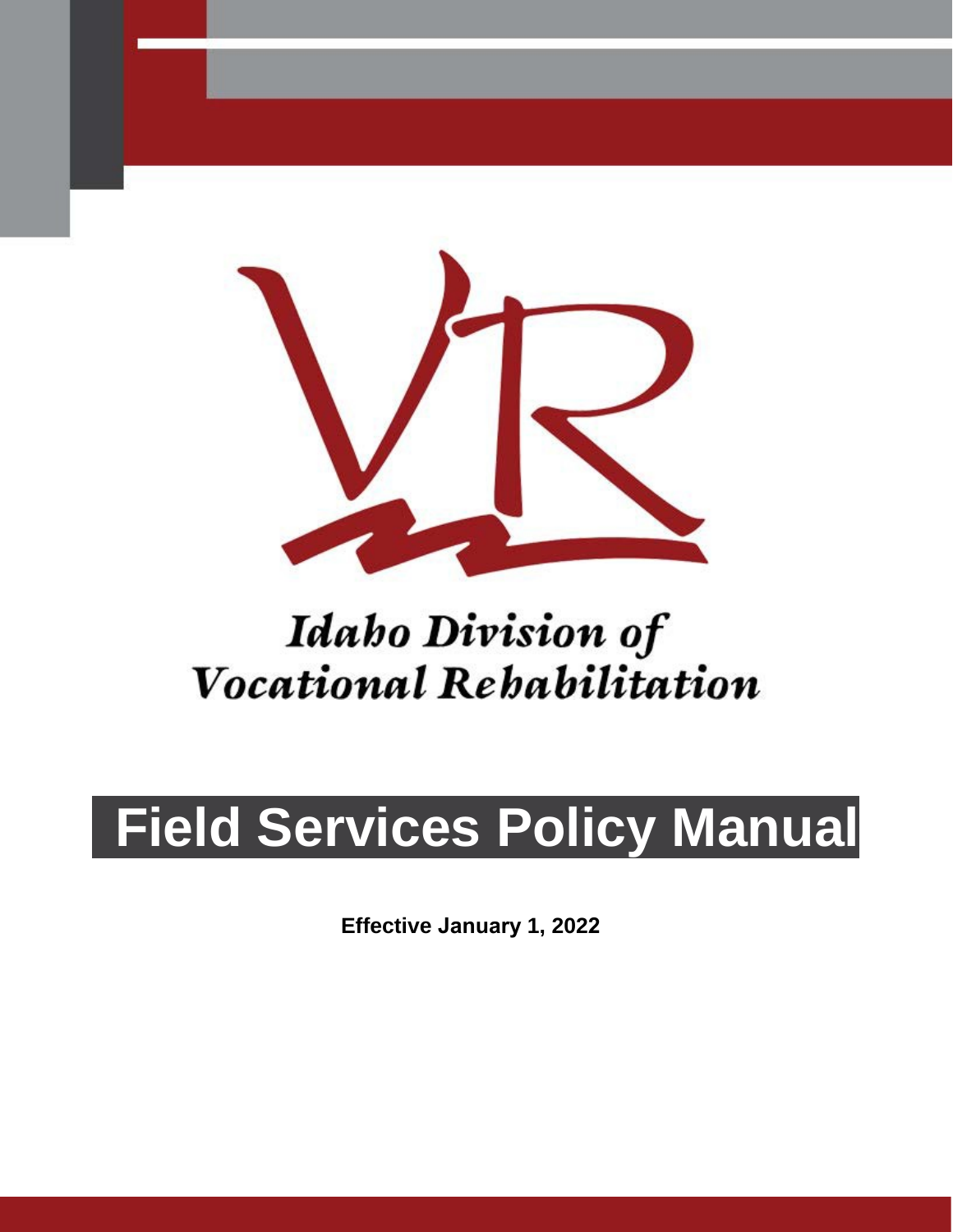# **Table of Contents**

| L                                                                          |
|----------------------------------------------------------------------------|
|                                                                            |
|                                                                            |
|                                                                            |
| Protection, Use, and Release of Personal Information (34 CFR<br>Ш.         |
|                                                                            |
|                                                                            |
|                                                                            |
|                                                                            |
|                                                                            |
|                                                                            |
| IV. Eligibility Determination & Determining Significance of Disability (34 |
|                                                                            |
| Trial Work Experiences (TWE) for Customers with Significant Disabilities   |
| Presumptive Eligibility for Social Security Beneficiaries  18              |
|                                                                            |
|                                                                            |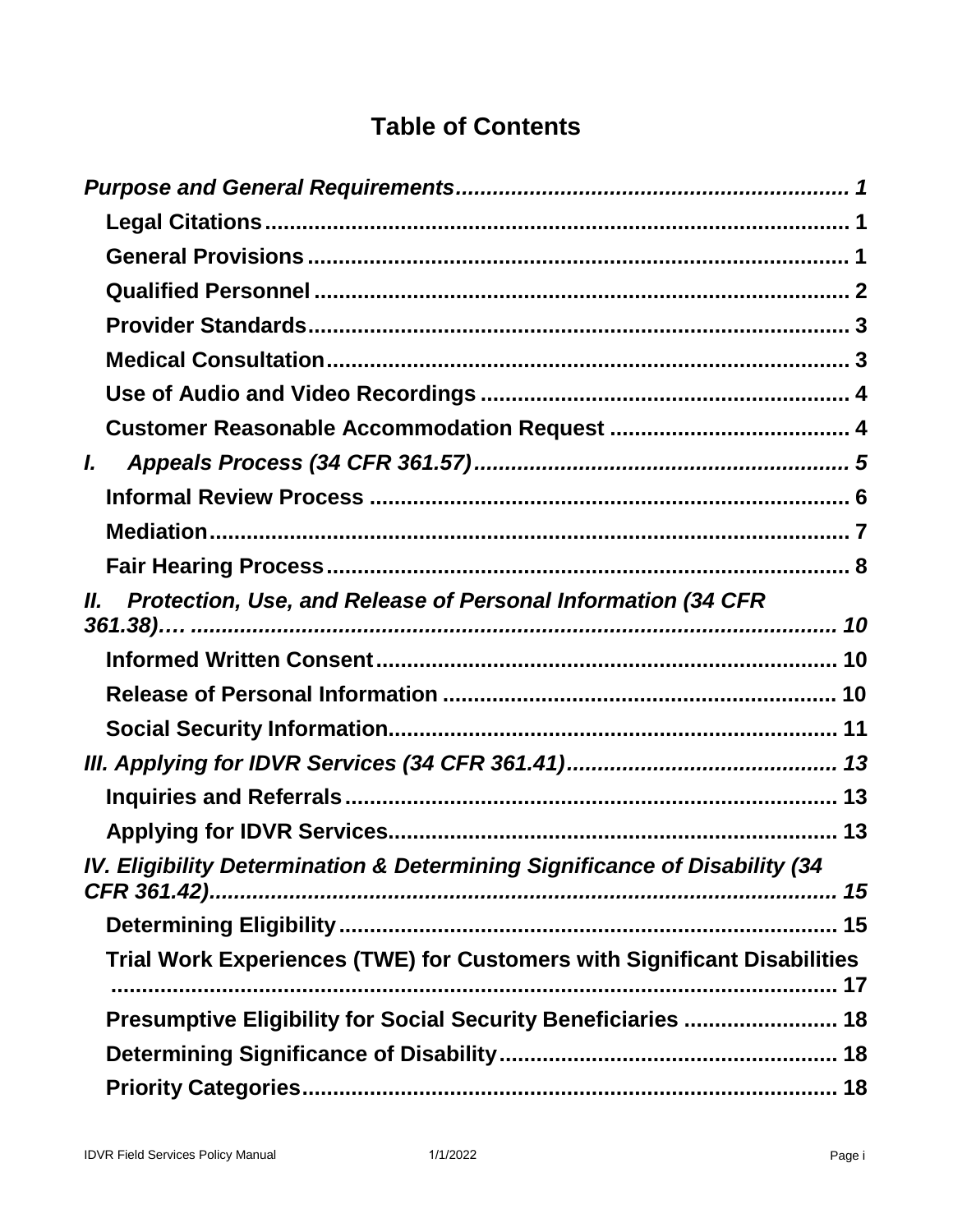| VI. Developing the Individualized Plan for Employment (IPE) (34 CFR 361.45 | 23 |
|----------------------------------------------------------------------------|----|
|                                                                            |    |
|                                                                            |    |
| VII. Customer Financial Participation (34 CFR 361.54) 26                   |    |
|                                                                            |    |
|                                                                            |    |
| Services Not Subject to Customer Financial Participation 27                |    |
|                                                                            |    |
|                                                                            |    |
|                                                                            |    |
| IX. Pre-Employment Transition and Transition Services for Students and     |    |
|                                                                            |    |
| Service Provision and Collaboration with Schools 31                        |    |
|                                                                            |    |
| Pre-Employment Transition Services for Students 32                         |    |
|                                                                            |    |
|                                                                            |    |
|                                                                            |    |
|                                                                            |    |
|                                                                            |    |
|                                                                            |    |
|                                                                            |    |
| Pre-Employment Transition Services under an Order of Selection 34          |    |
|                                                                            |    |
|                                                                            |    |
| Post-Secondary Education & Training Services (PST)  36                     |    |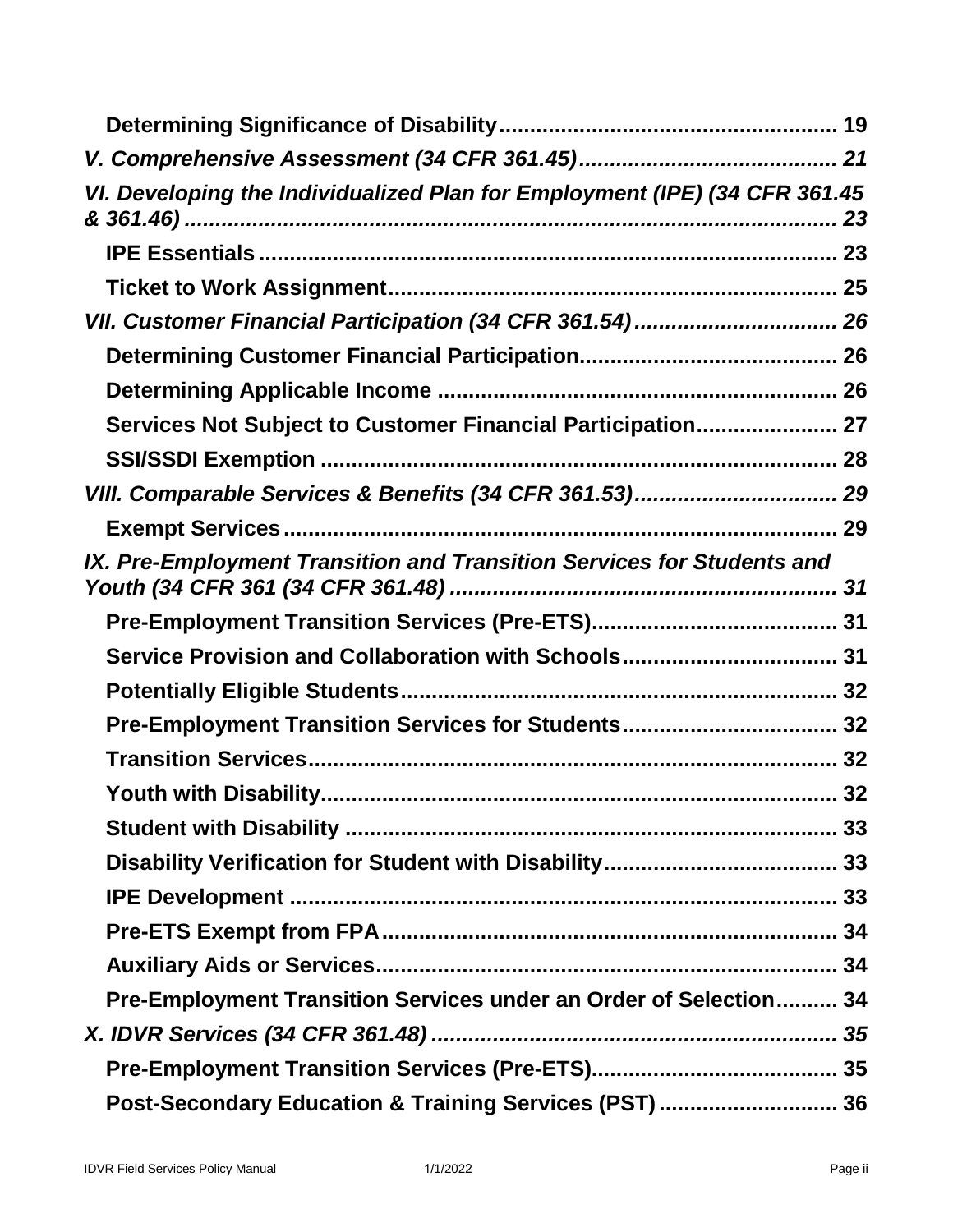| <b>Other Post-Secondary Considerations: Out-of-State Training and</b> |  |
|-----------------------------------------------------------------------|--|
|                                                                       |  |
|                                                                       |  |
|                                                                       |  |
|                                                                       |  |
|                                                                       |  |
|                                                                       |  |
|                                                                       |  |
|                                                                       |  |
|                                                                       |  |
|                                                                       |  |
|                                                                       |  |
|                                                                       |  |
|                                                                       |  |
|                                                                       |  |
|                                                                       |  |
|                                                                       |  |
|                                                                       |  |
|                                                                       |  |
|                                                                       |  |
|                                                                       |  |
|                                                                       |  |
|                                                                       |  |
|                                                                       |  |
|                                                                       |  |
|                                                                       |  |
| Factors Prohibited from Order of Selection Consideration 59           |  |
|                                                                       |  |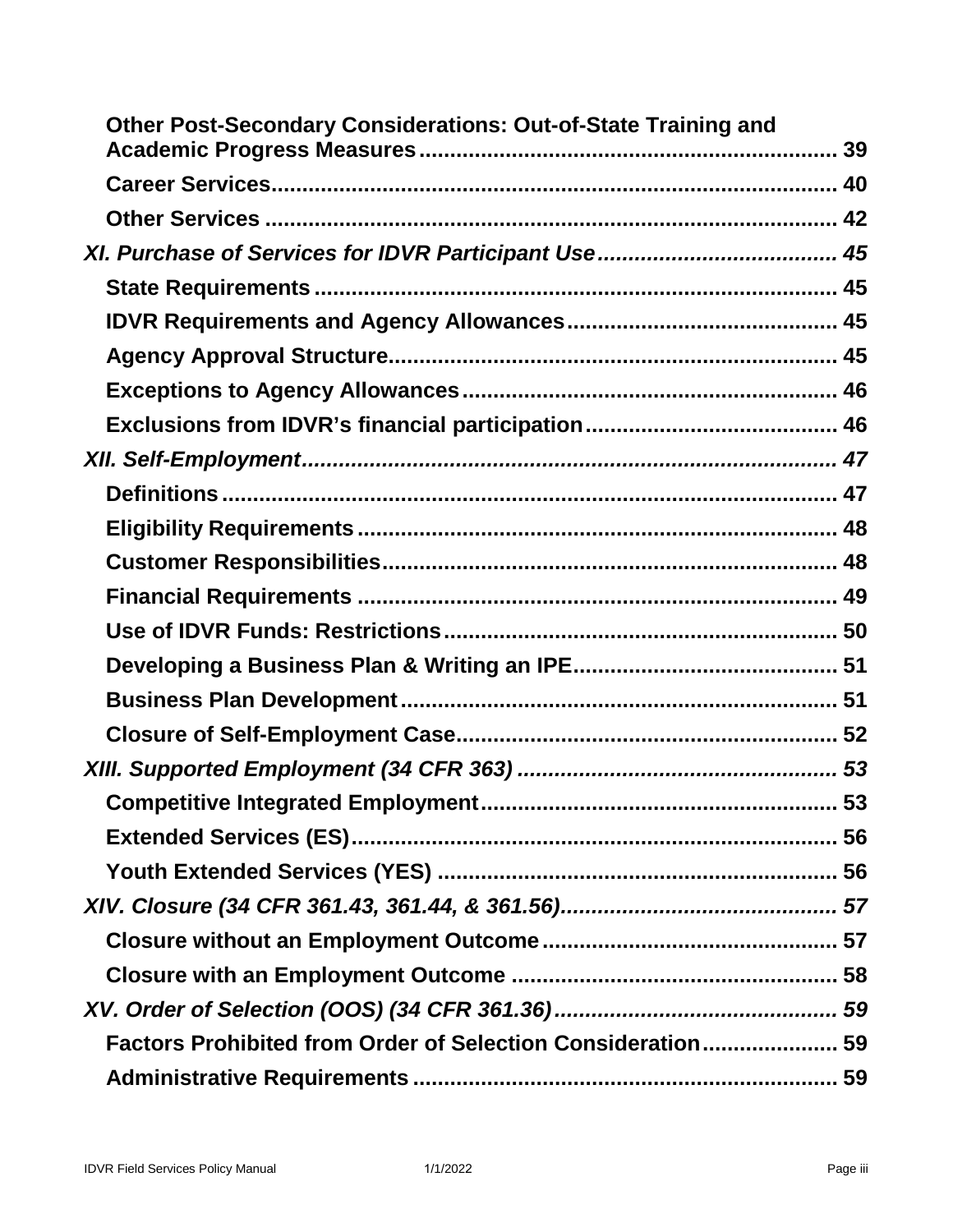| Maintenance of Statewide Order of Selection Wait List 61             |    |
|----------------------------------------------------------------------|----|
|                                                                      |    |
|                                                                      |    |
|                                                                      |    |
| XVI. Services for Individuals Employed or Seeking Employment at      |    |
| Requirements for Career Counseling (CC) and Information and Referral | 64 |
|                                                                      |    |
|                                                                      |    |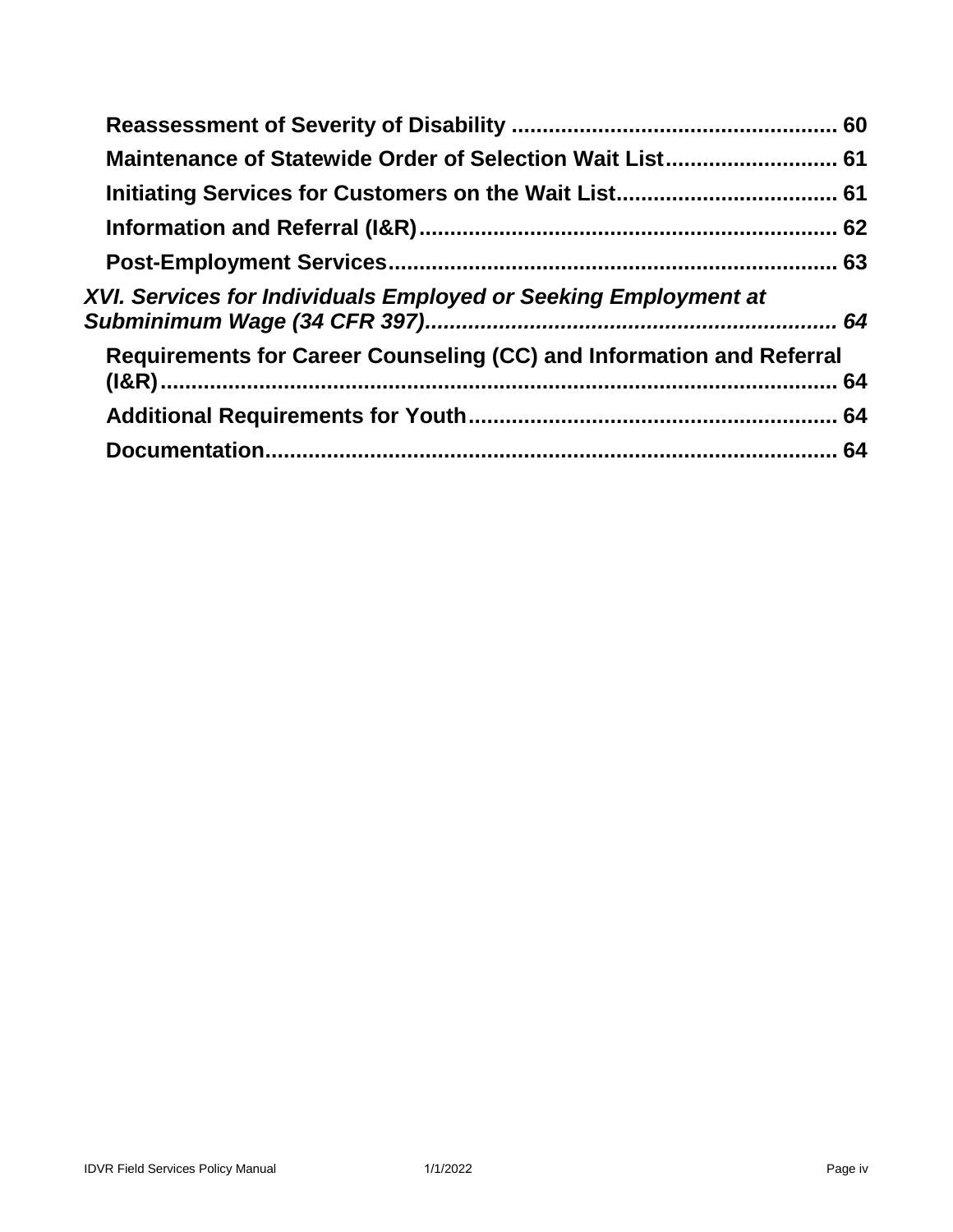# <span id="page-5-0"></span>**Purpose and General Requirements**

 The purpose of the Idaho Division of Vocational Rehabilitation (IDVR) program is to assist eligible persons with disabilities in preparing for and supported employment and other types of employment, such as self- customer's strengths, resources, priorities, concerns, abilities, capabilities, achieving an employment outcome. An *employment outcome* in a competitive integrated setting means entering and/or retaining full-time or, if appropriate, part-time employment. *Employment outcome* also refers to employment. Employment outcomes should be consistent with the interests, and informed choice.

#### <span id="page-5-1"></span>Legal Citations

 1973, as amended by the Workforce Innovation and Opportunity Act The IDVR program is operated in compliance with the Rehabilitation Act of (WIOA) enacted on July 22, 2014. The legal authorities for the policies contained in this policy manual are:

 *Final regulations to Title 34 CFR Parts 361, 363, and 397 became the Rehabilitation Act Amendments; Title 67, Chapter 53 of the Idaho code, related to provisional appointments in state government for effective September 19, 2016 in the Federal Register implementing those with severe disabilities.* 

#### <span id="page-5-2"></span>General Provisions

 IDVR is a statewide program that develops and utilizes partnerships for offers distinct cultural and professional expertise. effective service delivery. Partnerships vary, but each include those programs authorized under the Rehabilitation Act, and the Workforce Innovation and Opportunity Act (WIOA). Each program is unique and

 Individualized Plan for Employment (IPE). Such services must be All decisions on cases are determined on an individual basis. Services provided to persons with disabilities must be documented in an considered necessary to overcome related barriers to employment and will be provided as cost effectively as possible.

Vocational Rehabilitation Counselors (VRCs) are delegated substantial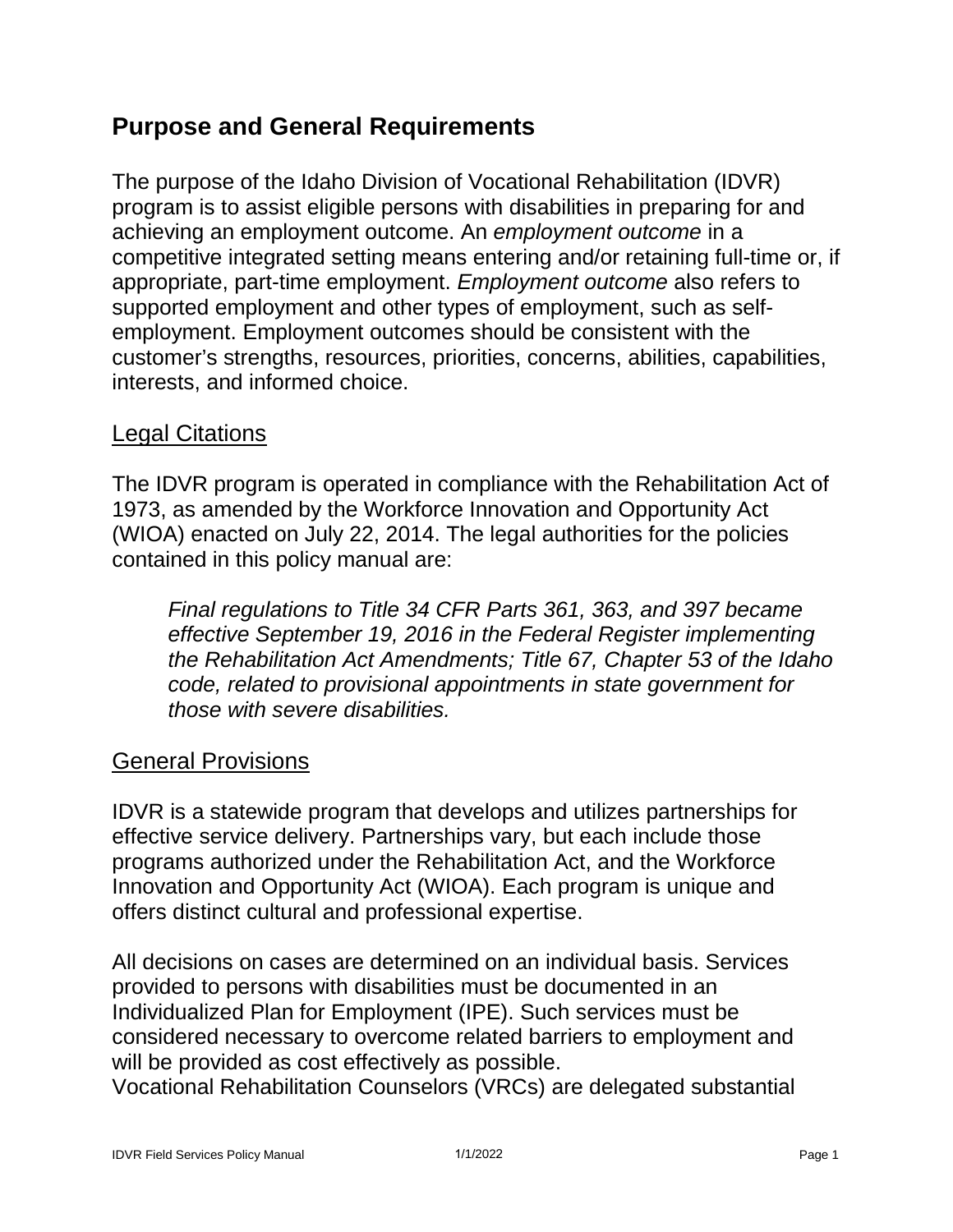appropriate manager approval. Goods and services will be provided subject decision-making and purchasing authority to meet individual needs within agency guidelines. Exceptions to policy are required to have the to resource limitations of IDVR, with highest priority given to individuals with the most severe disabilities.

 When appropriate, counselors shall refer customers with disabilities to selected through a combination of the customer's informed choice and through state procurement rules. VRCs will assist the customer in acquiring receive services from other agencies and organizations. Providers are information necessary to make an informed choice regarding the selection of a service provider.

 Eligibility is determined without regard to sex, race, creed, age, color, present in the State of Idaho, and legally able to work in the United States. national origin, or type of disability. Additionally, there is no duration of residency requirement to apply for services. Applicants must be available,

IDVR will establish and maintain a record of services for each customer of vocational rehabilitation services, which will include data necessary to comply with IDVR agency and Rehabilitation Service Administration (RSA) requirements.

If a customer notifies IDVR that an interpreter is necessary, IDVR will offer interpreting services prior to engaging further in the VR process.

# <span id="page-6-0"></span>Qualified Personnel

 skilled in rehabilitation technology. IDVR has established a policy for qualified personnel for the purpose of eligibility determination. In addition, Under the Rehabilitation Act, the assessment for determining eligibility must be made by qualified personnel including, if appropriate, personnel diagnosis and treatment for mental and emotional disorders must be provided by "qualified personnel who meet state licensure laws." Qualified personnel are those who meet existing licensure, certification, or registration requirements applicable to the profession, this includes VRCs who meet IDVR's Comprehensive System of Personnel Development (CSPD) policy.

The following occupations have been licensed in Idaho to provide general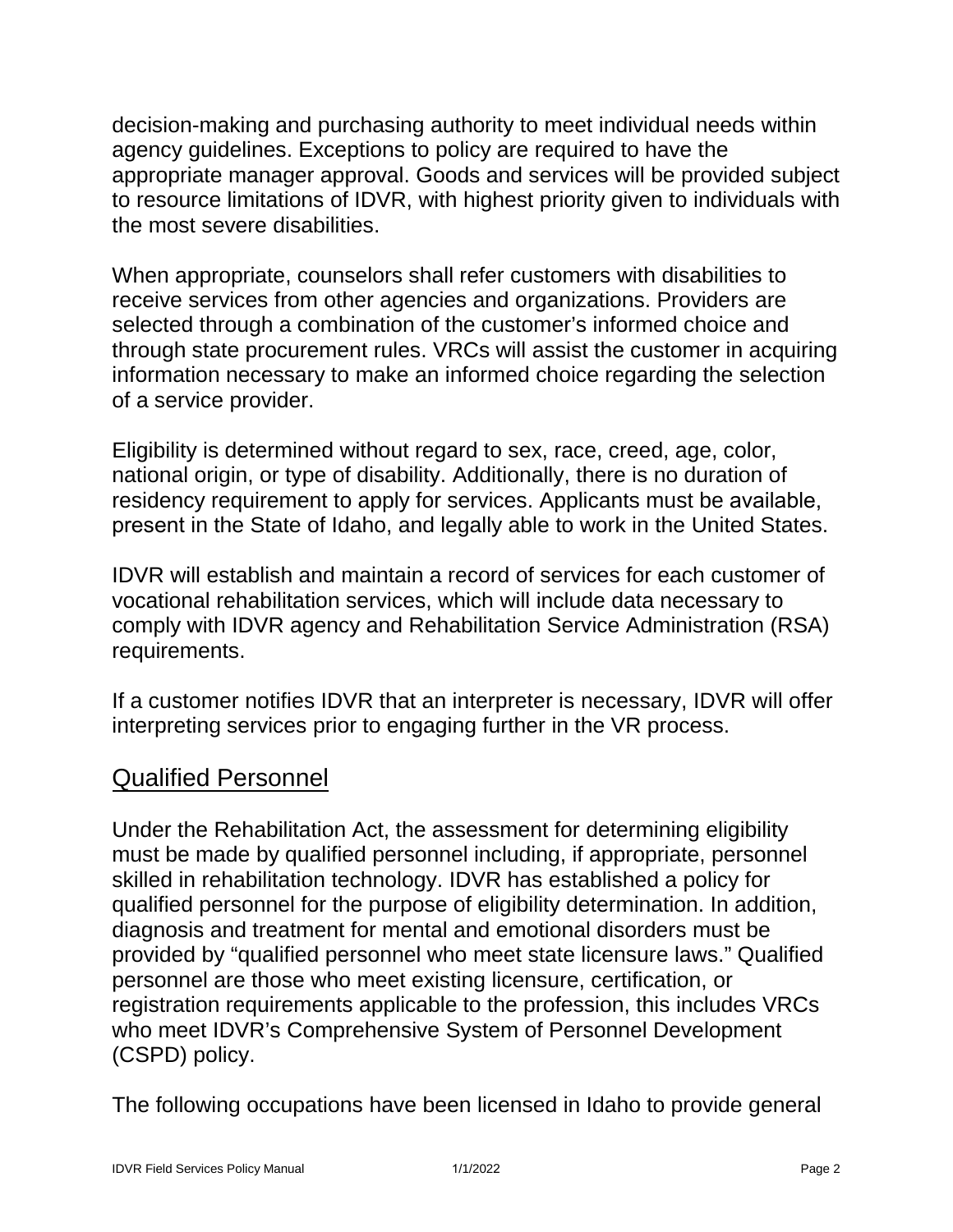<span id="page-7-2"></span>medical diagnoses. The VRC can utilize general medical diagnoses established by these medical professionals:

- Medical Physician or Doctor of Osteopathy
- Nurse Practitioner (works under own licensure)
- Physician's Assistant (works under a "Delegation of Services Agreement" with a physician providing oversight)

competency, you may access [www.ibol.idaho.gov](http://www.ibol.idaho.gov/) and connect to "The For more information regarding occupations that have been licensed in Idaho to provide specific medical diagnoses within the specialized areas of Individual Board Pages."

#### <span id="page-7-0"></span>Provider Standards

IDVR requires service providers:

 professional certifying body. • To be licensed by the Division of Occupational Licensing, the U.S. Department of Education Office of Post-Secondary Education, or a

#### *OR*

Division. CRPs must be accredited based on **IDAPA rules**. • IDVR requires service providers that offer vocational rehabilitation services to apply to be an approved service provider with the

#### *OR*

 interpreters, or other services to support the rehabilitation needs of a • VRCs may occasionally approve the purchase of services from nonlicensed providers such as: educational tutoring, foreign language customer.

#### <span id="page-7-1"></span>Medical Consultation

 eligibility determinations, plan development, prior to medical restoration services, and/or whenever a VR staff member has a question regarding a customer's treatment, medications, or condition. Medical consultants can Medical consultants are retained by IDVR and are often utilized during also be used to review a customer's diagnostic information to: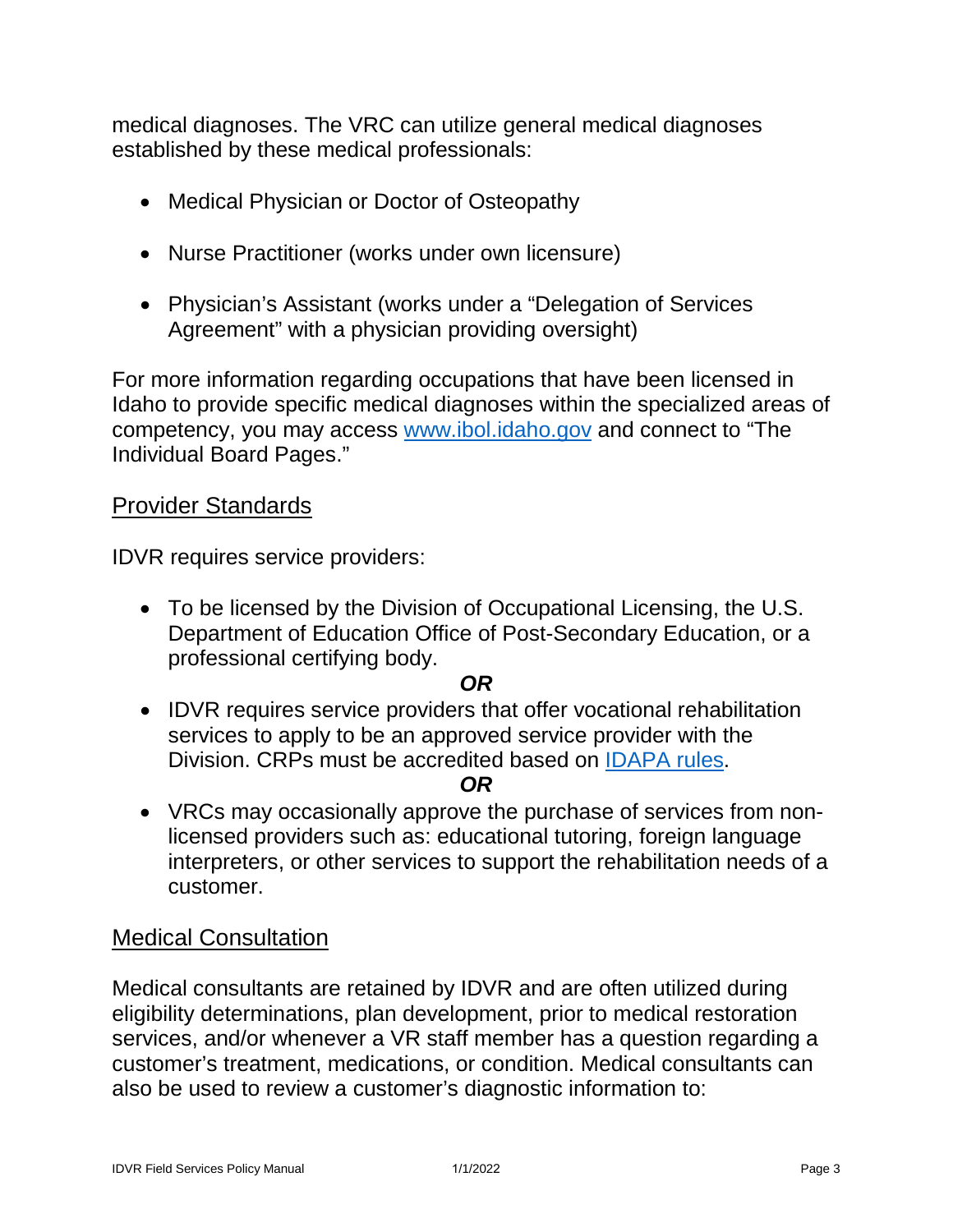- • Determine if it is complete, or if updated and/or additional medical reports are necessary;
- To assist in case management direction.

#### <span id="page-8-0"></span>Use of Audio and Video Recordings

 IDVR reserves the right to prohibit customer use of video and audio recording without prior approval by the Chief of Field Services.<br><u>Customer Reasonable Accommodation Request</u>

<span id="page-8-1"></span> access to its program. If during the course of VR services, a customer needs an accommodation in relation to access to VR services, the IDVR strives to provide all individuals, regardless of disability, with equal customer should submit a request for accommodation to their VRC. This accommodation is separate from any accommodation a customer may need related to their employment or vocational goal. Following a request for accommodation:

- • The VRC will inform the RM regarding the customer's accommodation request.
- • A meeting with the VRC, customer, and RM may be necessary to discuss the parameters of the request.
- The customer will be notified whether his/her request is granted.
- • If customers wish to report an issue related to the accessibility of the IDVR program, they may do so by submitting a complaint to the up from IDVR staff, including the VRC and RM. Complaints may also Division's Section 504 Coordinator via e-mail or written correspondence. Contact information is posted on the Division's website. Include a detailed description of your request and any followbe sent to the Office of Civil Rights. Contact information is available at [www.ed.gov/ocr.](http://www.ed.gov/ocr)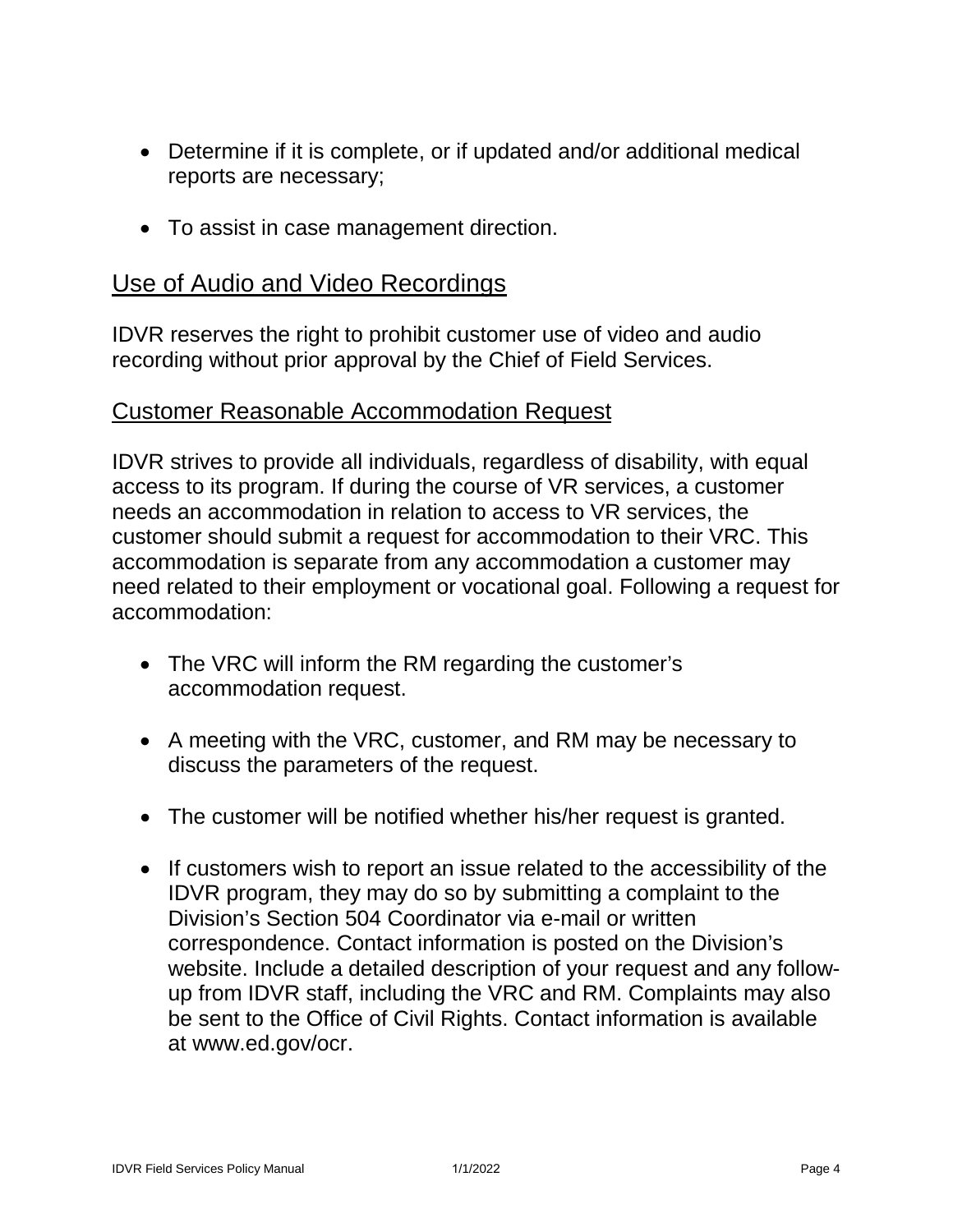# <span id="page-9-0"></span>**I. Appeals Process** (34 CFR 361.57)

Customers may appeal any service delivery decision made by IDVR personnel.

 The VRC shall notify and provide written information to all applicants and eligible customers regarding:

- affect the provision of rehabilitation services; • Their right to appeal determinations made by IDVR personnel, which
- Their right to request mediation;
- The names and addresses IDVR personnel to whom requests for mediation or appeals may be filed;
- The manner in which a mediator or hearing officer may be selected;
- Availability of assistance from the Client Assistance Program (CAP).
- eligible customers of the priority they are in. • If the Agency is following an Order of Selection, it shall inform all

Timing of such notification shall be provided by the VRC:

- At the time a customer applies for rehabilitation services;
- • At the time of the Individualized Plan for Employment (IPE) is developed;
- At the time the customer is assigned to a category in the State's Order of Selection, if applicable; and
- services for the customer. • Upon reduction, suspension, or cessation of approved rehabilitation

 through the Informal Review process. IDVR will not pay for a customer's Whenever possible, IDVR will attempt to resolve conflicts informally or legal services*.* 

IDVR shall make disability related accommodations to assist customers in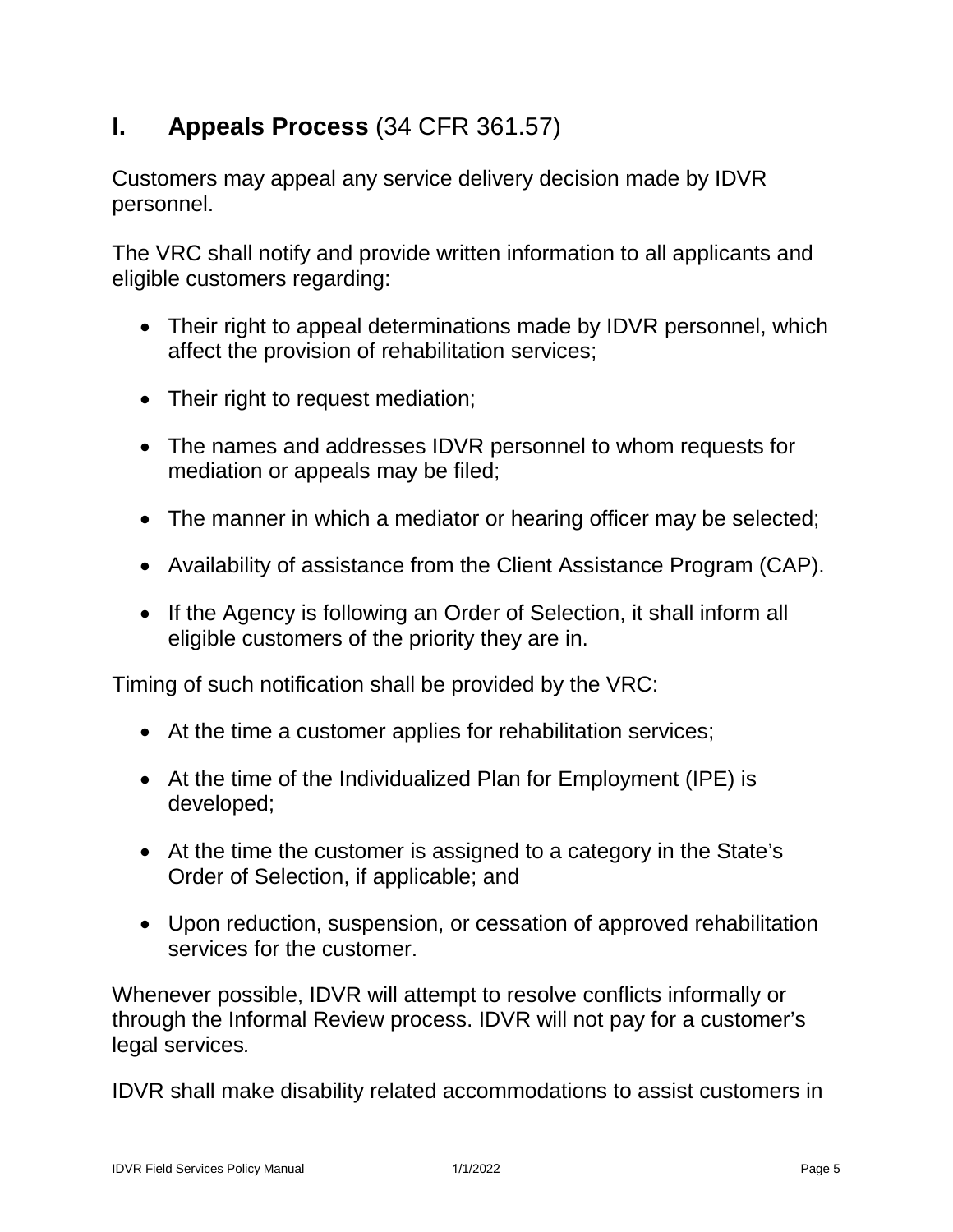the conduct of the appeals process.

 authorized representative, requests suspension, reduction, or termination Pending a final determination of an Informal Review or Fair Hearing or participation in Mediation, IDVR may not suspend, reduce, or terminate approved services being provided under an IPE, unless the services were obtained through misrepresentation, fraud or collusion or the customer or of services.

 The CAP and supervisory review are encouraged as a means to resolve dissatisfaction. These options are in keeping with the IDVR policy to resolve a customer's dissatisfaction at the earliest possible time.

# <span id="page-10-0"></span>Informal Review Process

 An informal review process is an option available to the customer as a method to resolve disagreements or dissatisfaction with the provision of be in writing to the regional manager, describe the complaint, and be made within twenty-one (21) calendar days of the agency notice regarding the provision or denial of services that are in question. The regional manager will function as the administrative review officer in the informal review process. At the customer's request another regional manager may be substituted. The reviewer will be responsible for: services. An individual may request an informal review. The request must

- representative present and encouraging the customer to use the services of the Client Assistance Program (CAP). • *Advising the Customer.* Advising the customer of his right to have a
- *Conducting the Review.* Conducting the review within twenty-one (21) calendar days following receipt of a written request for such a review, unless both parties agree upon an extension.
- documented effort to utilize CAP or another advocate to resolve the dissatisfaction. • *Documenting Effort.* Extending the time allowed for conducting an information review accordingly, when the customer makes a
- • *Reviewing Location*. Holding the review at a time and place convenient to the customer, generally at the local Division regional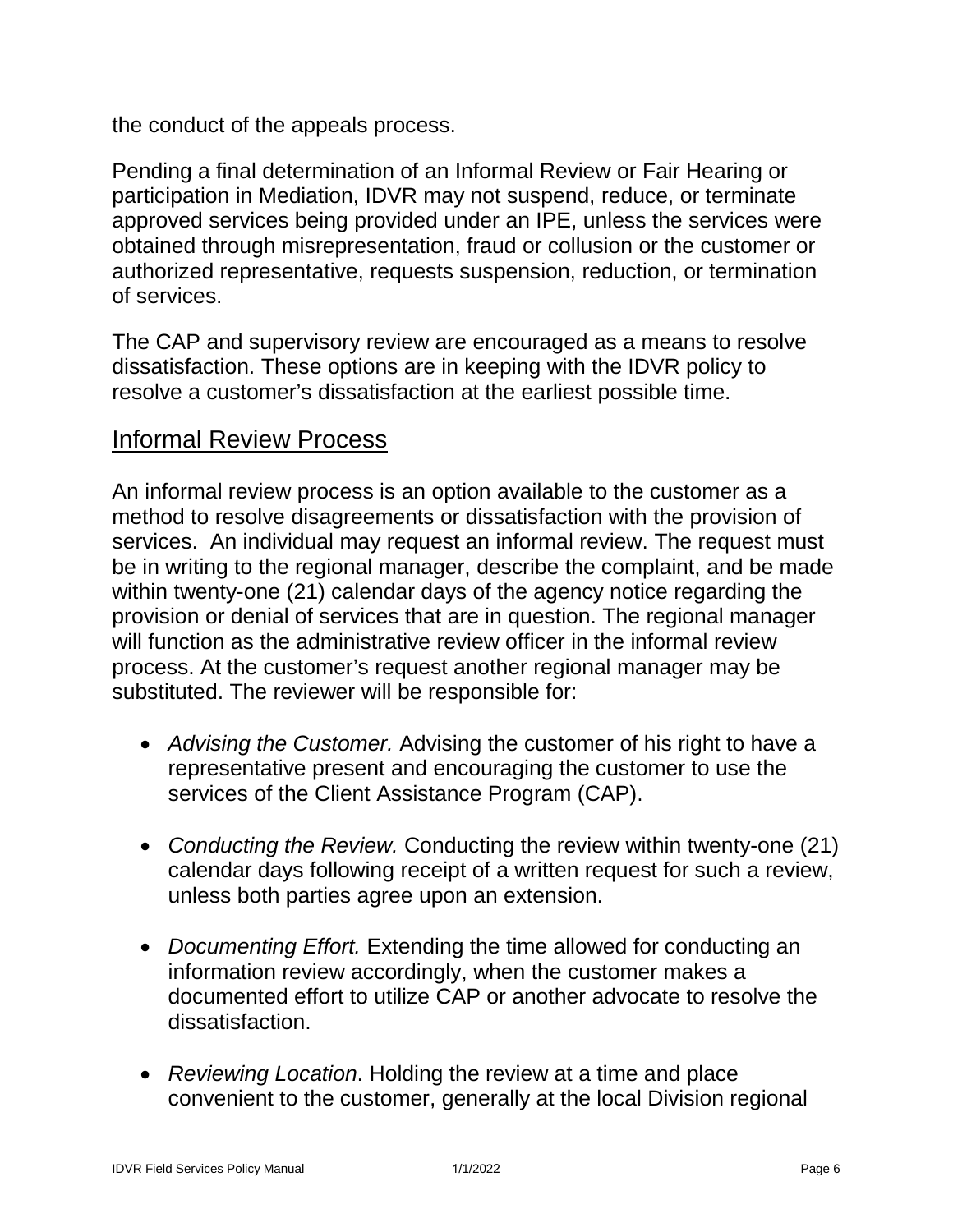office.

- methods for those customers who have a sensory impairment. • *Communication Method*. Provide communication using appropriate Providing an interpreter for those customers who cannot communicate in English.
- • *Transportation*. Provide transportation to and from the review site, if needed.
- written decision after conducting the informal review. The customer may request mediation or fair hearing within twenty-one (21) calendar • *Informal Review Decision.* The regional manager will provide a days of the informal review written decision.

## <span id="page-11-0"></span>**Mediation**

Mediation is an alternate dispute resolution method available to applicants and eligible customers who have initiated the formal appeals process or when the informal review did not resolve the customer's concern.

- • *Timeline.* A customer may request mediation. The request must be made within twenty-one (21) calendar days of the original decision or twenty-one (21) calendar days following the written decision from the informal review.
- management level staff member who has not participated in the • *Written Request.* Requests for mediation must be made in writing to the Chief of Field Services and clearly state the reason for dissatisfaction with the decision or results of the informal review. The Chief of Field Services will represent the Division or assign a agency action that created the customer's dissatisfaction.
- • *Participation.* Participation in the mediation process is voluntary for the customer and for the Division. Either party may reject mediation terminate the mediation process. as an alternate dispute resolution method. Once mediation has been accepted as an alternate dispute resolution method, either party may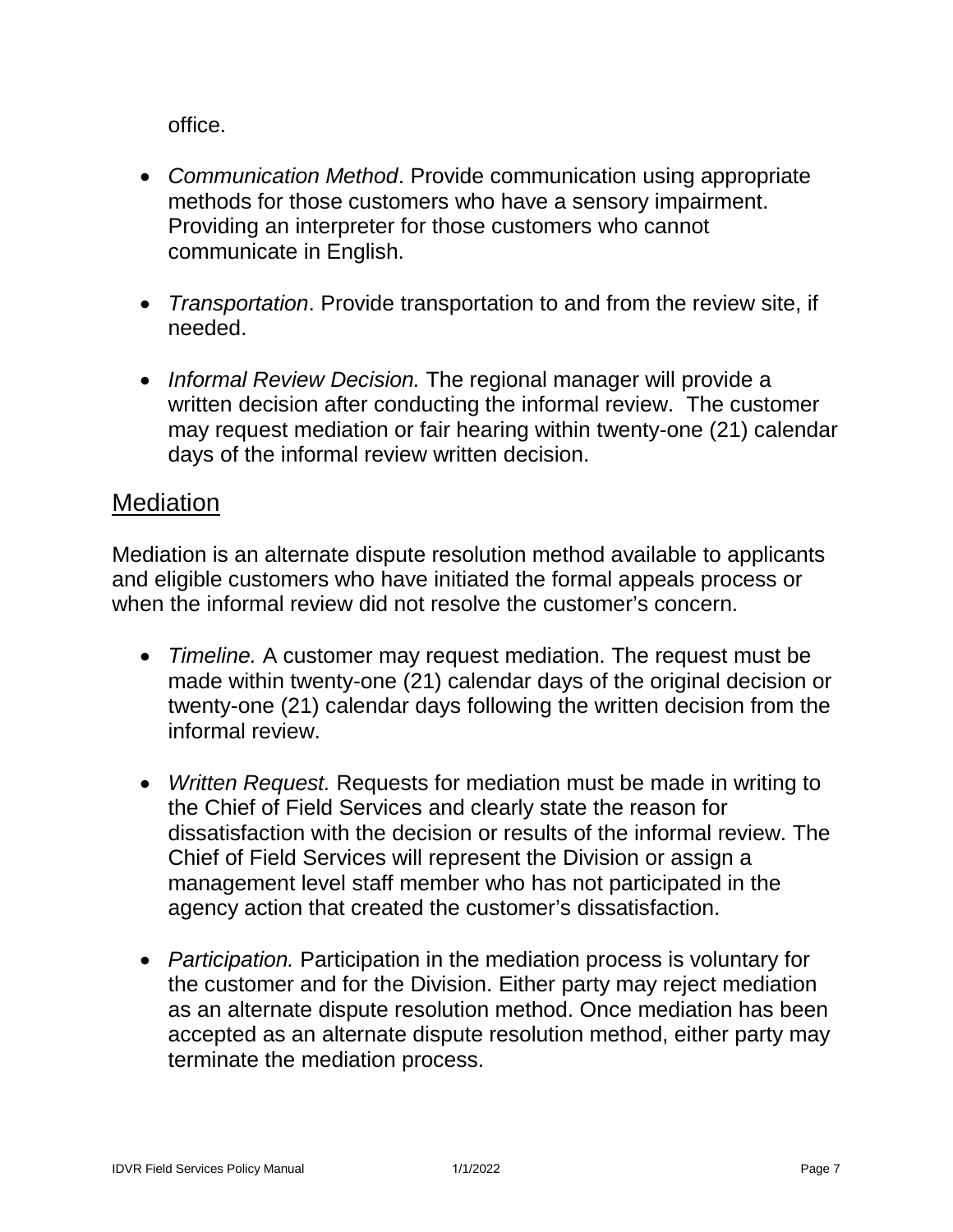- customer's right to pursue a fair hearing. Should the customer and/or the option for a fair hearing will be extended to allow the results of the mediation to be established. Once the final results of the mediation are determined, the customer retains the right to request a fair hearing. • *Right to Fair Hearing.* Mediation may not be used to deny or delay the designated representative select mediation in lieu of a fair hearing,
- • *Mediator.* All mediation is conducted by a qualified and impartial mediator who is selected randomly from a list maintained by the Division.
- *Confidentiality.* Mediation discussions are confidential and may not be used as evidence in a fair hearing. Both parties will sign a confidentiality agreement.
- agreement, if an agreement between the parties is reached. The • *Mediation Agreement.* The mediator will develop a written mediation agreement must be signed by all parties involved in the mediation.
- • *Cost.* Cost of mediation is paid by the Division, except for customer representation.

# <span id="page-12-0"></span>Fair Hearing Process

 Is an option available to any customer who is dissatisfied with any immediately without going through any other appeal steps. A customer or if calendar days of the Division's decision resulting in the initial disagreement, or within twenty-one (21) calendar days of the conclusion of the informal determination made by Division personnel that affects the provision of vocational rehabilitation services. A customer may request a fair hearing appropriate their representative may request a timely review of the determination. Such requests must be made within twenty-one (21) review or mediation process, whichever is later. The fair hearing will be conducted by a fair hearing officer.

 may seek a determination of agency action before a fair hearing • *Procedure.* A fair hearing is a procedure whereby a customer who is dissatisfied with any determination concerning the provision or denial of Division services or the findings of the informal review or mediation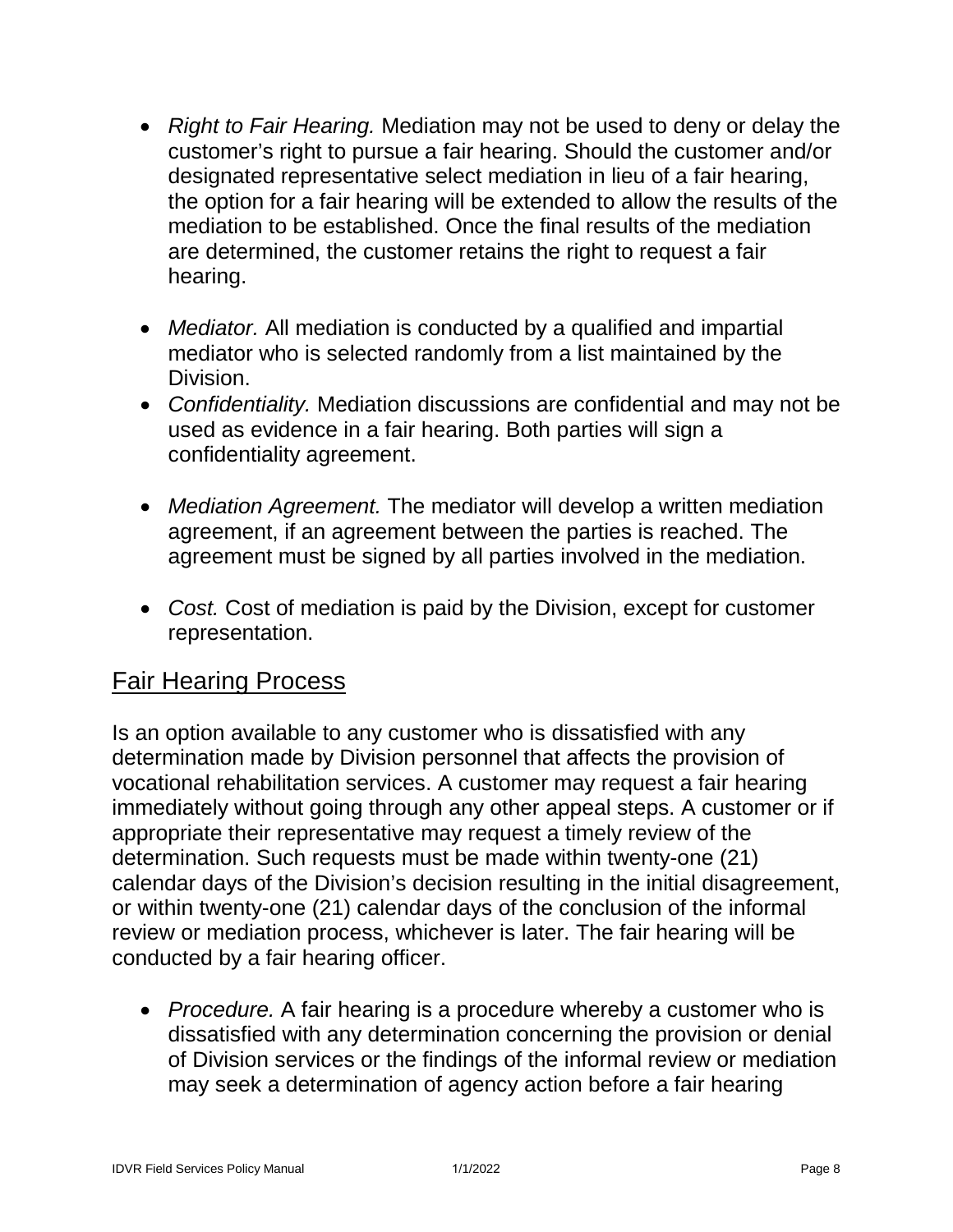officer.

- • *Written Request.* Requests for a fair hearing must be sent in writing to the Chief of Field Services and clearly state the customer's dissatisfaction with the agency's decision.
- • *Timeline.* The hearing will be conducted within sixty (60) calendar days of receipt of the individual's request for review, unless informal resolution is achieved prior to the 60th day, or both parties agree to a specific extension of time.
- • *Fair Hearing Officers.* The Division Administrator, or designee, and the fair hearing officer from the list. the State Rehabilitation Council will jointly identify a list of fair hearing officers. The Administrator, or designee, and the customer will select
- • *Written Report.* The fair hearing officer will issue a written report of the findings and decision of the hearing within thirty (30) calendar days of the completion of the hearing.
- • *Decision.* The decision of the fair hearing officer will be considered final by the Division.
- • *Dispute.* Any party who disagrees with the findings and decisions of a respect to the matter in dispute. The action may be brought in any state court of competent jurisdiction or in a district court of the United controversy. fair hearing officer will have the right to bring a civil action with States of competent jurisdiction without regard to the amount in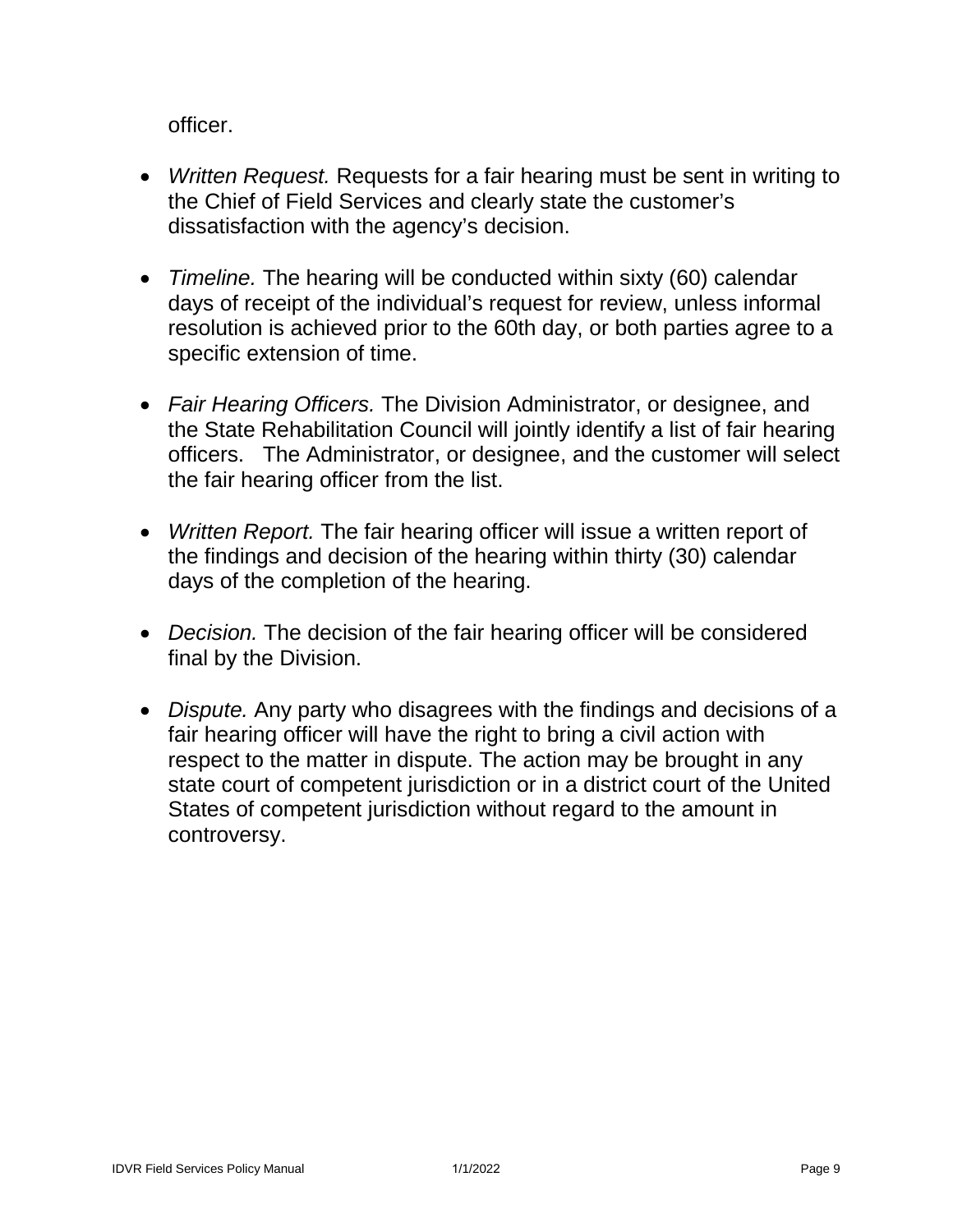# <span id="page-14-0"></span>**II. Protection, Use, and Release of Personal Information** (34 CFR 361.38)

 All information acquired by IDVR must be used only for purposes directly As a general rule, information containing personal information may not be shared with advisory or other bodies that do not have official responsibility release, and obtaining personal information by IDVR shall conform to applicable Idaho law and rules, and applicable federal law and regulations. referred to the deputy attorney general assigned to the agency. connected with the administration of the vocational rehabilitation program. for administration of the program, except as provided in this policy. Use, Requests for information under the Idaho public records laws should be

#### <span id="page-14-1"></span>Informed Written Consent

For purposes of this policy, informed written consent shall:

- • Be explained in language that the customer or their representative understands;
- Be dated, if end date is not specified, release shall be in effect until case closure or until customer provides written documentation that the release is no longer in effect;
- • Be specific in designating IDVR as the agency authorized to use, disclose, or receive information;
- Specifically designate the parties whom the information may be released;
- • Be specific as to the purpose(s) for which the information may be used.

# <span id="page-14-2"></span>Release of Personal Information

A customer case record contains information from a variety of sources. Customers can request this information in writing, and it will be provided, except in the following cases: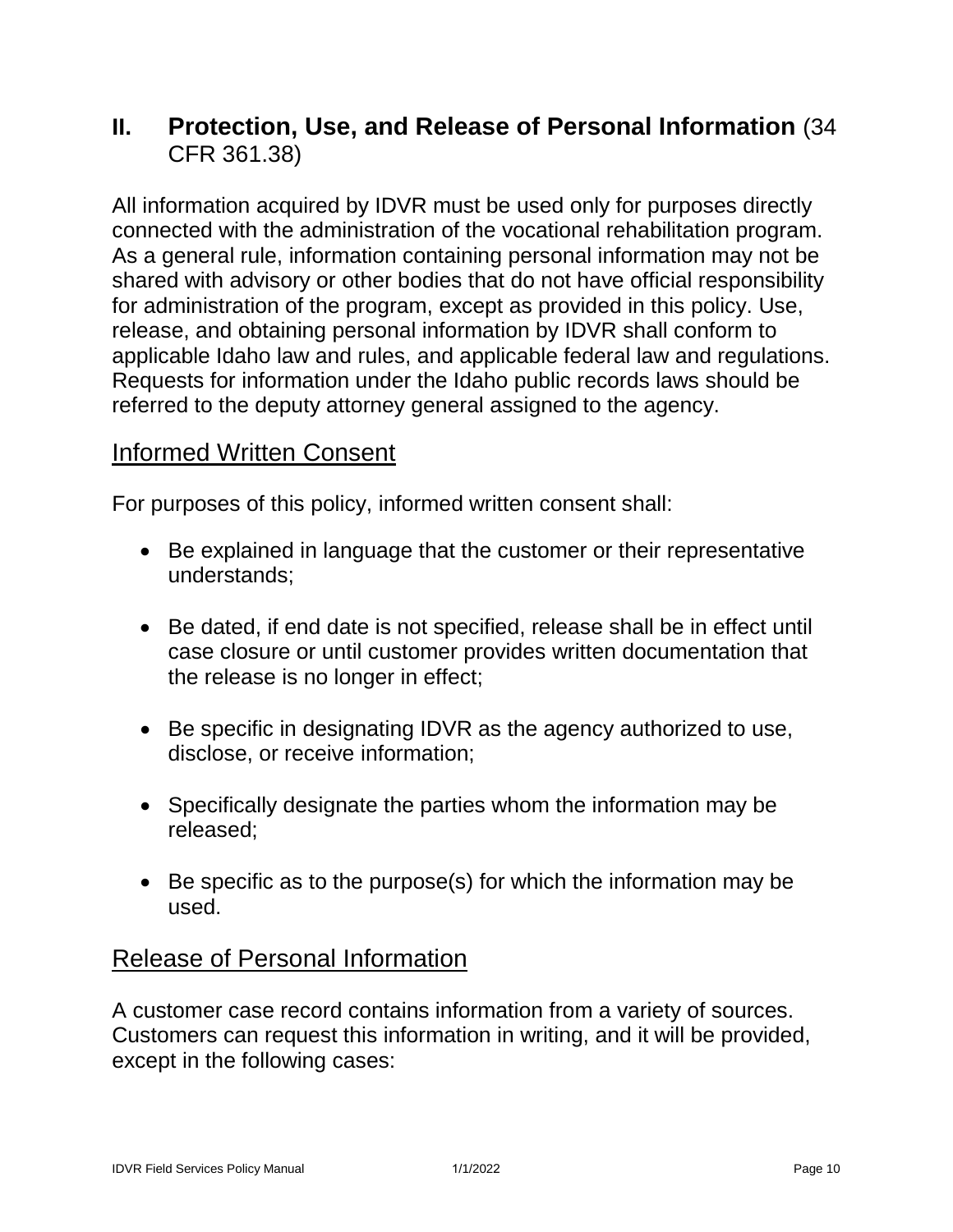• Medical, psychological or other information that IDVR believes may be harmful to the customer. This information may not be released through a third party chosen by the customer. directly to the customer but must be provided to the customer

Information obtained from outside IDVR may be released only under the conditions established by the outside agency, organization, provider, or as mandated by Federal or State law.

Other instances wherein the release of personal information by IDVR is warranted include the following:

- fraud, or abuse, unless expressly prohibited by Federal or State laws or regulations, and in response to a court order. • In response to investigations in connections with law enforcement,
- • Personal information and data may be released for audit, performance evaluation, or research purposes. The goal of sharing this information is to improve the quality of life for customers with disabilities, and all information will be managed in a manner to safeguard confidentiality.

 If an applicant or eligible customer believes that information in the customer's record of services is inaccurate or misleading, he or she may request that IDVR amend the information. If the information is not amended the request for an amendment must be documented in the record of service.

 IDVR will respond to a case records request made under this section within ten (10) business days after receipt of a written request. One current copy of the case record will be made for the customer at no charge. Additional copies will be provided at the flat fee of \$25 each.

# <span id="page-15-0"></span>Social Security Information

 Confidentiality of SSA information is covered under Section 1106 of the regulations. The Act permits disclosure of all information about a Social Security Disability beneficiary claimant to State VR agencies. State VR Social Security Act and may be disclosed only as prescribed by agencies routinely obtain information, including entitlement and medical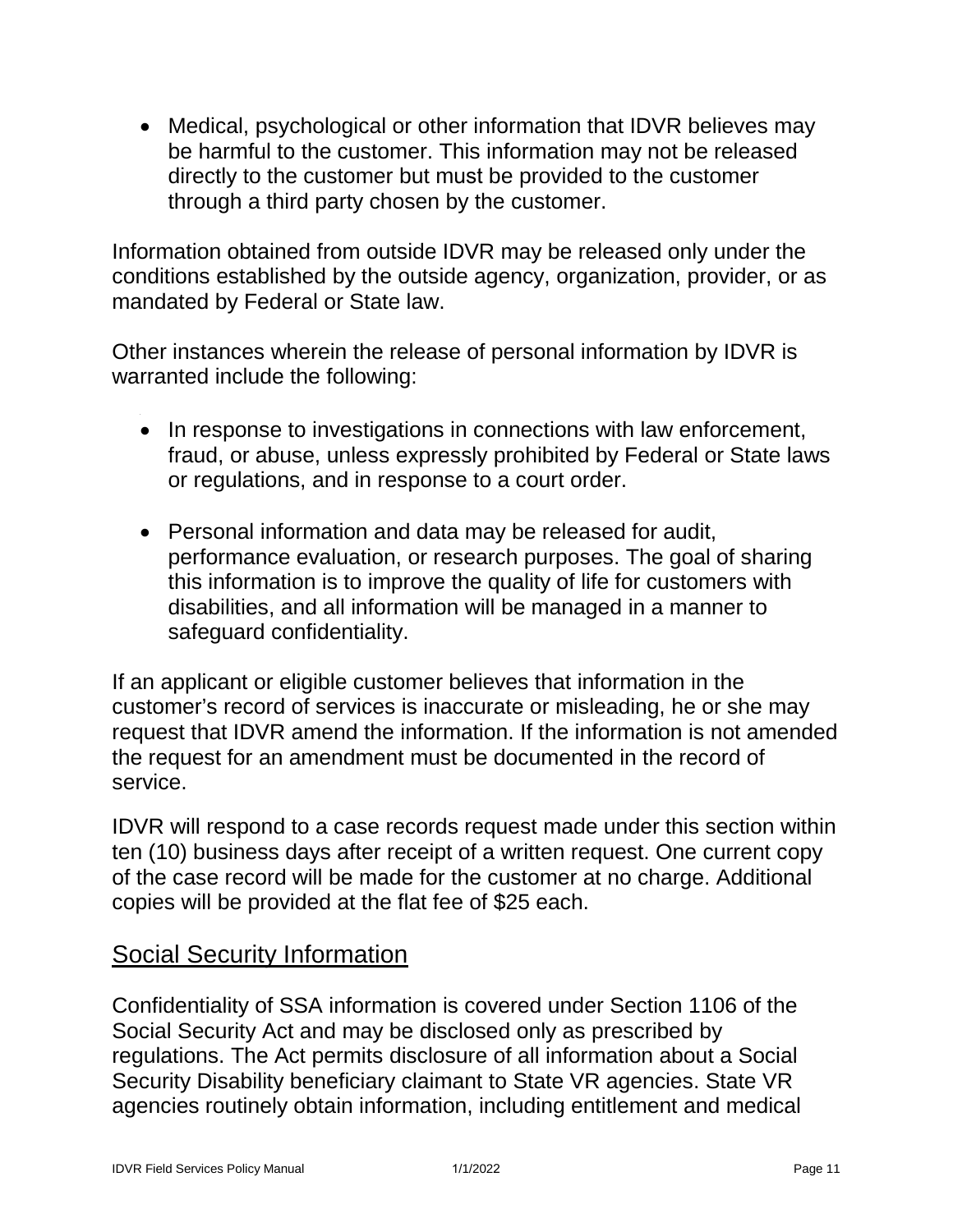information, from SSA records.

 Medical information may be obtained without the claimant's consent. However, State VR agencies may not permit access to such information, release it further (this includes to other state agencies), or testify concerning its contents for any other purpose than the rehabilitation of the Social Security Disability beneficiary claimant. To obtain information from Disability Determination Services, a release form must be used.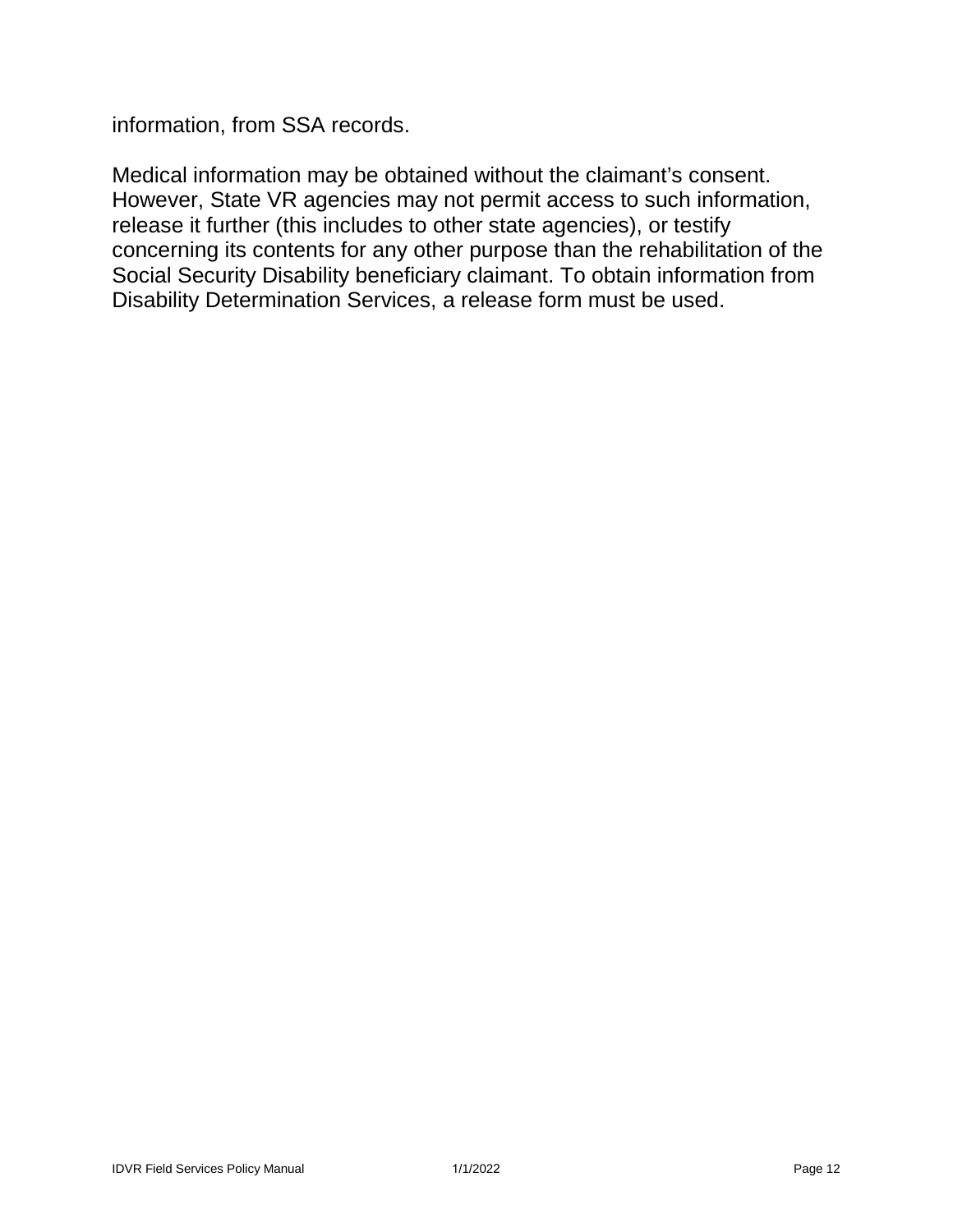# <span id="page-17-0"></span>**III. Applying for IDVR Services** (34 CFR 361.41)

 People with disabilities can achieve competitive, high-quality employment in an integrated setting and can live full productive lives. However, they often encounter major barriers related to misunderstanding and low expectations by society, within themselves, and sometimes, within our own rehabilitation system.

 to pursue, choice of service providers, as well as the kind of services they those with disabilities can better make effective employment choices. It is also the purpose of the public vocational rehabilitation system to support Those with disabilities should have responsibility and accountability to make their own choices about their lives, the type of employment they want need. Accordingly, the primary purpose and role of the public vocational rehabilitation system is to empower individuals with disabilities. By providing appropriate information, education, training, and confidence, those choices when they are based upon reasonable and verifiable premises.

 informed choices when creating their Individualized Plan for Employment The most effective rehabilitation occurs when there are true partnerships between the customer, Federal and State programs, community providers and employers, the disability community, and all other partners. The goal is to provide eligible customers with the skills, tools, and information necessary to aid in their vocational discovery process, and to initiate (IPE) with the VRC.

#### <span id="page-17-1"></span>Inquiries and Referrals

 IDVR will respond to all general inquiries and referrals for VR services days. IDVR staff will make a minimum of three (3) attempts to contact the customer before a referral is closed. received via telephone, mail, or electronic format within seven (7) business

#### <span id="page-17-2"></span>Applying for IDVR Services

<u>Applying for IDVR Services</u><br>As part of the application process, IDVR must inform applicants that the goal of VR services is to assist eligible customers to obtain or maintain employment, and that all services provided are aimed toward this goal.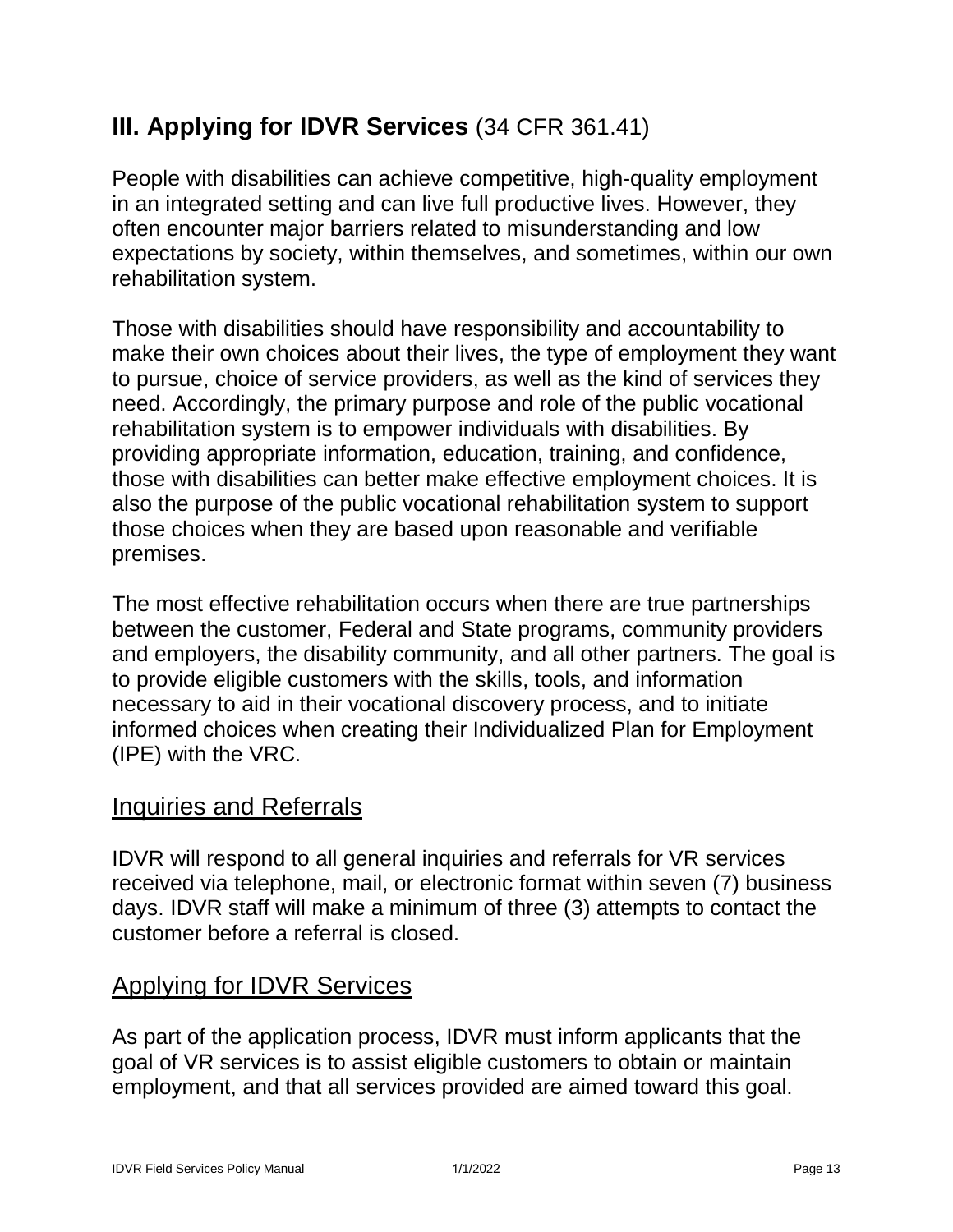is also obligated to provide all customers with information regarding the Customers must also be informed of their rights and responsibilities. IDVR following:

- The Client Assistance Program (CAP);
- Confidentiality;
- VR services;
- Informed choice:
- The rehabilitation process;
- The VR appeals process.

An application process is complete when the following three criteria are met:

 • IDVR receives a signed and dated Application Signature Sheet from a customer or his/her guardian, or an alternate request for application is made to an IDVR office;

#### *AND*

 meets this criterion; • The customer provides the information needed to begin an assessment of eligibility. Information gathered in the intake interview

#### *AND*

• The customer is available and free of restrictions to complete the assessment process for determining eligibility for VR services.

 Intake interviews are also part of the application process and mark the abilities, and interests of the customer. beginning of the assessment process to determine eligibility and potential services to be included on the Individualized Plan for Employment (IPE). Medical, psychological, social, vocational, educational, cultural, and economic information is gathered to determine the unique strengths,

 the next steps to be taken by both IDVR and the customer. Prior to the end of the intake interview, the IDVR staff member will identify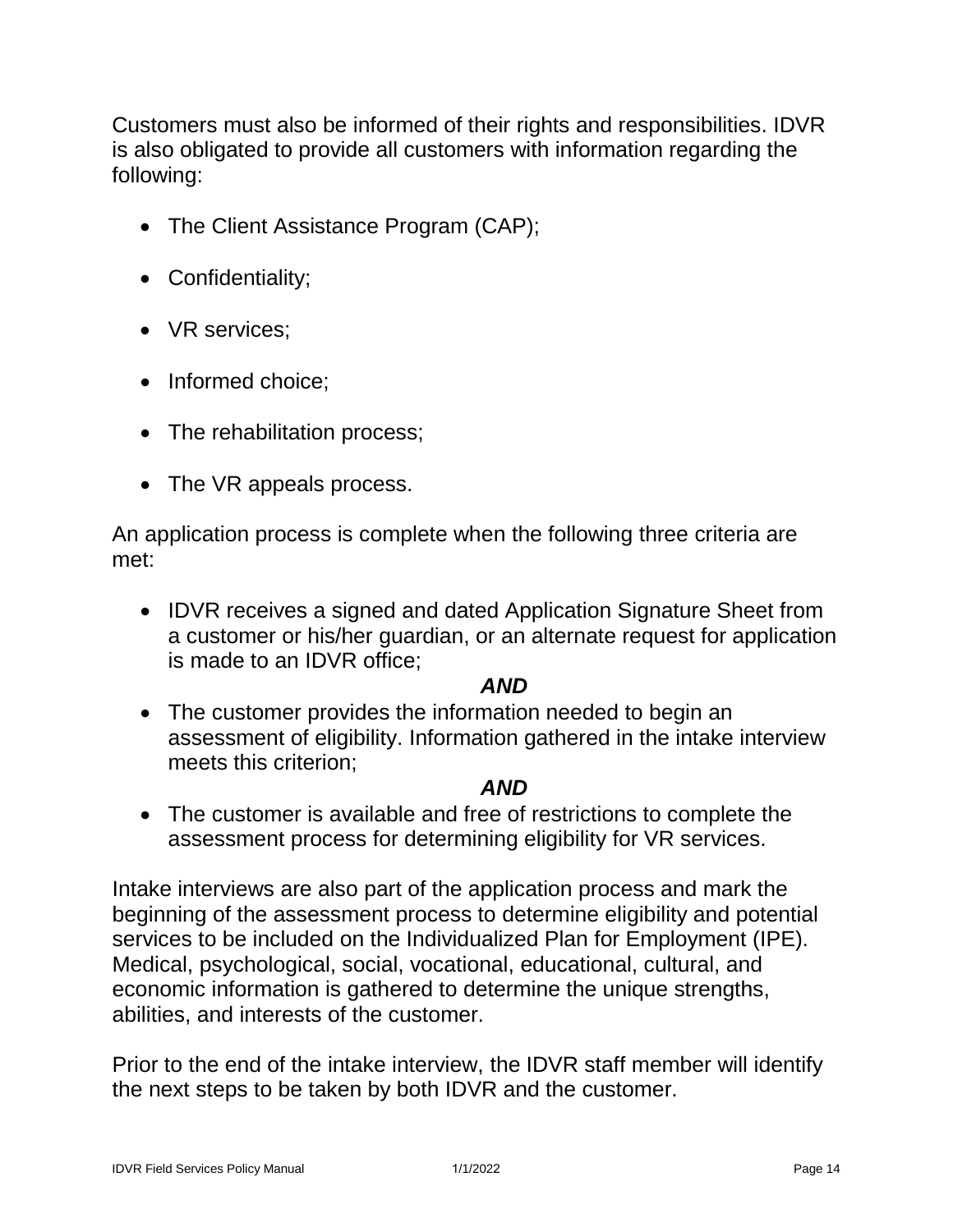# <span id="page-19-0"></span>**IV. Eligibility Determination & Determining Significance of Disability** (34 CFR 361.42)

## <span id="page-19-1"></span>**Determining Eligibility**

 A customer is eligible for Vocational Rehabilitation if the following criteria are met:

- • A determination by qualified personnel that the customer has a physical or mental impairment;
- • A determination by qualified personnel that the customer's physical or mental impairment constitutes or results in a substantial impediment to employment;
- IDVR that the customer requires vocational rehabilitation services to prepare for, secure, retain, advance in, or regain employment consistent with the applicant's unique strengths, resources, priorities, • A determination by a qualified rehabilitation professional employed by concerns, abilities, capabilities, interest, and informed choice.

IDVR presumes that an applicant who meets the eligibility requirements above can benefit in terms of an employment outcome from the provision of vocational rehabilitation services.

 determine eligibility and the severity of disability, the results of which shall be shared with the customer. The assessment will be conducted in the Eligibility determinations must be based on the basic eligibility requirements and shall also include a review and assessment of existing data. Any customer who applies for services shall undergo an assessment to most integrated setting possible and consistent with the needs and informed choice of the customer. Assessments include:

- Counselor observations;
- Education records;
- • Information provided by the customer or family, particularly information used by education officials and determinations made by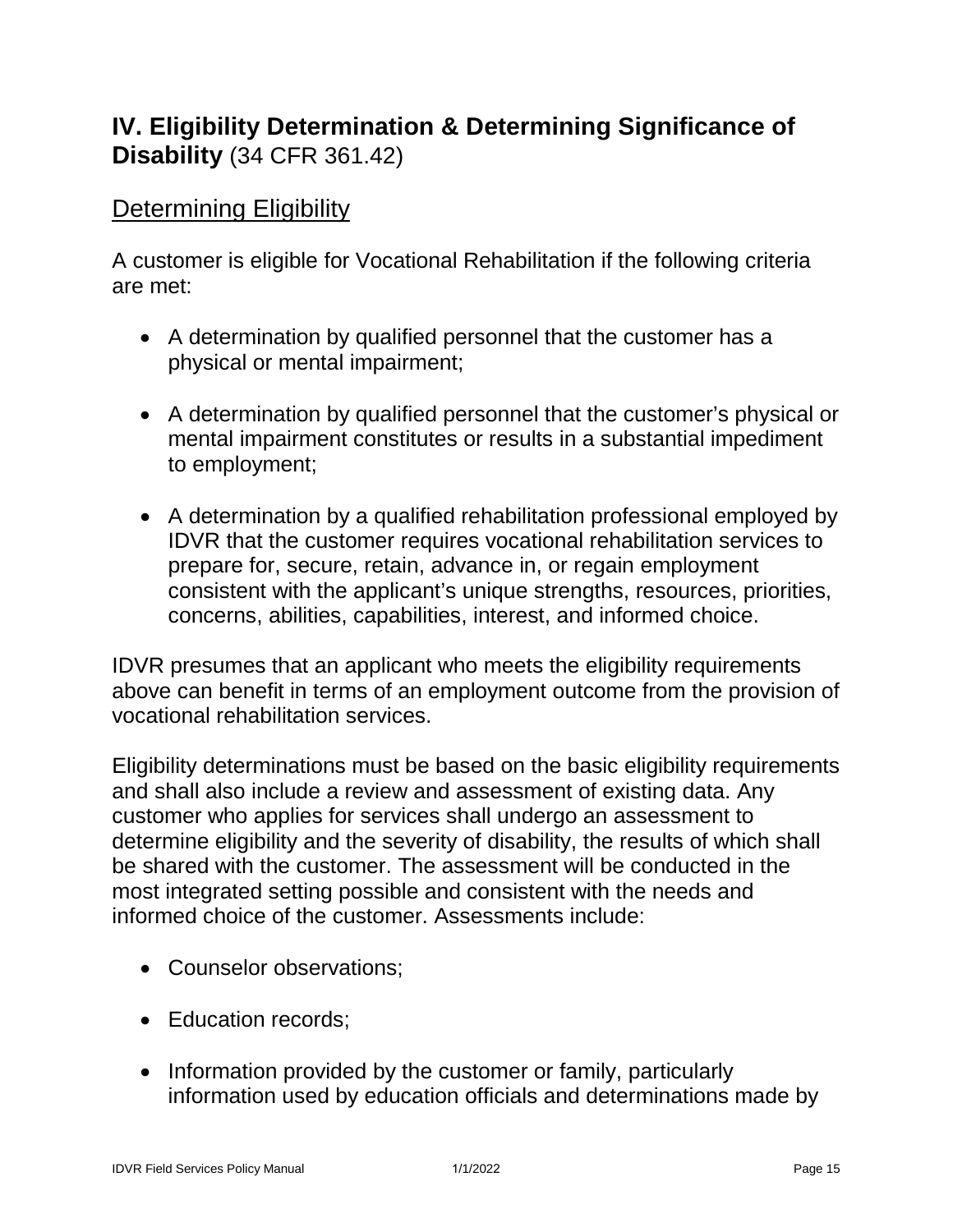officials or other agencies;

 of the disability, as well as for justification for the procurement of • Current medical records, utilized to determine the nature and extent additional medical data when required to identify/verify alleged medical restrictions.

 of VR services including: To the extent that existing data does not describe the current functioning of the customer, IDVR will assess additional data, resulting from the provision

- Trial work experiences;
- Assistive technology devices and services;
- Personal assistance services:
- customer is eligible. • Any other support services that are necessary to determine whether a

 Eligibility for IDVR services shall be determined within 60 days after the application process is complete unless the following occurs:

 circumstances beyond the control of IDVR preclude the counselor • The customer is notified that exceptional and unforeseen from completing the determination within the prescribed timeframe and the customer agrees that an extension of time is warranted;

#### *OR*

 • A Trial Work Experience, including an exploration of the customer's abilities, capabilities, and capacity to perform in realistic work situations, is carried out.

 Prior to any determination that an applicant is unable to benefit from vocational rehabilitation services due to the severity of their disability, IDVR possible, consistent with the informed choice and rehabilitation needs of must assess the individual's abilities, capabilities and capacity to perform in competitive integrated employment settings to the maximum extent the customer, through Trial Work Experiences.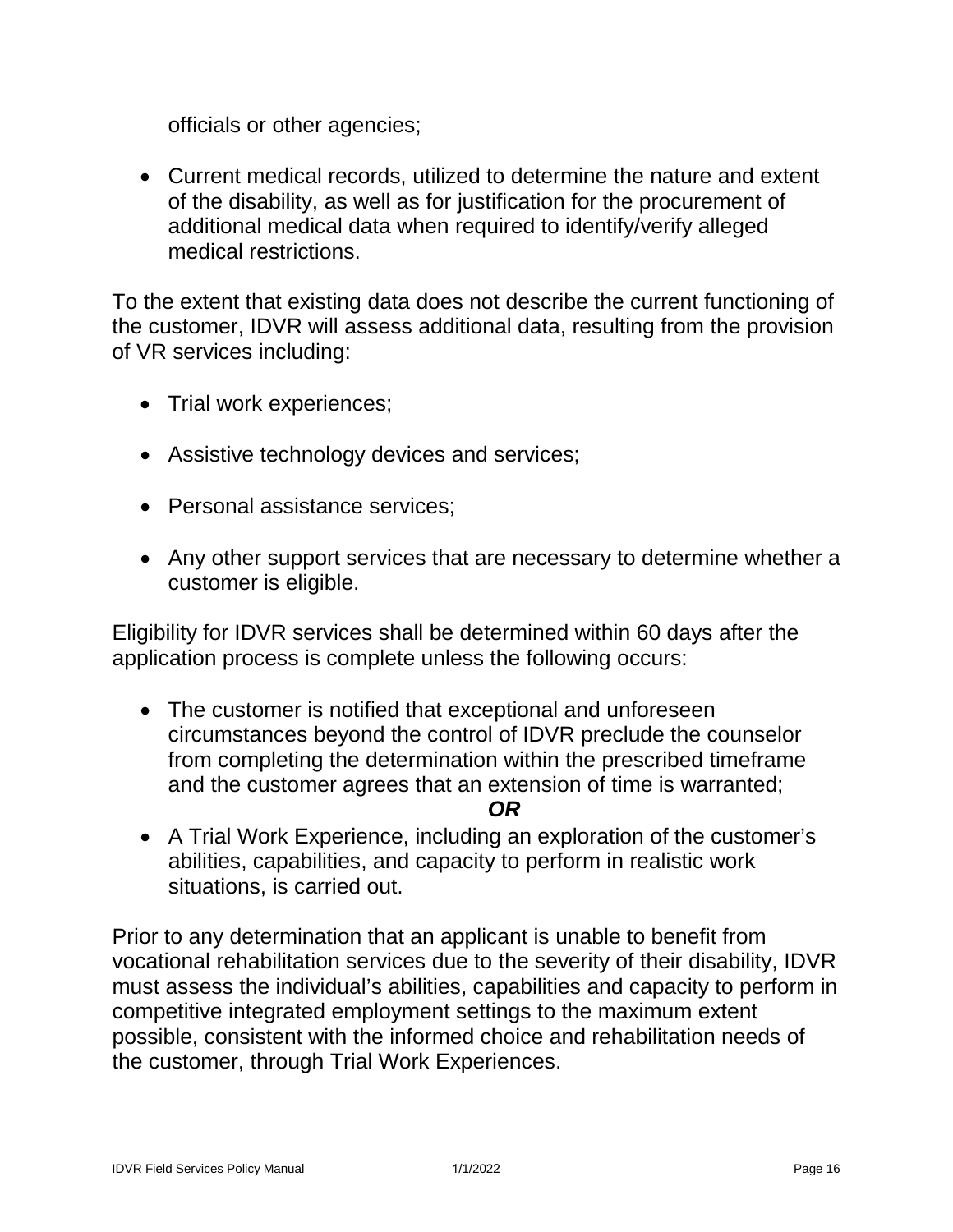An ineligibility notification must include the reason for the determination, (CAP) information, and information about and/or referral to other program if the ineligibility reason is "Disability Too Significant to Benefit rights and responsibilities of the customer, Client Assistance Program appropriate agencies. A customer may be referred to a long-term support from VR Services."

 It is a federal requirement that IDVR review the closure outcomes for those who are "Disability too Significant to Benefit from VR Services" within 12 months of closure and annually thereafter, if requested.

# <span id="page-21-0"></span> Trial Work Experiences (TWE) for Customers with Significant **Disabilities**

 Trial Work Experience may be necessary to demonstrate whether a customer is capable of benefiting from VR services. In such cases, a written Trial Work Experience (TWE) plan must be developed.

Trial Work Experiences include:

- Supported employment;
- On-the-job training;
- Community Based Work Evaluation (CBWE);
- Other experiences using realistic work settings.

 sufficient period of time to determine that the customer cannot benefit from VR services in terms of a competitive integrated employment outcome. accommodate the rehabilitation needs of the customer, as needed. Trial Work Experiences must be of sufficient variety and conducted over a Other appropriate supports, including personal assistant services and assistive technology devices and services, must be provided to

 determine if there is sufficient evidence that the customer can benefit from VR services in terms of an employment outcome, or there is clear and convincing evidence that the customer is incapable of benefiting from VR The TWE Plan must be reviewed at least every ninety (90) days to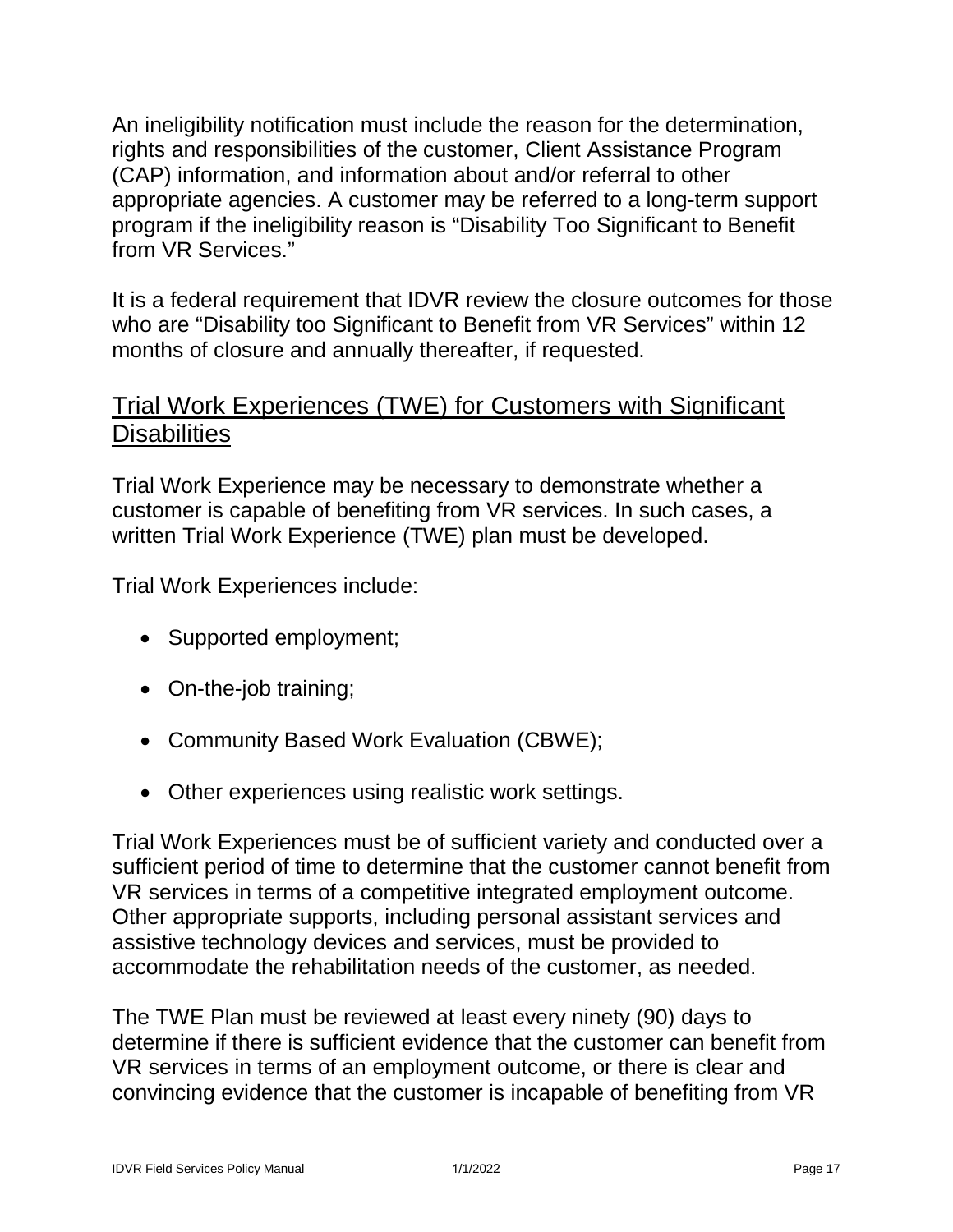services in terms of an employment outcome due to the severity of the disability. This determination will occur within 18 months.

<span id="page-22-0"></span><u>Presumptive Eligibility for Social Security Beneficiaries</u><br>Any applicant, who has been determined eligible for Social Security Any applicant, who has been determined eligible for Social Security benefits under Title II or Title XVI of the Social Security Act, based upon their disability, is presumed to meet the eligibility requirements for significant disability. If a customer receives disability benefits under Title II or Title XVI of the Social Security Act and intends to work, IDVR also individual's ability to benefit from services. vocational rehabilitation services and is considered a customer with a presumes eligibility for services, unless there is a question regarding the

 and Exchange System (SVES). IDVR verifies an individual's SSA benefits through the State Verification

# <span id="page-22-1"></span>Determining Significance of Disability

 services, a Vocational Rehabilitation Counselor (VRC) will determine the significance of the disability and, based upon the determination, will then At the time a customer is determined eligible for Vocational Rehabilitation assign the customer to a priority category.

#### <span id="page-22-2"></span>Priority Categories

- **Priority 1: Most Significant Disability (MSD)** The customer meets the criteria established for a significant disability; and:
	- 1. Experiences a severe physical and/or mental impairment that seriously limits three or more functional categories (such as mobility, work skills, self-care, interpersonal skills, communication, self-direction, or work tolerance) in terms of an employment outcome; and
	- 2. Requires multiple primary Individualized Plan for Employment (IPE) services over an extended period of time.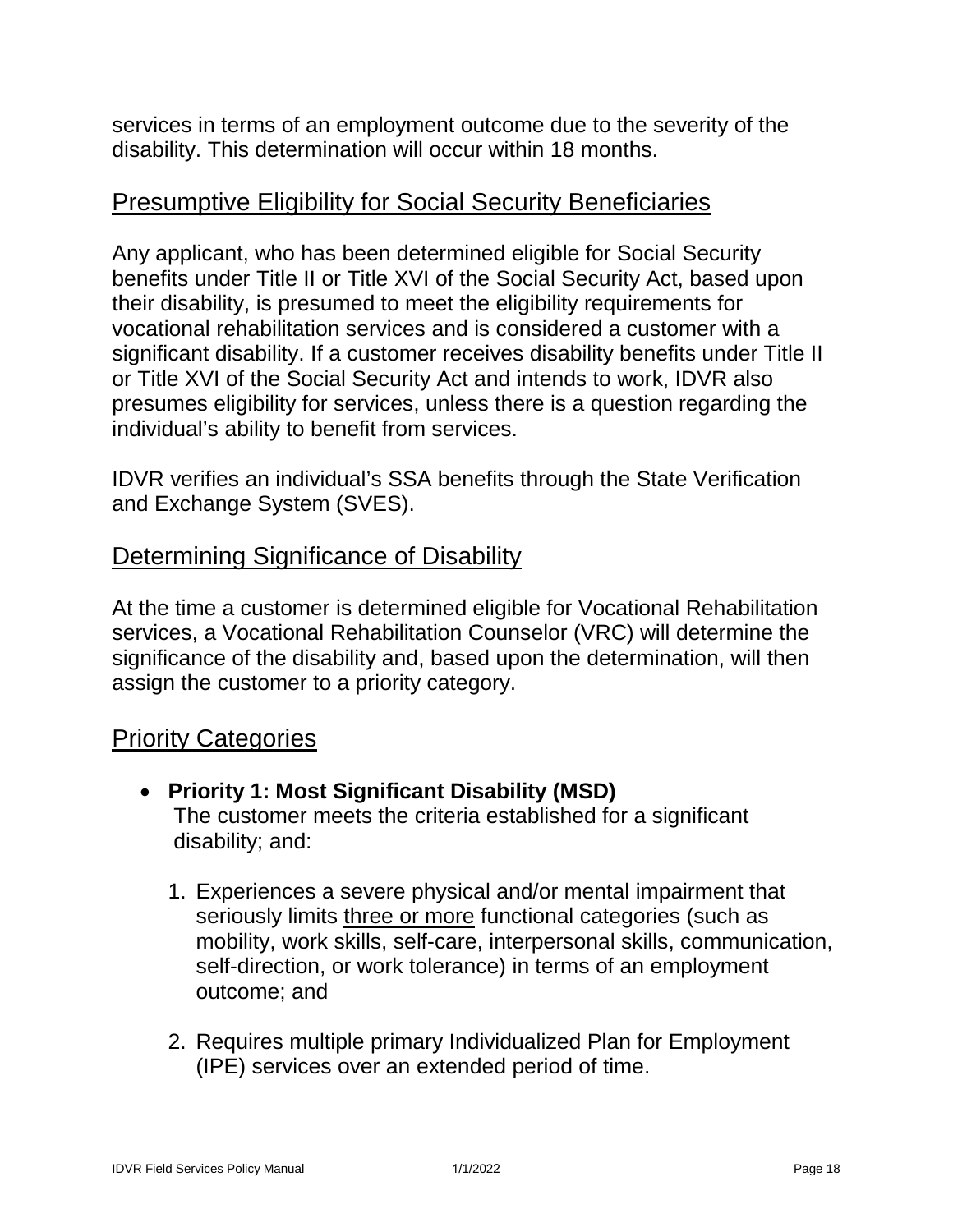#### • **Priority 2 - Significant Disability (SD)**

The customer meets the criteria established for a disability; and:

- 1. Experiences a severe physical and/or mental impairment that seriously limits one or more functional categories (such as mobility, work skills, self-care, interpersonal skills, communication, self-direction or work tolerance) in terms of an employment outcome; and
- 2. Requires multiple primary Individualized Plan for Employment (IPE) services over an extended period of time.

#### • **Priority 3 - Disability (D)**

The customer has a physical or mental impairment; and:

- 1. His/her impairment constitutes or results in a substantial impediment to employment; and
- 2. Who can benefit in terms of an employment outcome from the provision of vocational rehabilitation services.

 reasons are categorized as Significant Disability (SD) or Most Significant Disability (MSD), depending upon the extent of their functional limitations. Customers who are beneficiaries of Social Security Disability Insurance (SSDI) or recipients of Supplemental Security Income (SSI) for disability

# <span id="page-23-0"></span>Determining Significance of Disability

 A VRC determines and documents the level of severity of a customer's determination. If additional information is necessary to make the determination, a VRC may obtain the information from the customer, customer's family, an outside professional, and/or another public agency. If adequate information is unavailable to describe or document a customer's disability based on a review of the information gathered for eligibility current functioning, a VRC may purchase diagnostics from a qualified service provider.

 Non-disability factors such as age, sex, race, cultural, geographic location, poor public transportation, legal history, or lack of training are not considered when determining the severity of disability.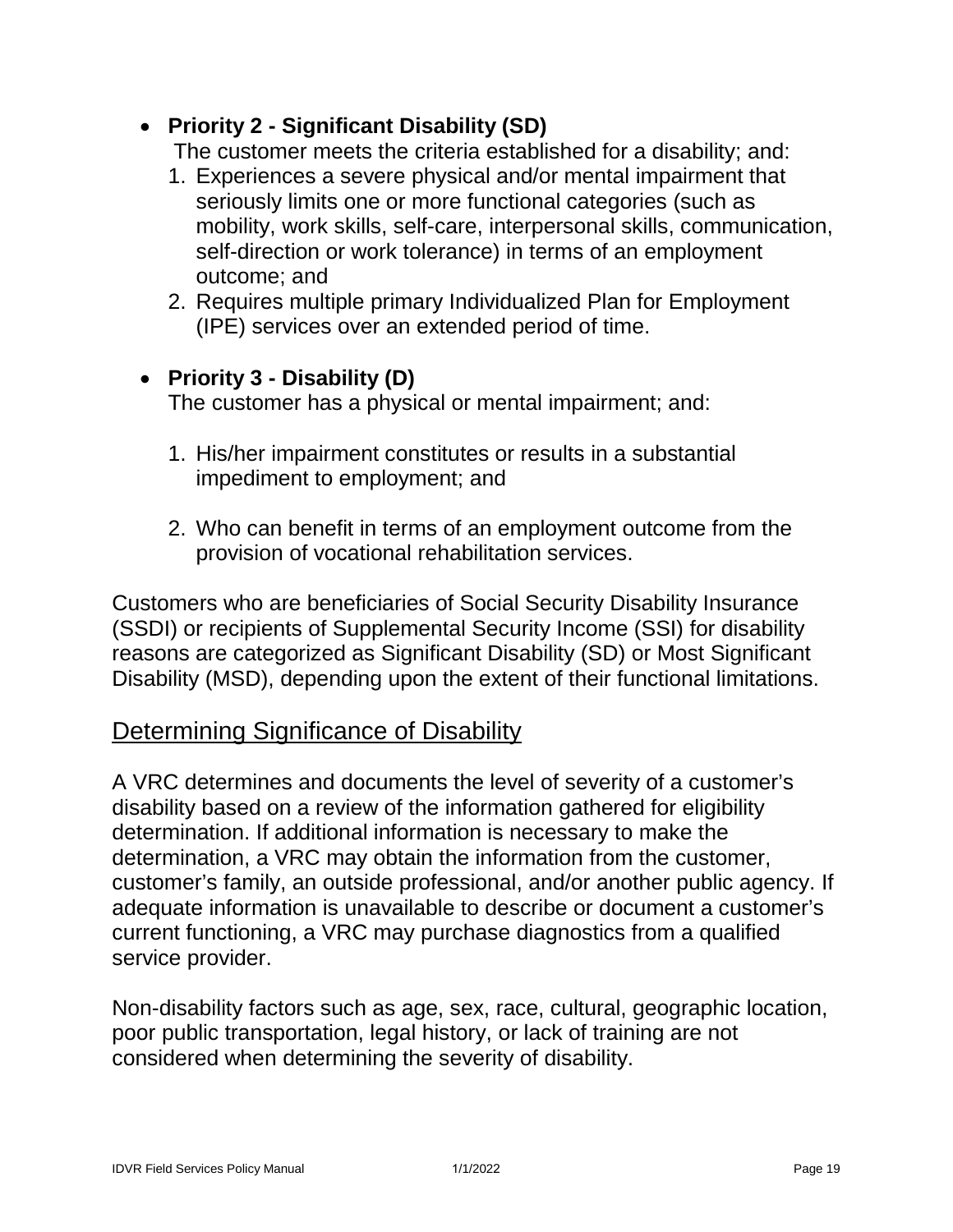either the individual or the VRC believes there is a significant change in the Determinations may be re-evaluated at any time during the VR process if individual's disabling condition which could result in a change of priority categories.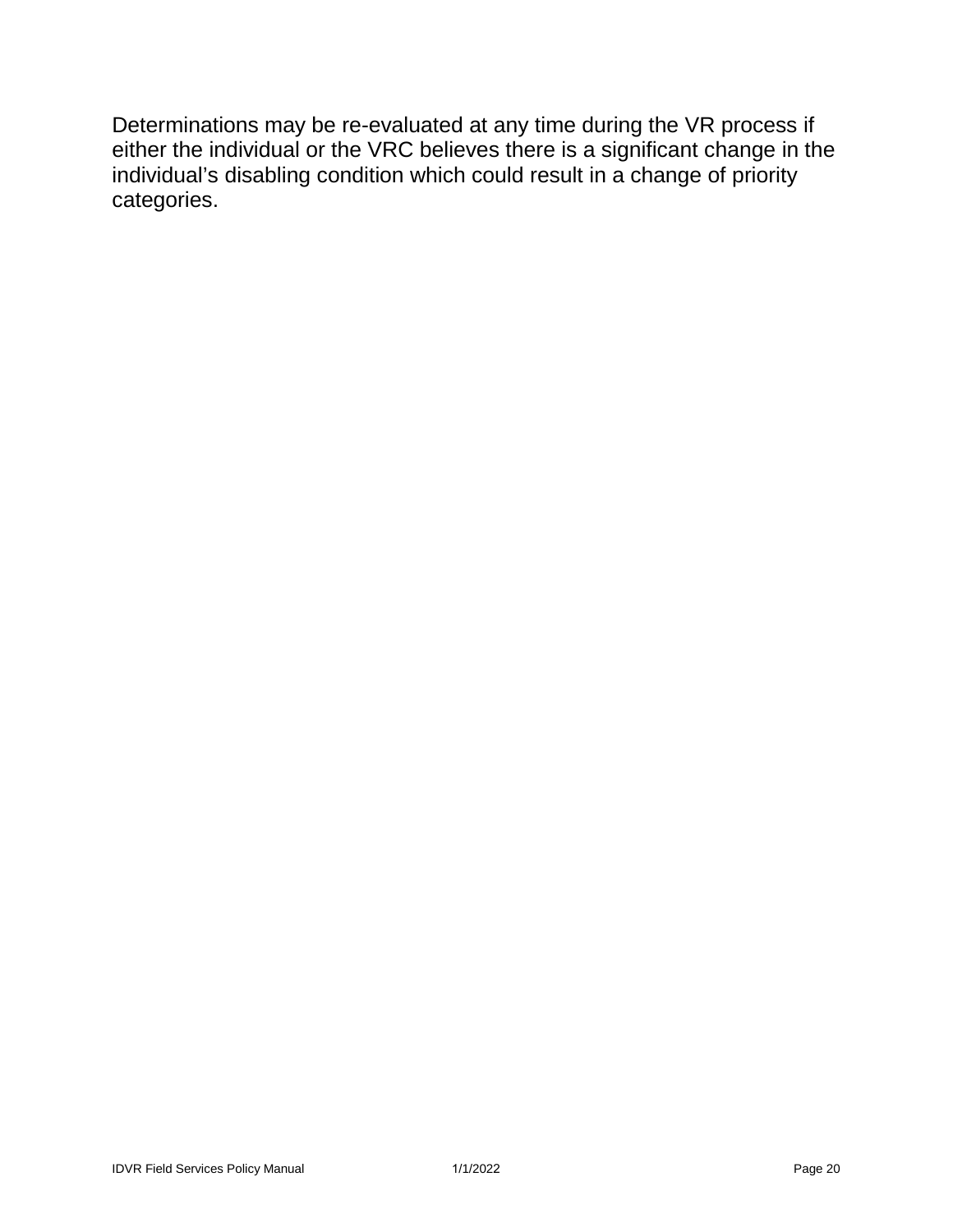# <span id="page-25-0"></span>**V. Comprehensive Assessment** (34 CFR 361.45)

 The assessment of vocational rehabilitation needs begins with a comprehensive assessment, which is to be completed prior to the development of the Individualized Plan for Employment (IPE). To the /or by the family, as appropriate. The comprehensive assessment may also identify the objectives and scope of VR services that the customer may need in order to substantiate the customer's vocational selection. maximum extent possible, this comprehensive assessment should utilize existing information, including information provided by the customer, and include new information acquired by IDVR, including a formal vocational evaluation, Community Based Work Evaluation (CBWE), aptitude and/or interest tests, job shadowing, or any other pertinent assessment required to

 The VRC and customer will evaluate a potential employment goal and then identify rehabilitation needs and services required to achieve that employment goal.

A new comprehensive assessment is required when a new vocational goal is selected and identified on an amended IPE.

 Several essential elements need to be documented as part of the comprehensive assessment:

- Employment Goal
- Transferrable skills assessment
- Compatibility of disability with employment goal
- Skills, interests, aptitudes, and abilities
- Local labor market information
- Economic expectations and potential for career growth
- Vocational strengths and capacities
- Customer financial resources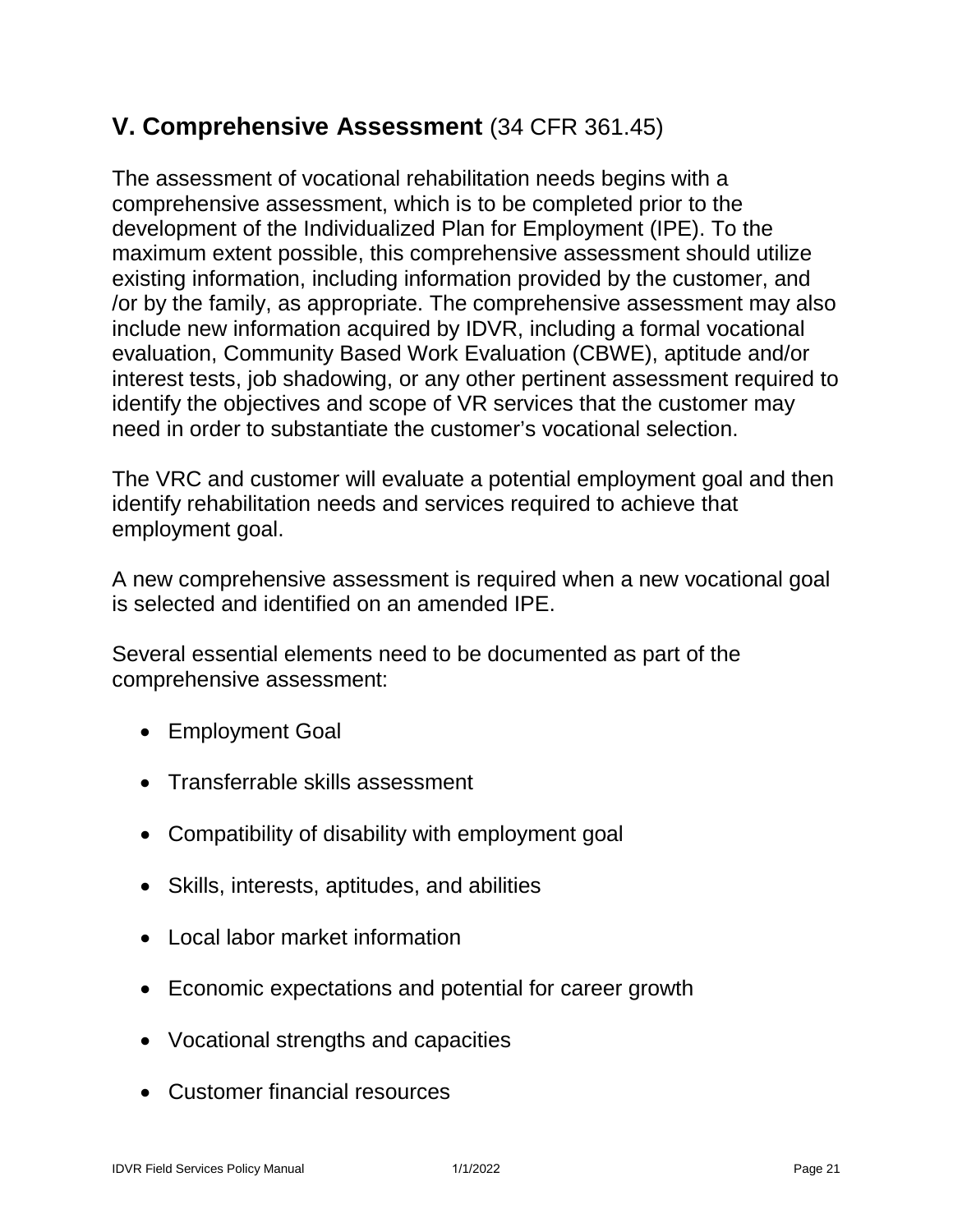- Customer's informed choice
- Social support system
- Review of rehabilitation technology needs
- Legal barriers and industry specific requirements for employment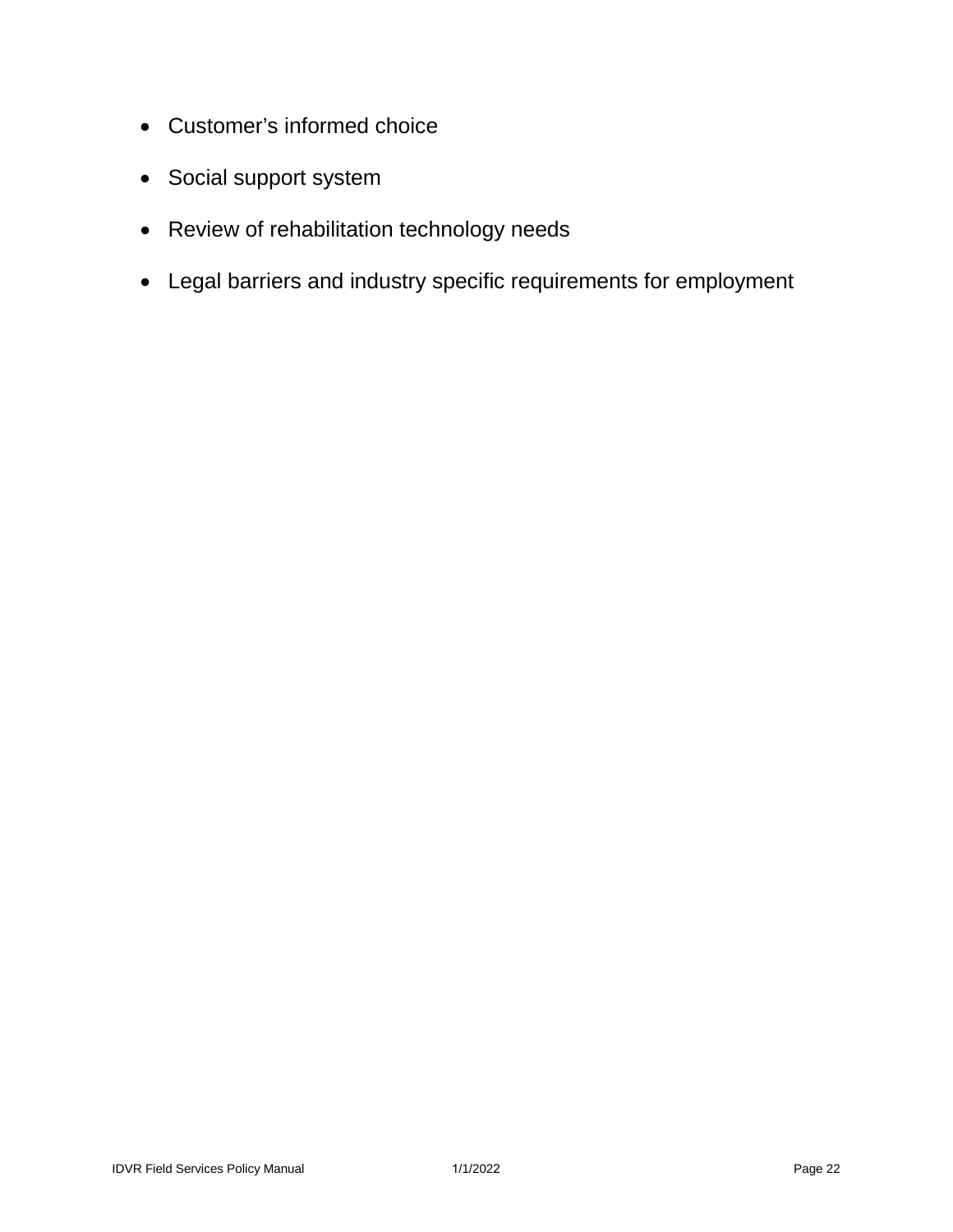# <span id="page-27-0"></span>**VI. Developing the Individualized Plan for Employment (IPE)**

(34 CFR 361.45 & 361.46)

 The Individualized Plan for Employment (IPE) is the primary document that determines the scope, duration and provider of services. The customer must agree to the terms and conditions of the IPE prior to services being provided.

 Research shows that customers involved in every phase of vocational planning enjoy a higher rate of success. Therefore, customer participation in developing an IPE is essential. The goal of an IPE is competitive, integrated employment.

 Eligible customers or, as appropriate, a customer's representative, have the right to develop all or part of the IPE, with or without assistance from customer agreement to extend the timeframe. An IPE must be agreed to and signed by the customer or the customer's representative, the VRC, and IDVR. However, IDVR will not pay for IPE development services from other providers, and all IPE development must be completed on IDVR forms. An IPE must be developed within 90 days from eligibility determination, or when required, the RM or designee. An IPE is considered approved and services initiated only after all required signatures have been obtained.

The record of services must support the selection of the specific vocational goal, the objectives of the IPE, and the selection of providers of services. All goods and services, except assessment services, may only be provided in accordance with an IPE.

# <span id="page-27-1"></span>IPE Essentials

All IPEs must include and/or address the following:

- • A specific vocational goal determined by the VRC and customer using the information from the comprehensive assessment. In concert analysis that considers job outlook and the customer's economic with the customer, the VRC must conduct a thorough labor market expectations and needs.
- Specific rehabilitation services needed to achieve the vocational goal,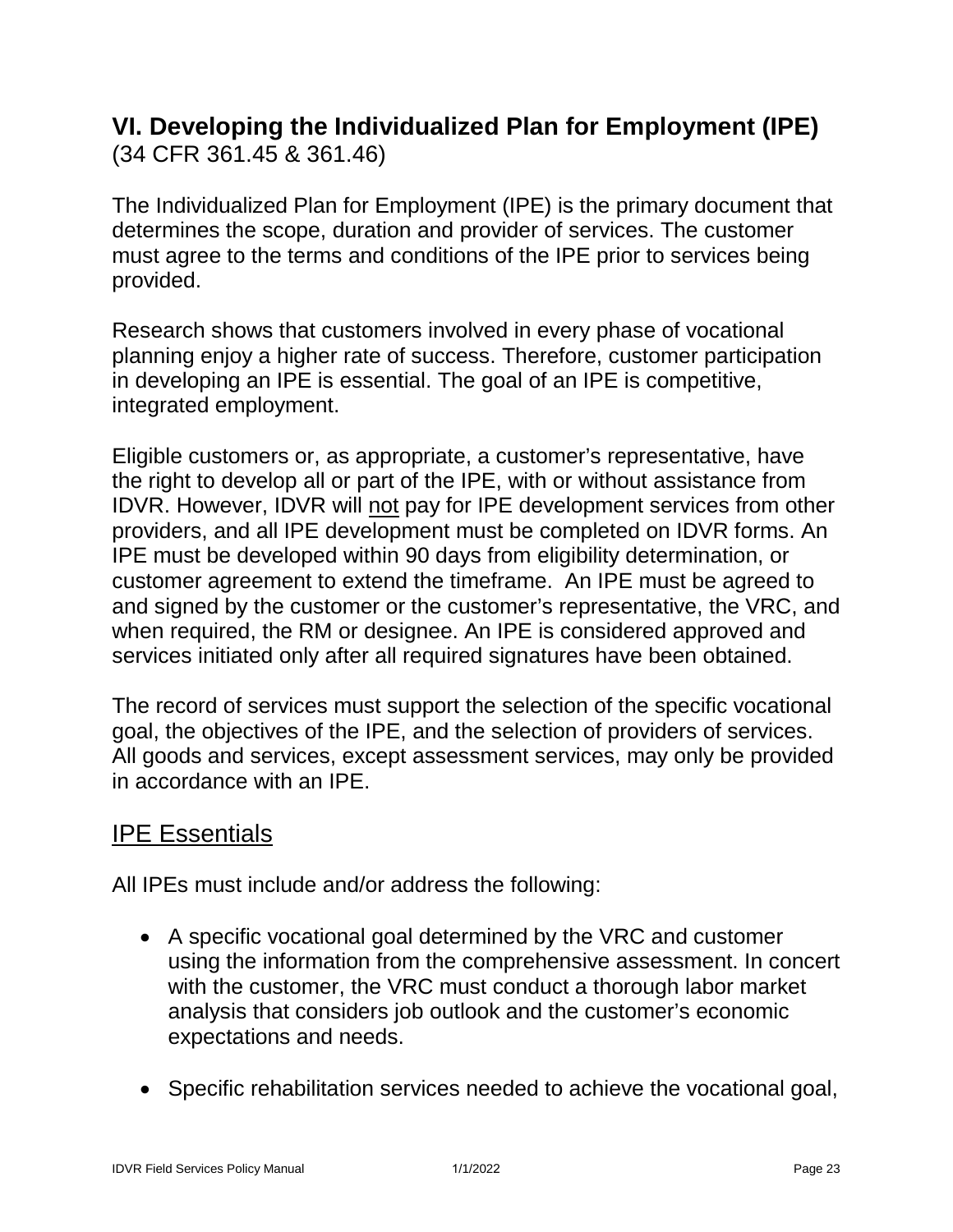along with the projected dates for initiation and anticipated duration of assistive technology services, and personal assistance services. each service, including, as appropriate: assistive technology devices,

- vocational rehabilitation services, as well as the methods used to procure those services; • A description of the chosen entity or entities that will provide the
- • A description of the criteria that will be used to evaluate progress toward achievement of the vocational goal;
- • The terms and conditions of the IPE, including information describing the responsibilities of IDVR and the customer to achieve the vocational goal;
- The extent of the customer's participation in paying for the costs of services;
- • Customer requirements to apply for and secure comparable services service and benefit entities will also be listed on the IPE; and benefits when available. The responsibilities of other comparable
- • As necessary, the expected need for post-employment services prior terms, conditions, and duration of the provision of post-employment service. If appropriate, there should also be a statement of how postto the point of successful closure, along with a description of the employment services will be provided through comparable services or benefits;
- • For customers with the most severe disabilities for whom a vocational objective of Supported Employment has been determined appropriate, see Section XII for more details.
- • In developing an IPE for a transition student with a disability, the IPE must be developed as early as possible in the transition process, leaves the school setting, whichever is earlier. The IPE shall be prepared in coordination with the appropriate educational agency and within 90 days from eligibility and no later than the time the student will consider the student's Individualized Education Program (IEP), if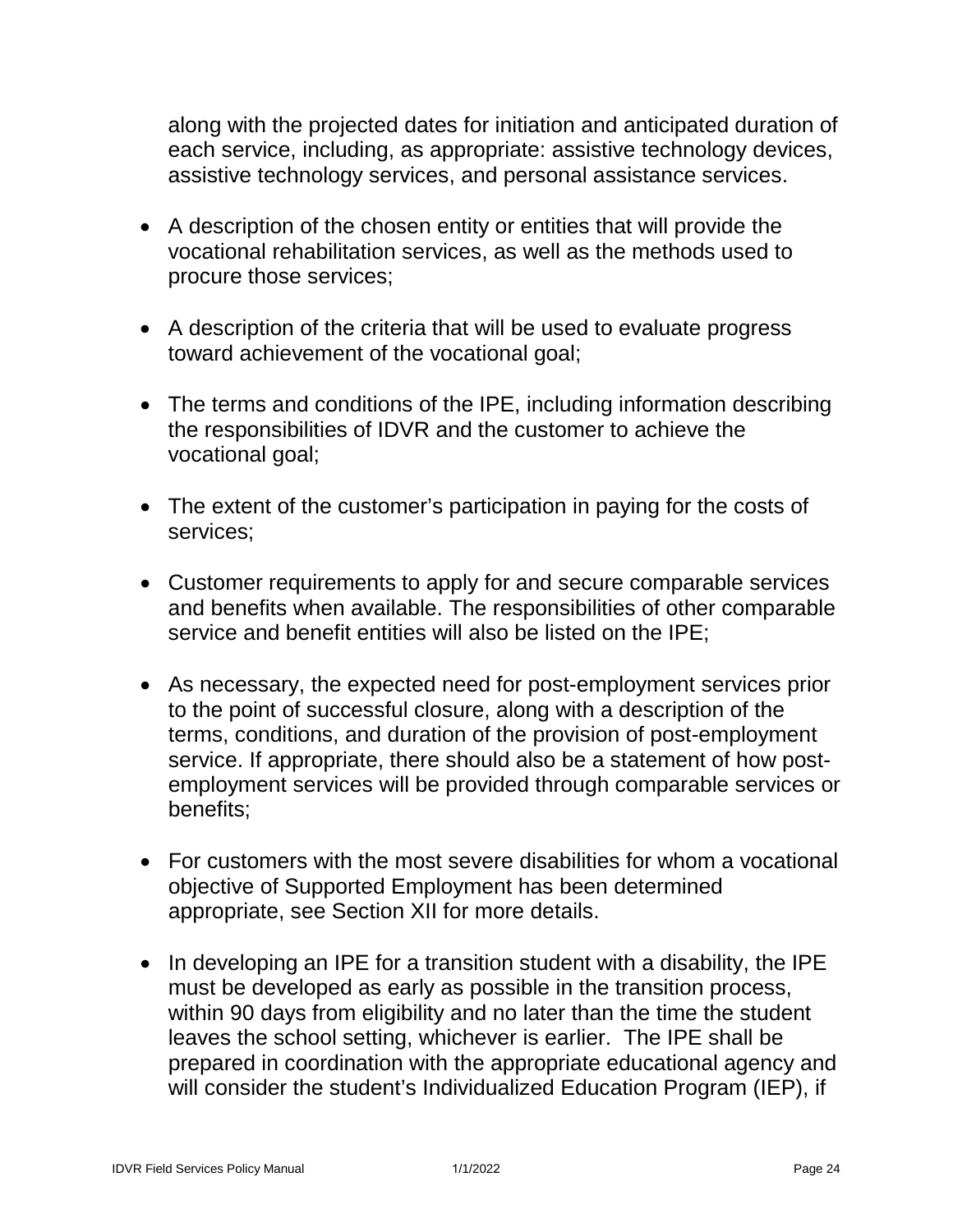applicable;

- with all current services reflected upon it. When the current plan is • Customers shall promptly receive a copy of their initial IPE and any subsequent IPEs. There will only be one active IPE at any given time signed and approved by the customer and appropriate authority, all previous plans will become void.
- • Cases may be closed if the customer does not engage in the development of the IPE.
- customer and the VRC. The extension must be specific to both • An IPE extension may be made but must be agreed to by the timeframes and steps necessary to complete the IPE process.
- and the customer to assess the eligible customer's progress toward • The IPE must be reviewed and documented annually by a Counselor achieving the identified employment outcome.

## <span id="page-29-0"></span>Ticket to Work Assignment

 When a customer has a Ticket to Work through SSA and an approved VR IPE, their ticket is automatically assigned to IDVR, unless the ticket is a ticket assigned to another EN prior to IDVR involvement, the customer will be requested to reassign the ticket to IDVR. If the customer does not reassign their ticket, IDVR will need a copy of the work plan from the EN that the ticket was assigned to, to ensure that no duplication of services occurs. It is the customer's responsibility to provide the ticket work plan prior to IPE implementation. already assigned to another employment network (EN). If the customer has

 At closure, the ticket is automatically unassigned from IDVR and eligible for a VRC will provide a list of ENs to the customer. ticket reassignment to an EN. At successful closure and when appropriate,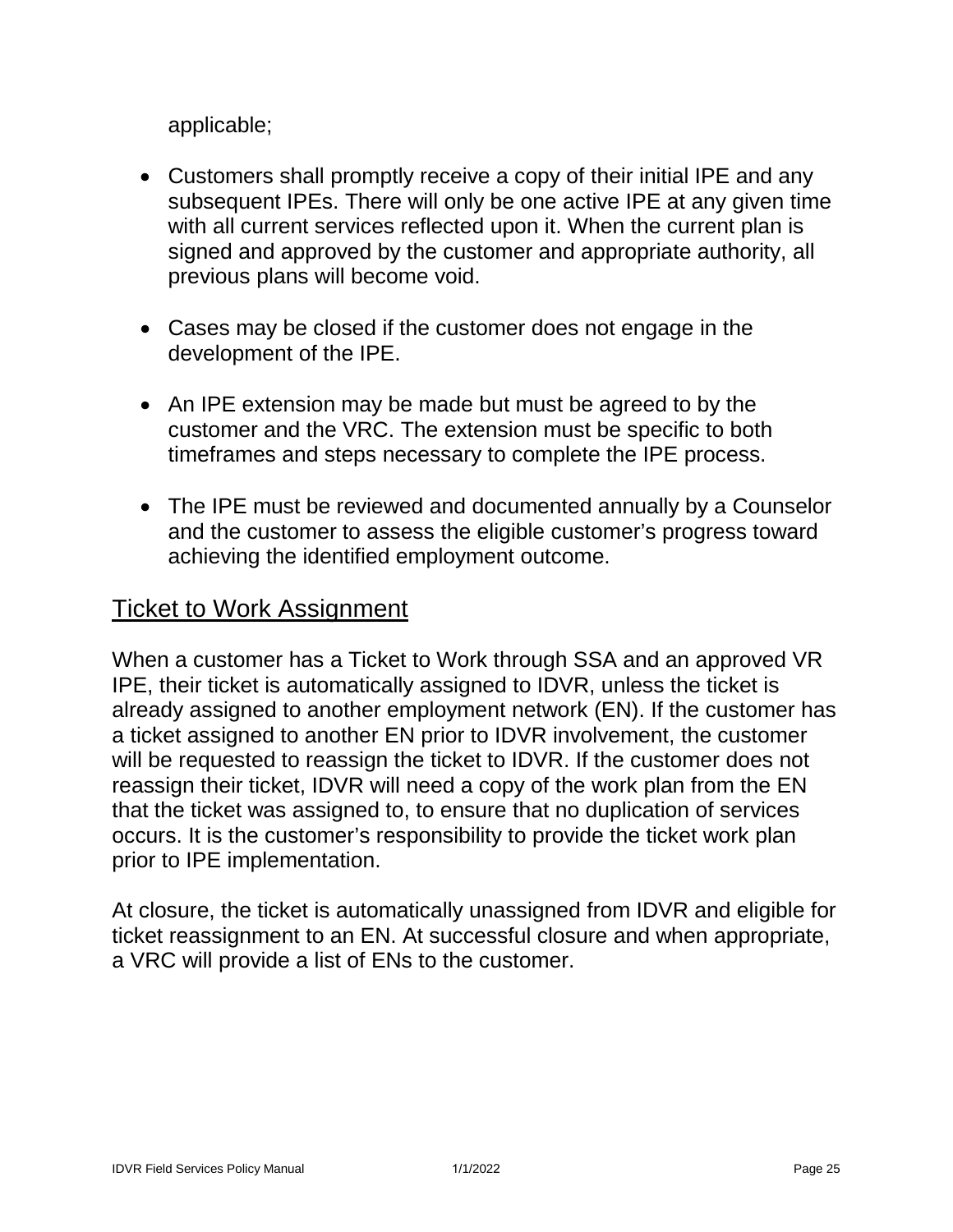# <span id="page-30-0"></span>**VII. Customer Financial Participation** (34 CFR 361.54)

 In order to further IDVR's mission to help customers move towards independence and self-sufficiency, IDVR encourages customers to be personally invested in and contribute financially towards the cost of their VR plan services, when possible. The extent of the customer's participation regardless of the amount contributed by the customer. Financial in the cost of VR services is based on their income, and other factors. The Financial Participation Assessment (FPA) is an effective tool for identifying customer resources as they relate to VR planning and implementation, participation consideration is not a factor in eligibility determination.

 plan development and the exploration of comparable benefits. An FPA will be reevaluated every twelve months, if the IPE is amended, or if financial occurs sooner. Once eligibility is determined, an FPA will be conducted in conjunction with circumstances reducing family income changes significantly—whichever

 responsible for the customer's debts, under any circumstances. If the achieve the employment goal, IDVR will work with the customer to explore options for the continuation of services. Upon completion of the FPA and the determination of services to be included on the IPE the counselor and customer will identify the specific IPE services that will be paid for by each party. IDVR will not be customer's debts to a vendor inhibit the provision of services necessary to

# <span id="page-30-1"></span>Determining Customer Financial Participation

 Several factors are considered to determine a customer's level of financial participation, including the customer's and/or spouse's income, estimated annual plan costs, exclusions such as impairment-related work expenses, and Human Services (HHS) Federal Poverty Guidelines. and available financial resources which exceed the Department of Health

# <span id="page-30-2"></span>Determining Applicable Income

 Applicable income is subject to two calculations. The first calculation will determine the required participation by comparing income category and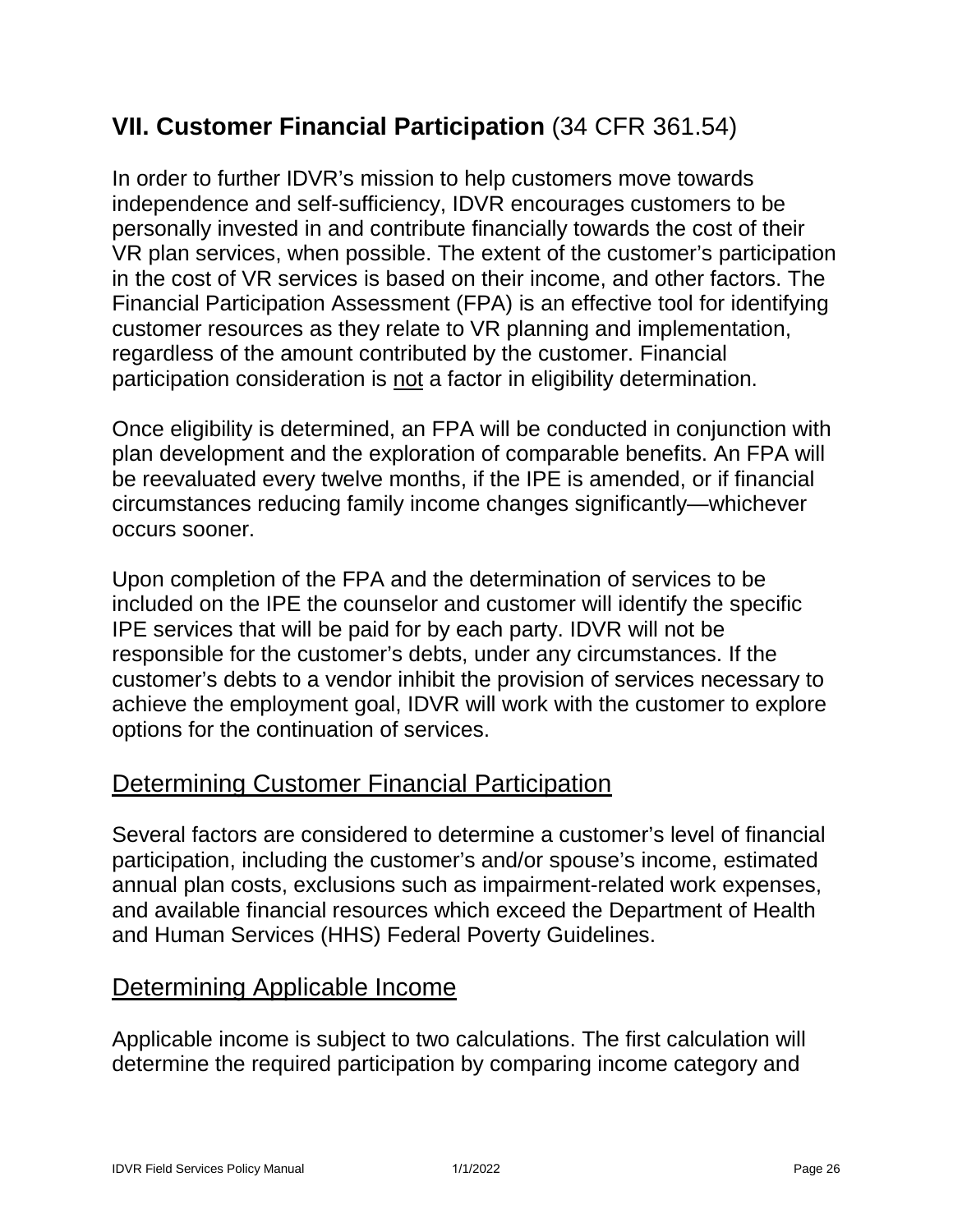expected plan costs. The second calculation identifies an annual maximum percentage of the applicable income that the customer will be required to contribute toward his/her plan costs, not to exceed 25% of his/her applicable income. The lower amount of the two calculations above will determine the customer's expected annual contribution. All service costs anticipated or purchased during the twelve (12) month period covered by the FPA are to be considered in aggregate rather than individually calculated.

 The customer, parents, or legal guardian completing the Financial Participation Assessment Form will be required to provide financial documentation for verification. Before the financial participation process can be applied, IDVR must first adjust for maximum agency contribution(s) to each service and then further adjust this amount through the application of comparable benefits.

 Exceptions to the FPA policy may be considered by the Regional Manager (RM) and Chief of Field Services.

#### <span id="page-31-0"></span>Services Not Subject to Customer Financial Participation

The following services are not subject to customer financial participation:

- Assessment for determining eligibility and vocational rehabilitation needs.
- Vocational rehabilitation counseling and guidance and referral services.
- • Any auxiliary aid or services (e.g., interpreter services or reader services) that an individual with a disability requires in order for the individual to participate in the vocational rehabilitation program. Note: Auxiliary aids and services do not include personally prescribed devices such as eyeglasses, hearing aids, or wheelchairs.
- Personal assistance services.
- Job related services, including; job readiness training, job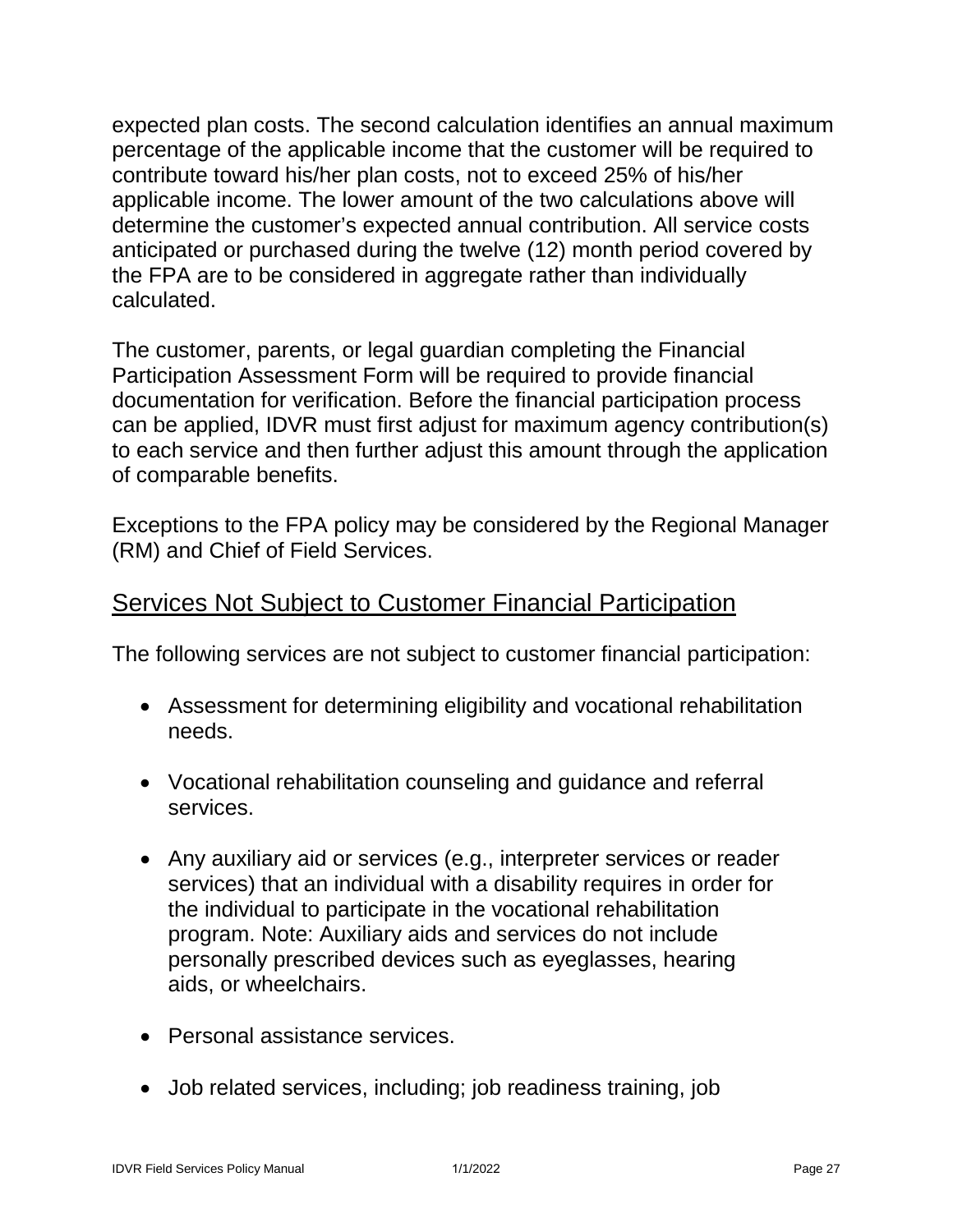search assistance and placement assistance, Supported Employment job coaching, job supports – short term and youth extended services.

• Pre-employment Transition Services.

#### <span id="page-32-0"></span>SSI/SSDI Exemption

 contribution for services within the agency's maximum contribution thresholds. However, to ensure a customer qualifies for this exemption, deceased worker, spouse of disabled worker, or child of a disabled worker would not be eligible for this exemption. Customers who receive SSI and/or SSDI are exempt from financial proof of SSI or SSDI qualification must be received. Customers who receive Social Security benefits from retirement, spouse of retired worker, child of a retired worker, child of deceased worker, widow, parent of

 Social security disability benefit recipients are responsible for costs which are in excess of agency allowances.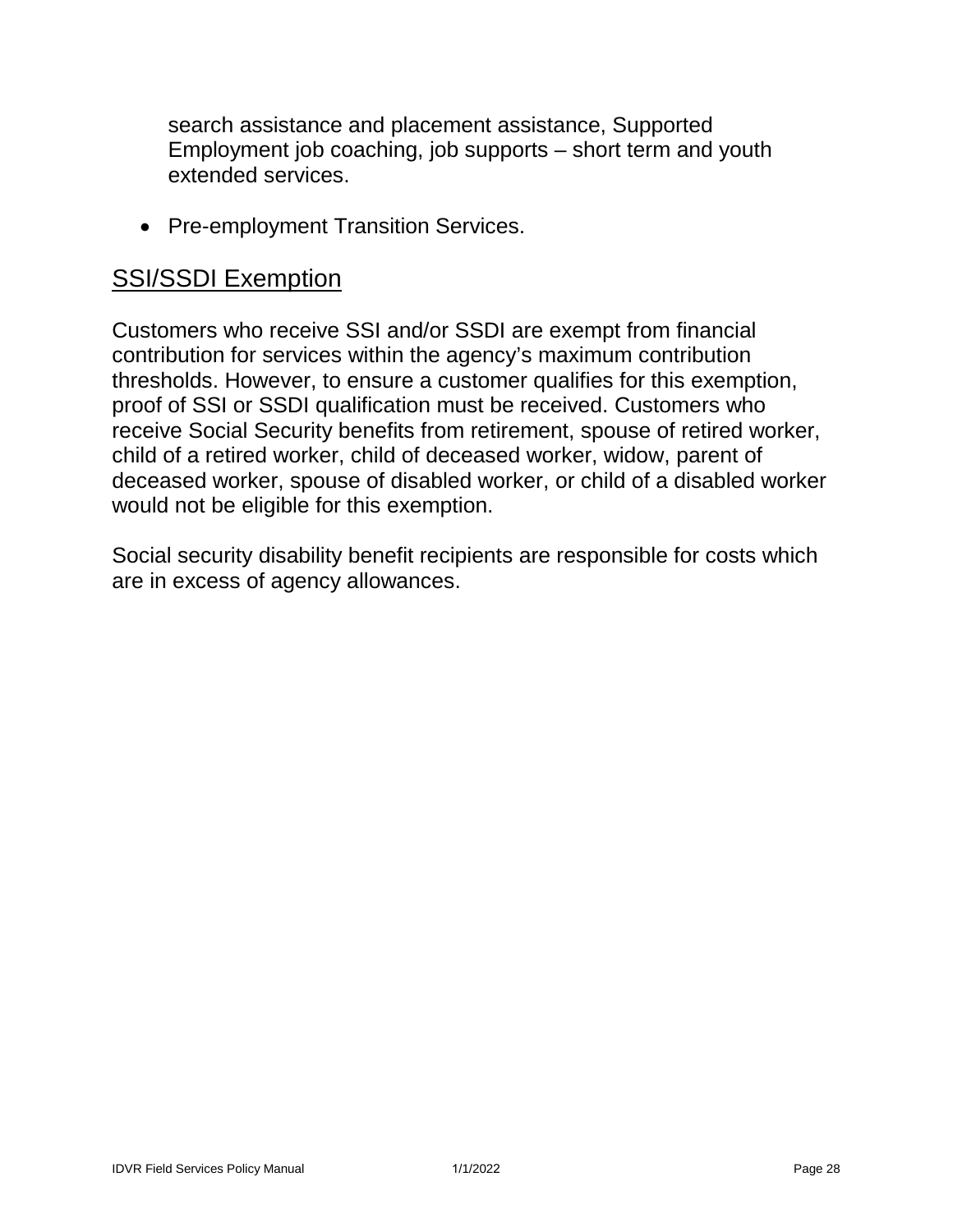# <span id="page-33-0"></span>**VIII. Comparable Services & Benefits** (34 CFR 361.53)

 than VR to meet, in whole or in part, the cost of vocational rehabilitation Comparable services and benefits refer to any appropriate service, financial benefit or assistance available to a customer from a program other services.

 available to the customer at the time needed to achieve the employment outcome, IDVR must use those comparable services or benefits to meet, in If comparable services or benefits exist under any other program and are whole or part, the costs of the vocational rehabilitation services.

 In conjunction with a VRC, an eligible customer will be required to identify eyeglasses, or wheelchairs, and auxiliary aids and services (interpreter and reader services), they are required to be utilized, in order to meet, in whole benefits and services should be utilized before IDVR funds are expended. all potential comparable benefits that may be available during the development of the Individualized Plan for Employment (IPE). If comparable benefits are available for VR services, including accommodations, personally prescribed devices, e.g., hearing aids, or in part, the cost of vocational rehabilitation services. Comparable

 not available to the customer at the time necessary to achieve the If comparable services or benefits exist under any other program but are employment outcome, IDVR must provide vocational rehabilitation services until those comparable services and benefits become available.

 medical risk. A determination of extreme medical risk shall be based upon professional and means a risk of substantially increasing functional impairment or risk of death if medical services are not provided. The utilization of comparable services and benefits does not apply if an immediate job placement would be lost due to a delay in the provision of comparable benefits, or if the determination of the availability would delay the provision of vocational rehabilitation to any customer who is at extreme medical documentation provided by an appropriate licensed medical

#### <span id="page-33-1"></span>Exempt Services

The following categories of service are exempt to the requirement that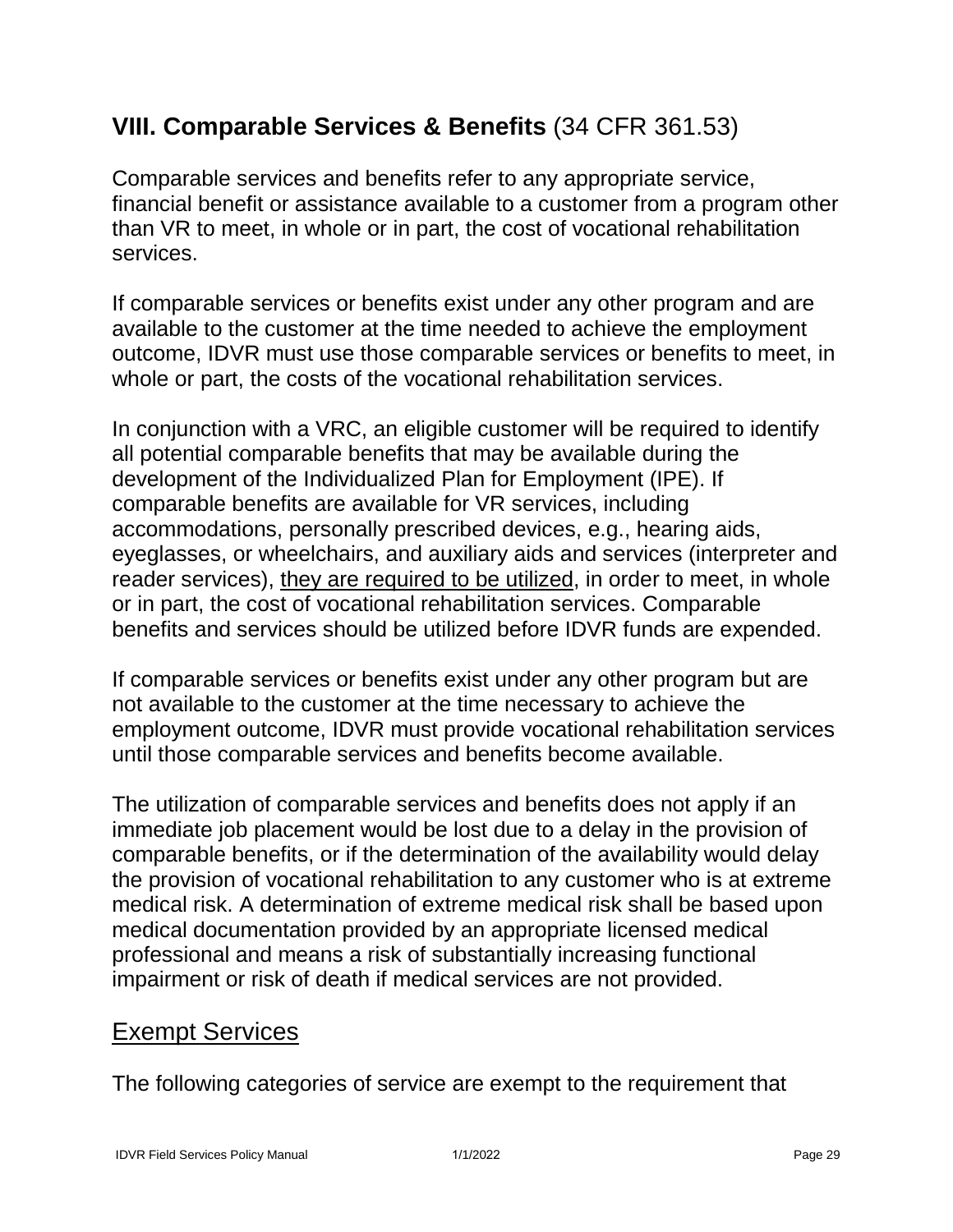comparable services and benefits be utilized:

- Medical, psychological or other examination to determine eligibility;
- IDVR counseling, guidance, information, and referral;
- assistance, job retention services, follow-up services, and follow • IDVR job related services including job search and placement along services;
- Evaluation of vocational rehabilitation potential;
- Rehabilitation technology, including telecommunications, sensory, and other technological aids and devices. However, exemption of rehabilitation technology services does not extend to personally prescribed devices, such as eyeglasses, hearing aids, or wheelchairs.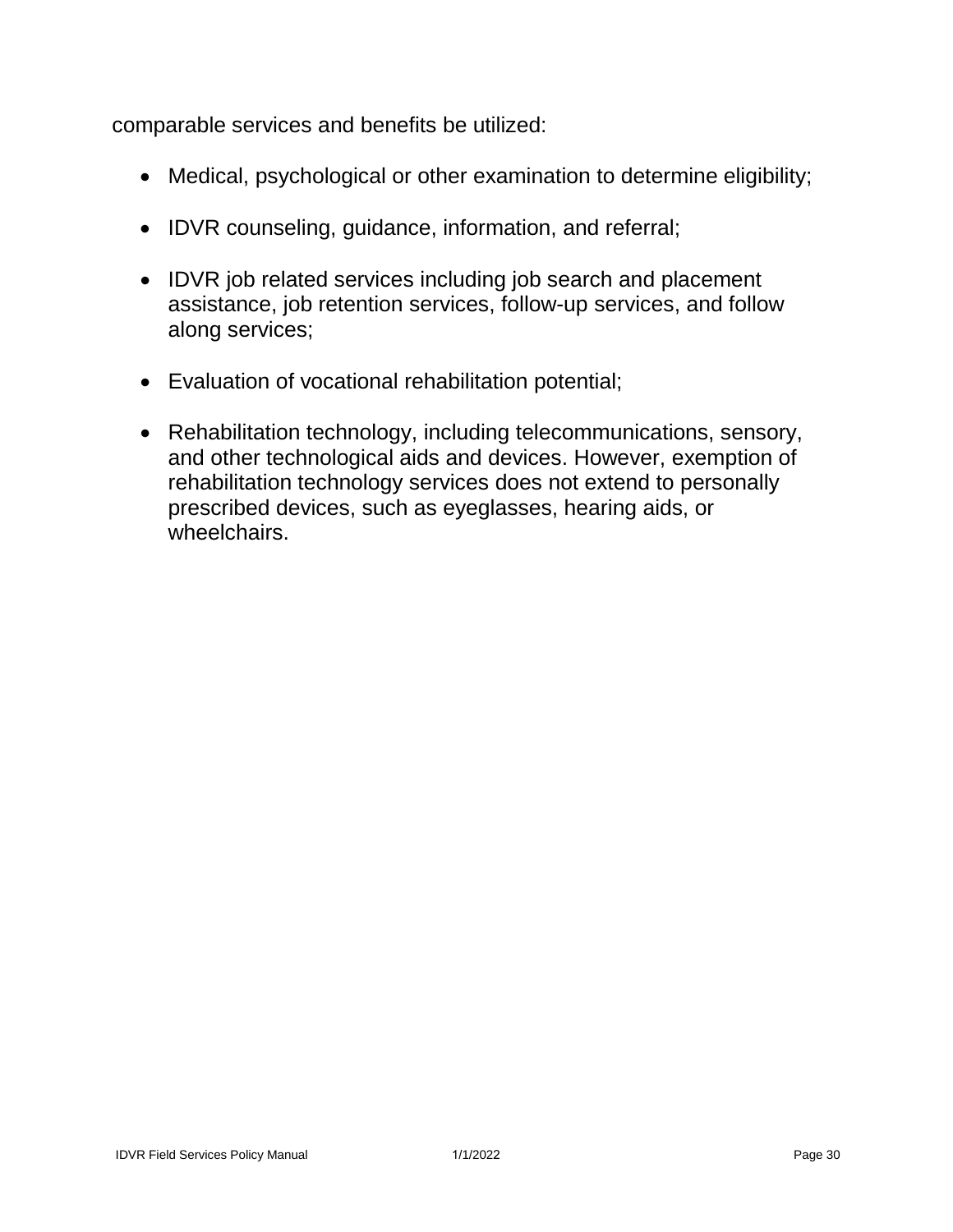# <span id="page-35-0"></span>**IX. Pre-Employment Transition and Transition Services for Students and Youth (34 CFR 361** (34 CFR 361.48)

 and Opportunity Act (WIOA) emphasizes the provision of services to opportunities to prepare for and achieve employment outcomes in a The Rehabilitation Act of 1973, as amended by the Workforce Innovation students and youth with disabilities to ensure they have meaningful competitive integrated setting.

# <span id="page-35-1"></span>Pre-Employment Transition Services (Pre-ETS)

 Pre-employment transition services may be provided to students eligible for VR services or to potentially eligible students. Pre-ETS will be delivered to students with disabilities on a statewide basis. However, some services may be delivered in a manner to accommodate the unique characteristics of the different areas across the state.

# <span id="page-35-2"></span>Service Provision and Collaboration with Schools

 effective referral and outreach strategies to maximize opportunities for students with disabilities to participate in Pre-ETS activities, including students who are receiving accommodations under Section 504 of the Rehabilitation Act. When invited, VRCs may attend Individualized person, by video conference or teleconferencing. IDVR works collaboratively with the State Department of Education (SDE), Local Education Agencies (LEAs), and local school personnel to develop Education Program (IEP) meetings or other school related meetings in

 and technical assistance, including the programmatic and fiscal requirements with regard to students with disabilities who are seeking subminimum wage employment. Specific criteria are used to determine and paying for transition related services for students with disabilities. service, which entity customarily provides the service, and program The SDE and IDVR have developed a comprehensive formal interagency agreement which addresses collaborative service provision, consultation responsibilities for each agency, as well as the documentation which agency (IDVR or LEA) has the primary responsibility for providing These criteria are based on several factors, include the purpose of the eligibility.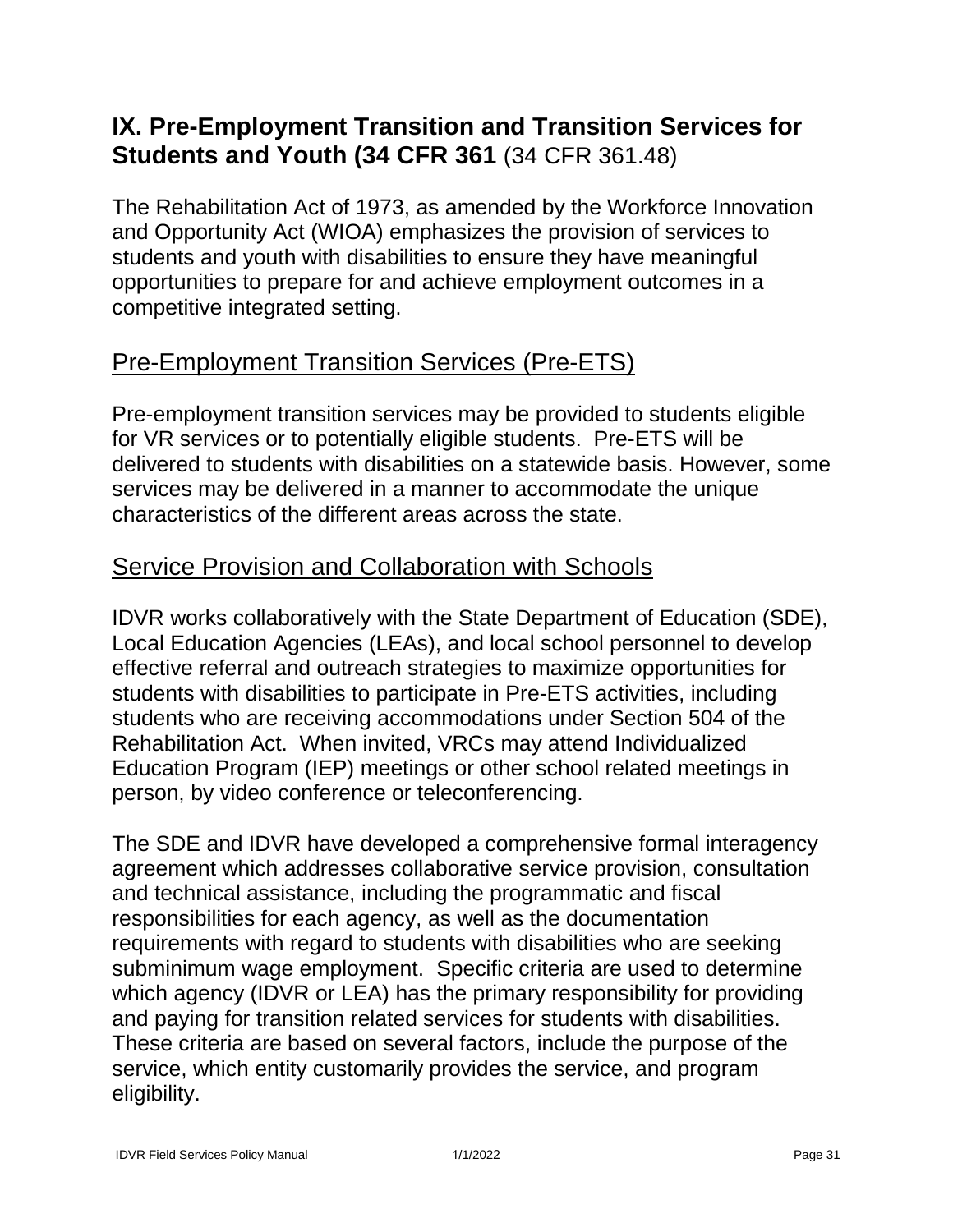# <span id="page-36-0"></span>**Potentially Eligible Students**

<u>Potentially Eligible Students</u><br>Students with disabilities, regardless of whether they have applied for or been determined eligible for the VR program, may receive Pre- Employment Transition Services (Pre-ETS). Any student with a disability may receive Pre-ETS by making a request, completed by the student/family and a VRC, using the Request for Pre-Employment Transition Services form.

# <span id="page-36-1"></span>Pre-Employment Transition Services for Students

 directly to students with disabilities and can be provided in a group or on an **IDVR Services.** There are five pre-employment transition services which are delivered individual basis. These services are described in more detail in Section X

# <span id="page-36-2"></span>**Transition Services**

 Transition services are available to both students and youth with oriented and promote movement from school to post-school activities. or youth's needs, including preferences and interests that promote the achievement of the employment outcome, as identified in the IPE. Transition services also include outreach and engagement of parents disabilities. They are a coordinated set of activities that are outcome-These include post-secondary and vocational training, and competitive integrated employment. Transition services are based upon the student or representatives, as appropriate.

 Group transition services may be provided to potentially eligible students, eligible students, and youth with disabilities. Individualized transition services may only be provided to students and youth who have been determined eligible for VR services and have an IPE.

# <span id="page-36-3"></span>Youth with Disability

A youth with a disability is an individual with a disability between the ages of 14 and 24. There is no requirement that they participate in an education program.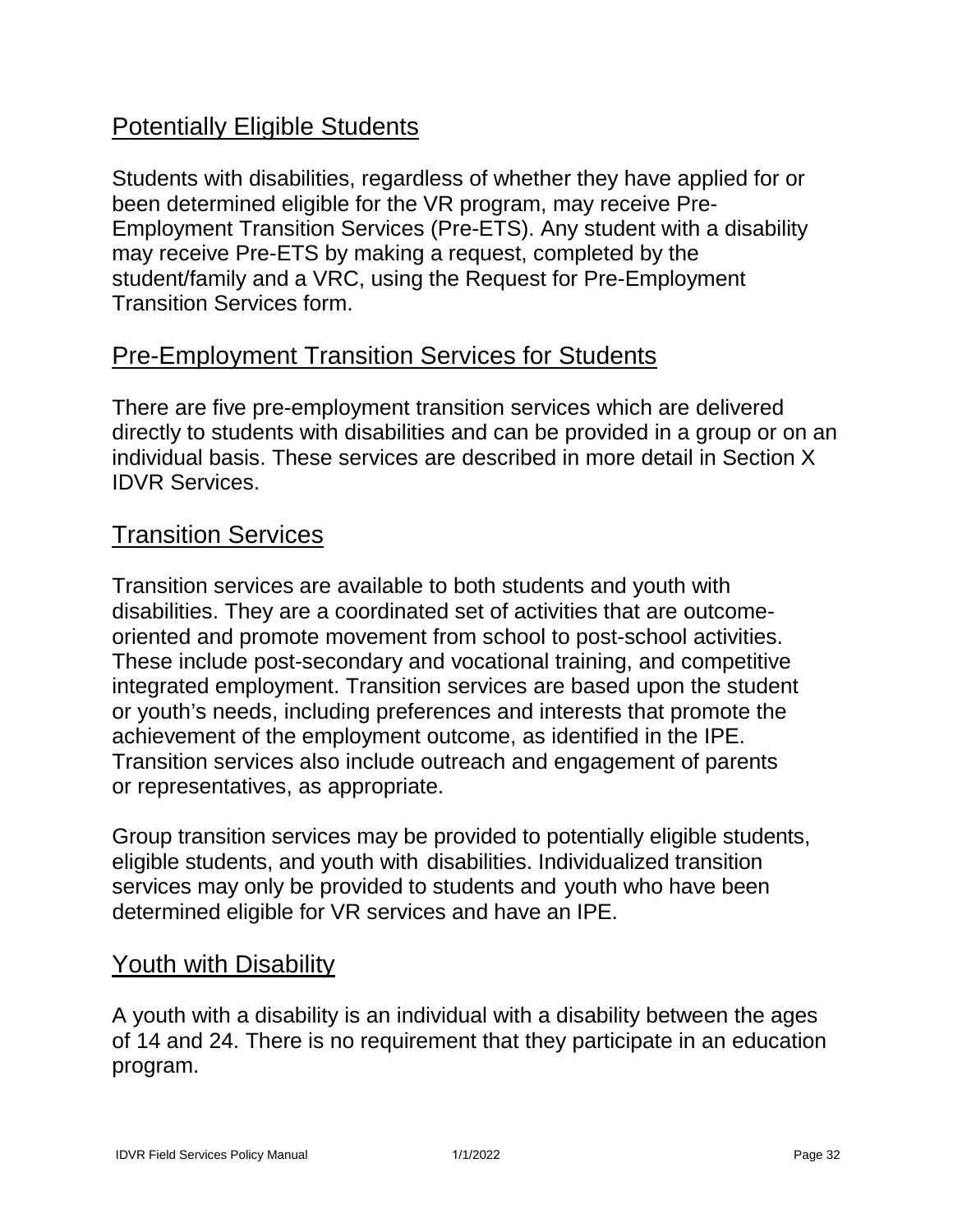# <span id="page-37-0"></span>**Student with Disability**

The definition for student with a disability has three components:

- • Age Requirements: The minimum age of a student with a disability who can receive Pre-Employment Transition Services (Pre-ETS) is 14, and the maximum age is not older than 21;
- Mandatory education program attendance;
- • Disability: The student must be eligible for and receiving special education or related services under IDEA (Individuals with Disabilities Education Act). However, for purposes of Section 504 of the Act, students with disabilities are NOT required to be receiving services under Section 504.

## <span id="page-37-1"></span>Disability Verification for Student with Disability

 Prior to approving any service, the VRC or Transition Coordinator must verify and document that the participant is a student with a disability. Verification can be done in one of three ways:

- The student has an observable disability;
- • The school district signs the Request for Pre-Employment Transition Services form, verifying the student is a student with a disability;
- • Through a copy of the IEP, SSA beneficiary letter, school psychological report, medical records, or 504 accommodation documentation.

 requests for Pre-ETS if the service is deemed appropriate. After verifying the disability, the VRC or Transition Coordinator can approve

#### <span id="page-37-2"></span>IPE Development

 (IPE) for students with disabilities must be developed, agreed to and signed by the student, or the student's guardian, and the VR counselor, as early as The development and approval of an Individualized Plan for Employment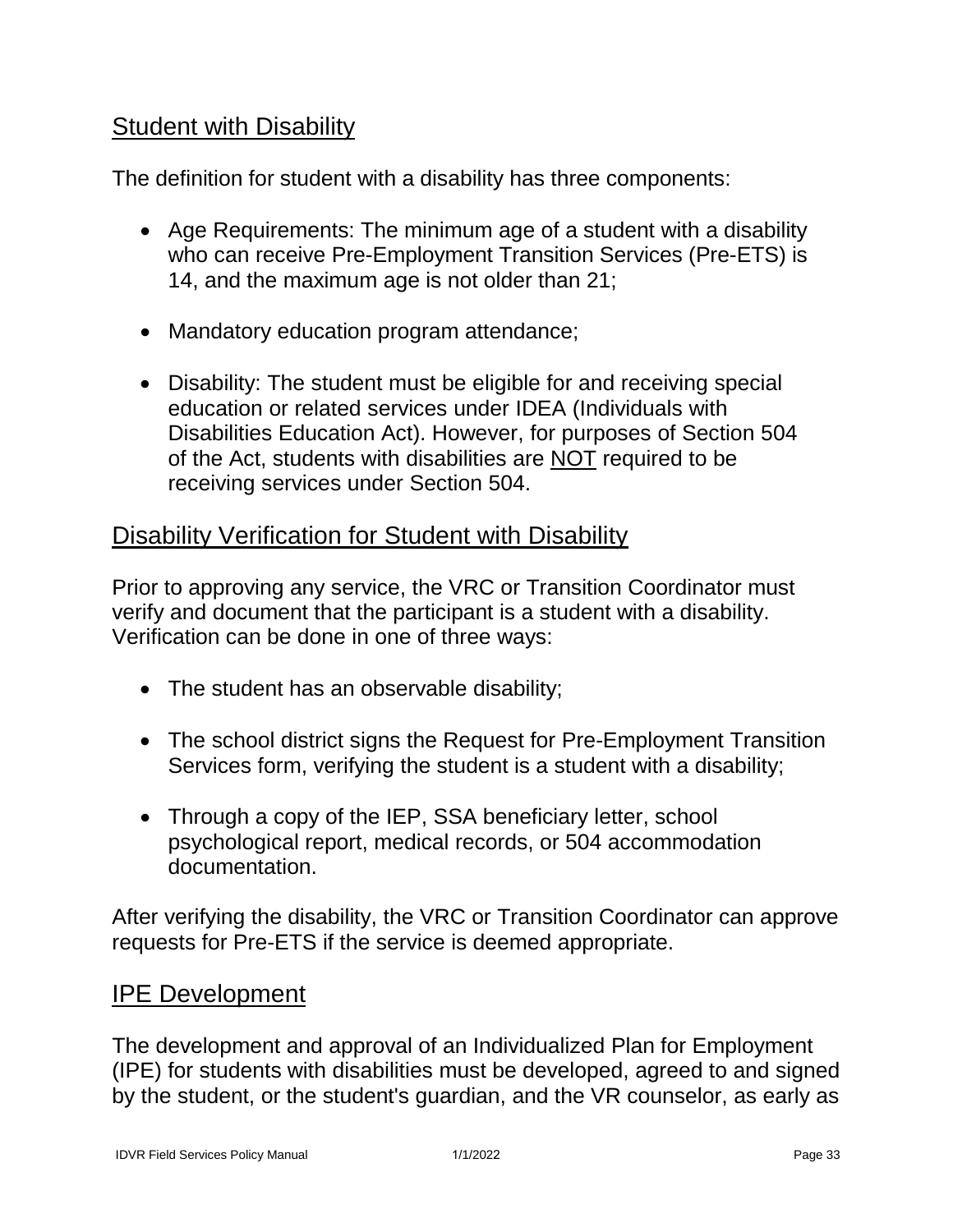than the time the student leaves the school setting, whichever is earlier. A 'projected' or preliminary IPE vocational goal may be used for a student's first IPE vocational goal prior to identifying an agreed upon specific IPE possible in the transition process, within 90 days from eligibility and no later vocational goal.

# <span id="page-38-0"></span>Pre-ETS Exempt from FPA

 Pre-employment transition services provided to students with disabilities are exempt from financial participation consideration, even when such services are provided on a plan. However, the customer will be required to complete a Financial Participation Assessment (FPA).

# <span id="page-38-1"></span>Auxiliary Aids or Services

 If a student with a disability, including a potentially eligible student, requires an auxiliary aid or service to access or participate in pre- employment transition services, VR may pay for the service, if not customarily provided by another entity, including local educational agencies. Auxiliary aids and services are those services necessary to ensure equal access to pre-employment transition services.

# <span id="page-38-2"></span>Pre-Employment Transition Services under an Order of Selection

- • Students with disabilities who are receiving Pre-ETS under an IPE prior to IDVR initiating an Order of Selection (OOS) can continue to receive Pre-ETS and other necessary VR services.
- • Students who are not receiving Pre-ETS prior to IDVR initiating an services and are placed on a waitlist, until such time that they are OOS may only receive general transition services if they apply for moved off the waitlist.
- necessary pre-employment transition services only; however, they • If potentially eligible students begin receiving Pre-ETS before submitting an IDVR application, they may continue to receive may not receive general VR services.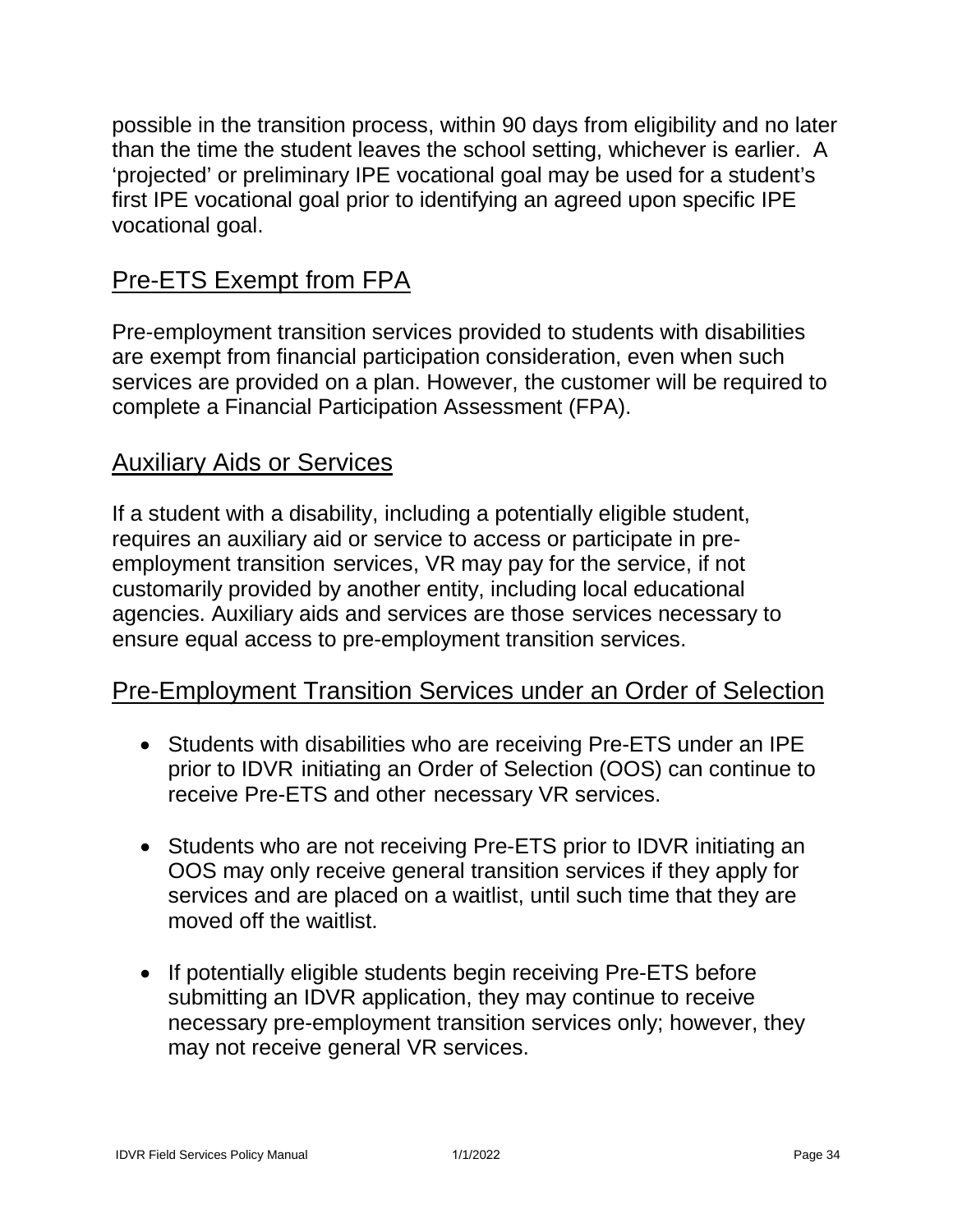# <span id="page-39-0"></span>**X. IDVR Services** (34 CFR 361.48)

The Idaho Division of Vocational Rehabilitation may provide, arrange for, or purchase one or more of the following services to assist customers in achieving their employment goal.

# <span id="page-39-1"></span>Pre-Employment Transition Services (Pre-ETS)

#### • **Job Exploration Counseling**

 market composition, nontraditional employment or career pathways, administration of interest inventories, and discussions of local labor market information that applies to the student's areas of interest. This service may include counseling on in-demand occupations, labor

#### • **Work-based Learning Experiences**

 These may include in-school, after school, summer work opportunities, or experiences outside the traditional school setting that is provided in an integrated environment in the community to the maximum extent possible, and can also include informational interviews, job shadows, etc.

#### • **Counseling on Enrollment Opportunities**

 Pertaining to enrollment in post-secondary education, these services succeed in the workplace, and postsecondary education associated may include but are not limited to: counseling on course offerings and career options, types of academic/occupational training needed to with career fields or pathways, academic curricula advisement, college admittance process assistance, help with financial aid forms, or information on scholarship opportunities.

#### • **Workplace Readiness Training**

 performance, and soft skills training necessary for employment. This may include developing social and independent living skills, communication and interpersonal skills, financial literacy, job-seeking skills, understanding employer expectations for punctuality and

#### • **Instruction in Self-Advocacy**

This may include teaching students about their rights and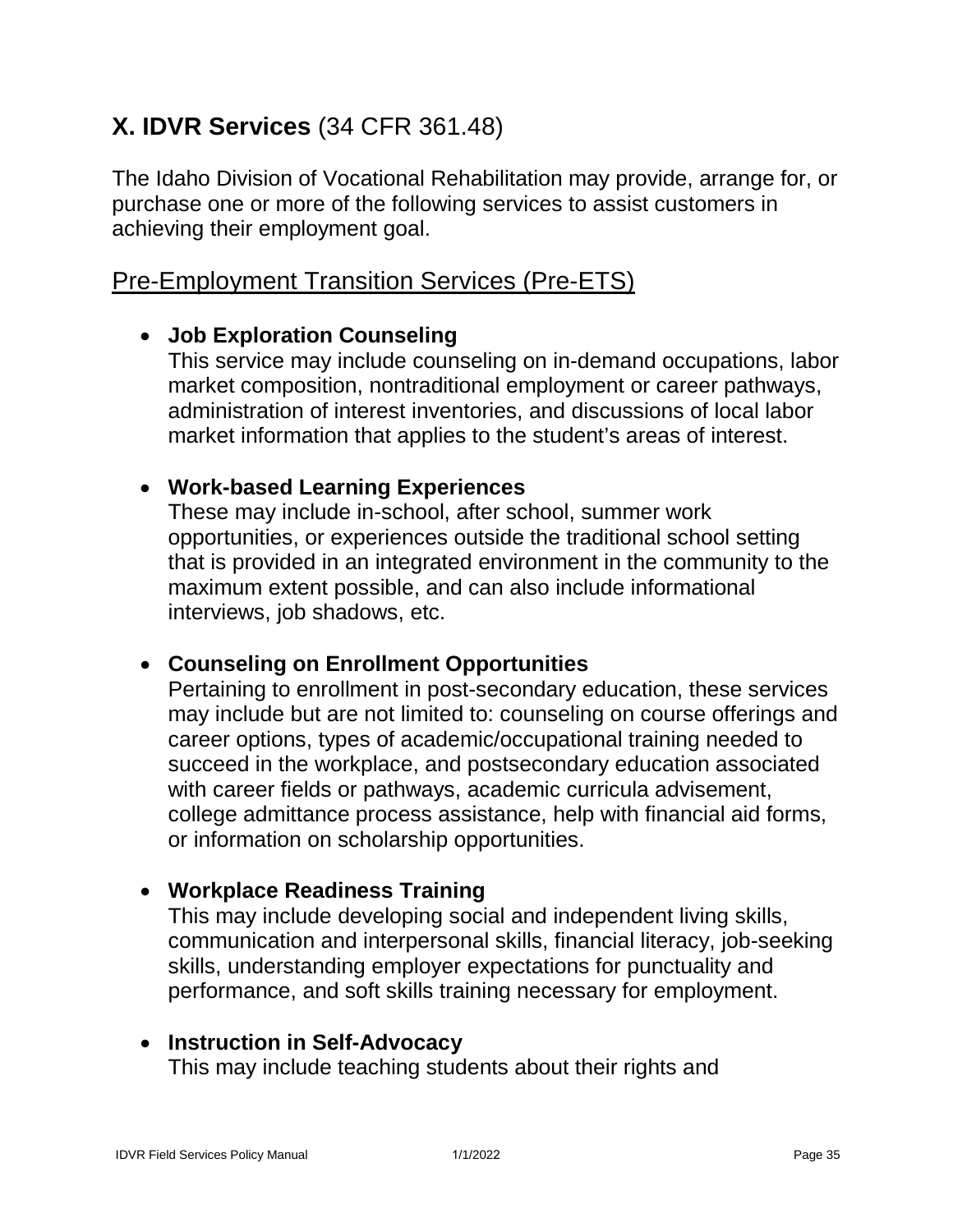responsibilities, self-determination, how to request accommodations or services and supports, and how to communicate their thoughts, concerns, and needs.

# <span id="page-40-0"></span>Post-Secondary Education & Training Services (PST)

 achieve and vocational goal. Costs associated with training are for tuition, Post-secondary education and associated training must be necessary to fees, and books only.

 *either already enrolled in or desires to start a PST program within six (6) months of application, IDVR reserves the right to assert that six (6) months or less may not be adequate to complete the comprehensive assessment If an applicant for VR services expresses an interest in a vocational goal that requires post-secondary education or training, and the VR applicant is process.* 

 Aid Report (SAR) and Financial Aid Award Letter will determine the Federal grant awards available. Merit-based scholarships may be applied to any legitimate college costs as determined by the customer. Prior to providing post-secondary training, comparable benefits will be applied. The customer is required to complete and submit the Free Application for Federal Student Assistance (FAFSA). The resulting Student

#### • **Graduate College Training**

Full-time or part-time academic training leading to a degree recognized as beyond a Baccalaureate Degree, such as a Master of Science, Arts (M.S. or M.A.) or Doctor of Philosophy (Ph.D.) or Doctor of Jurisprudence (J.D.). Such training would be provided by a college or university.

#### • **Four-year College or University Training**

 technical college. Full-time or part-time academic training leading to a Baccalaureate Degree, a certificate, or other recognized educational credential. Such training may be provided by a four-year college or university or

• **Junior or Community College Training** Full-time or part-time academic training above the secondary school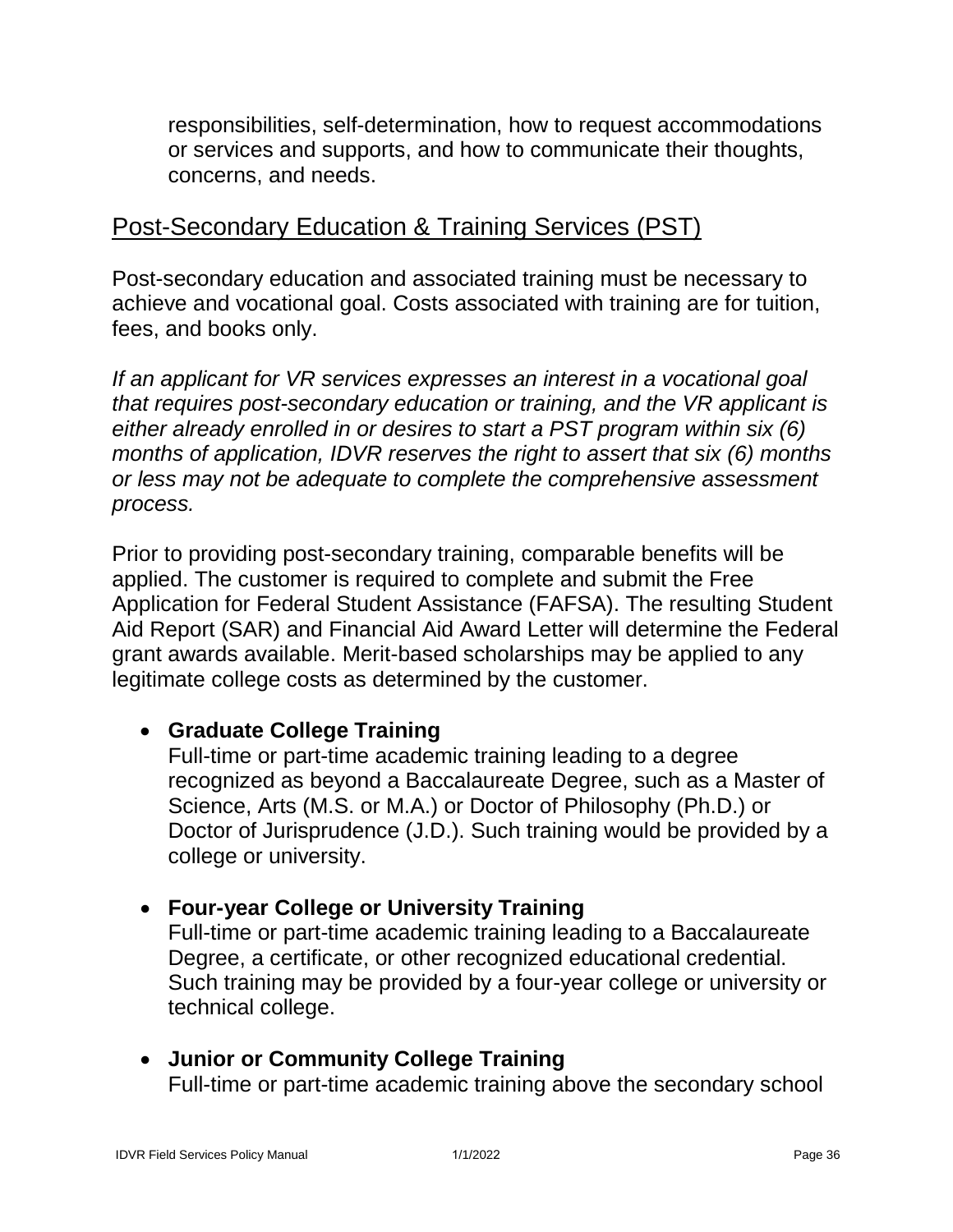level leading to an Associate's Degree, a certificate, or other a community college, junior college, or technical college. recognized educational credential. Such training may be provided by

#### • **Occupational or Vocational Training**

 Occupational, vocational, or job skill training provided by a community prepare students for gainful employment in a recognized occupation, college, university, technical college or proprietary school or program. college and/or business, vocational/trade or technical school to not leading to an academic degree. This would include selected courses or programs of study at a community college, four-year

## • **On-the-Job Training**

 On-the-Job training is for customers who need specific training to achieve an employer's expectations. Training in specific job skills by training and will remain in the same or a similar job upon successful a prospective employer. Generally, the trainee is paid during this completion.

## • **Registered Apprenticeship Training**

 related classroom instruction. Structured apprenticeship programs generally have minimum requirements for the duration of on-the job work experience and classroom instruction, and/or could utilize providing an industry recognized certificate of completion of the A work-based employment and training program that combines hands-on, on-the-job work experience in a skilled occupation with competency-based elements but should have mechanisms in place to ensure quality and consistency of skills acquisition. The following elements distinguish apprenticeship programs from other work-based efforts; on-the-job training, and internships, supervision and structured mentoring, providing for wage increases as an apprentice's skills increase, based on an employer-employee relationship, and program.

#### • **Basic Academic Remedial or Literacy Training**

Literacy training or training provided to remediate basic academic skills that are needed to function on the job in the competitive labor market.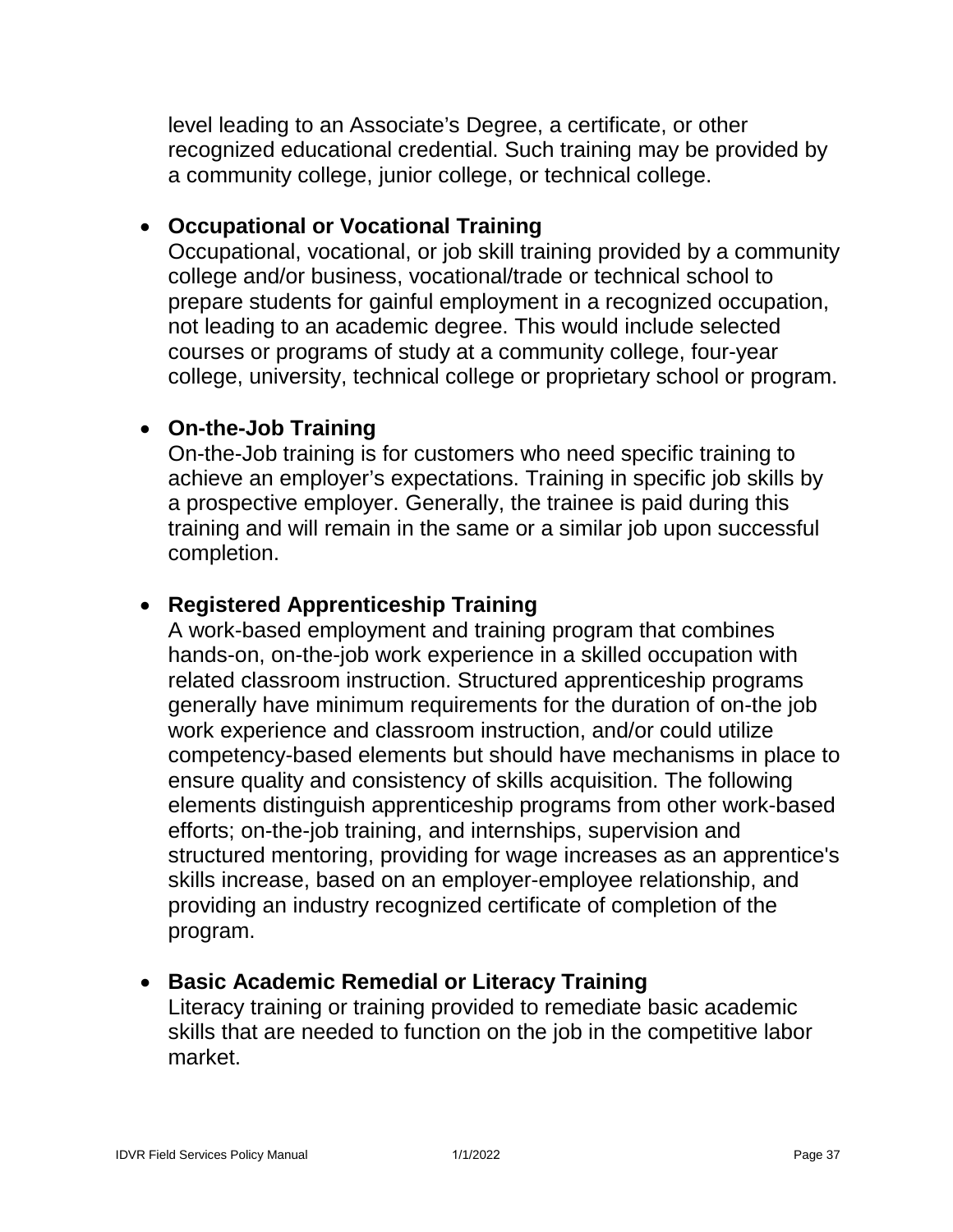#### • **Job Readiness Training**

 include appropriate work behaviors, getting to work on time, appropriate dress and grooming, and activities that would assist in preparing the customer for a job, such as soft skills training. Job readiness activities prepare an individual for the world of work and therefore are initiated prior to employment. These activities

#### • **Disability-Related Skills Training**

 and mobility, training in the use of rehabilitation technology, speech reading, sign language, and cognitive training/retraining. Disability-related services include, but are not limited to: orientation

#### • **Miscellaneous Training**

 Any training not recorded in one of the other categories listed, courses taken at four-year, junior or community colleges not leading including GED or secondary school training leading to a diploma, or to a certificate or diploma.

#### • **Customized Training**

 A training program designed to meet the requirements of a specialty training usually requires a commitment from the employer to hire a employer. The training may occur at the employer's site or provided by a training vender able to meet the employer's requirements. Such specified number of trainees who satisfactorily complete the training.

#### • **Work-Based Learning Experience**

 employment, and other work-based learning experiences not elsewhere classified. These opportunities are provided in an integrated environment in the community to the maximum extent This service includes apprenticeships, internships, short-term possible and may be paid or unpaid.

 This service does not include Registered Apprenticeships or OJTs. with a disability (SWD), the service category should be Pre-ETS Work This service is only for adults and for youth who are not enrolled in secondary or post-secondary education. If a customer is a student Based Learning Experience.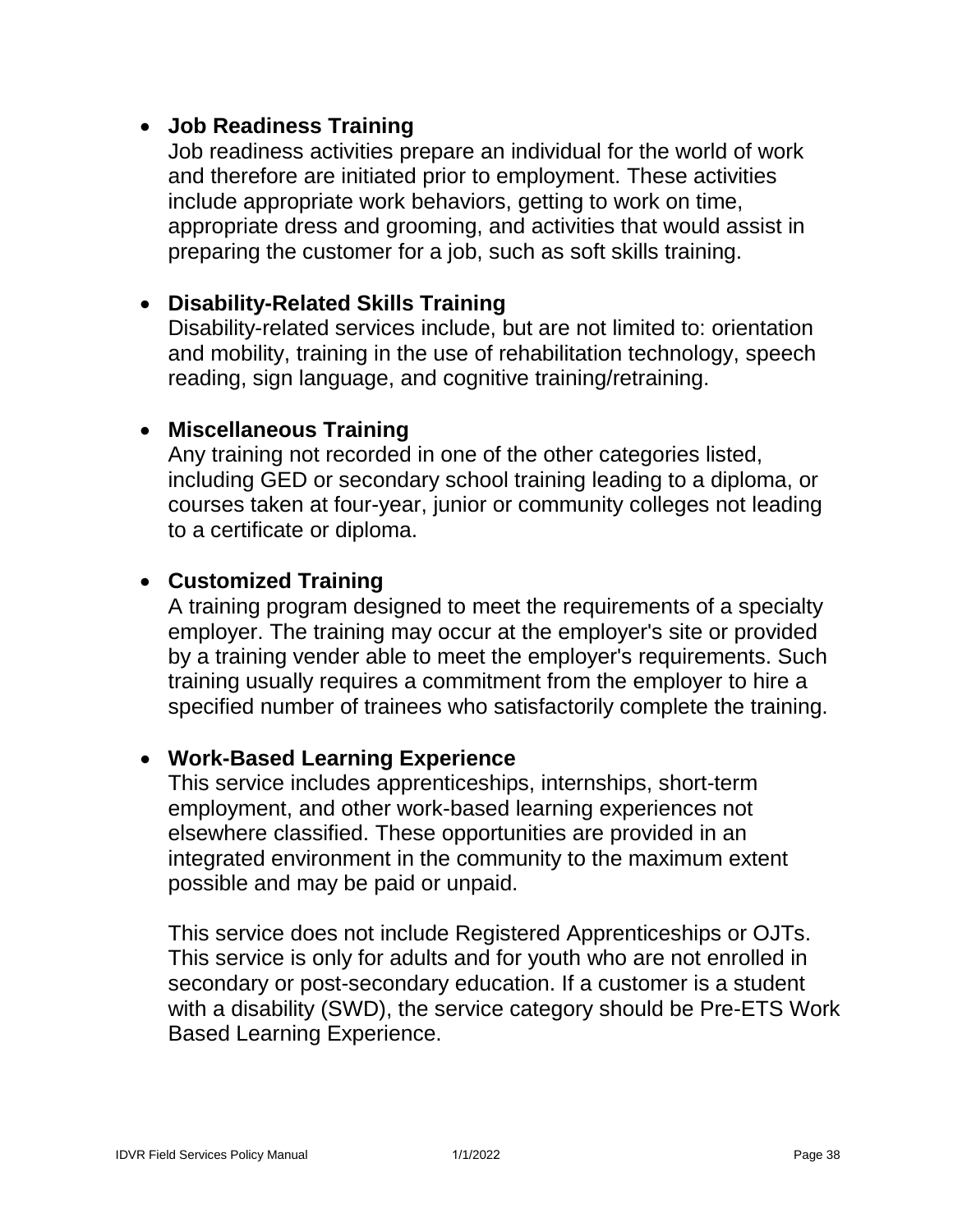# <span id="page-43-0"></span>**Academic Progress Measures** Other Post-Secondary Considerations: Out-of-State Training and

Out-of-state training may be considered if:

- • The VR customer must attend an out-of-state institution because the course of study is not offered within the State of Idaho;
- state educational institution; • The course of study is offered in-state, but because of the additional costs caused by the accommodation for disability, it would be most cost-effective for the agency to have the customer attend the out-of-
- • The customer chooses to attend an out-of-state institution, even when comparable training is available in the state. IDVR will only pay the equivalent of the highest public institution of higher learning, instate rate.

 term and cumulative Grade Point Average (GPA) that meets the school's the IPE. VR financial participation in education/training may be affected In considering academic progress measures, customers must maintain a academic requirements, program entry requirements, or a minimum GPA of 2.0—whichever is highest. Customers must meet expectations outlined in should the following conditions arise:

- • If the customer is placed on academic probation, or does not meet the standards stated above, s/he has one grade period in which to attain good standing. IDVR financial participation will terminate after that grade period until the customer achieves good standing.
- • If a customer does not pass a course(s) or withdraws following the designated drop period of the post-secondary institution, s/he is responsible for the costs to repeat the course(s).
- responsible to pay for the repeat of the course(s) based upon whether or not active participation in the original coursework was demonstrated as agreed upon in the IPE. Disability-related • If a customer receives an incomplete, she/he is responsible to complete the course(s) as designated by the institution and may be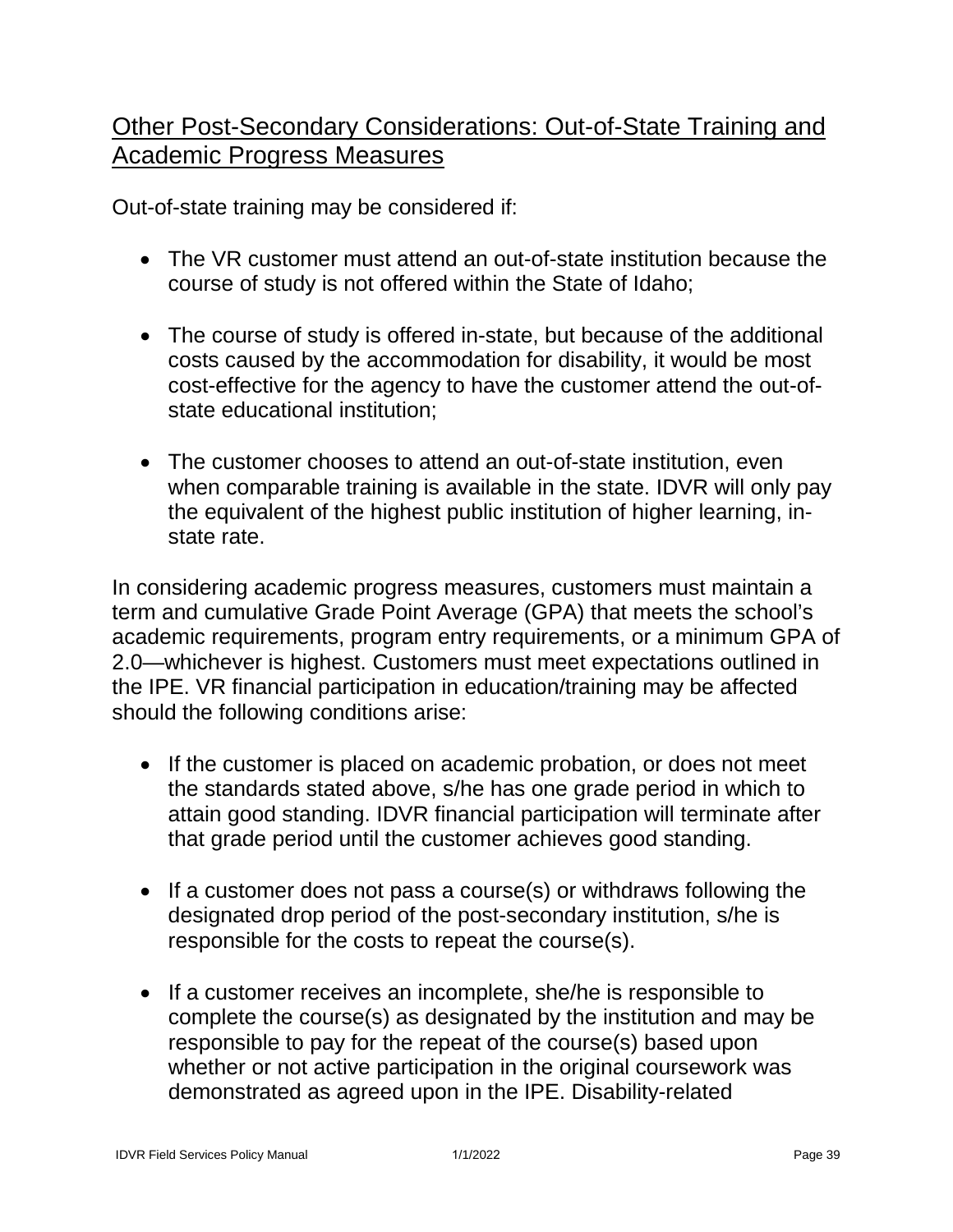interruptions will serve as justification for an incomplete but should be carefully assessed to determine the feasibility of extending a particular program.

- • If a customer is unable to complete a course(s) due to a disability related issue, IDVR may assist in coordinating with the institution to resolve the matter (examples: finances, withdrawals, incompletes, etc.).
- • IDVR post-secondary educational support will cease if the customer has an expulsion for academic dishonesty.

# <span id="page-44-0"></span>Career Services

#### • **Assessment**

 for Order of Selection, and/or to determine the nature and scope of VR services to be included in the IPE. This includes trial work Assessment services are performed to determine an individual's eligibility for VR services, to assign an individual to a priority category experiences.

#### • **Treatment of Impairment(s)**

 Those services related to the individual's diagnosed disability and necessary for the achievement of the vocational goal.

#### • **Counseling and Guidance**

 Counseling and guidance include information and support services to assist an individual in exercising informed choice and is distinct from the case management relationship that exists between the counselor and the individual during the VR process.

#### • **Job Search Assistance**

 an appropriate job. Job search assistance may include help with behalf of the costumer. Job search activities support and assist an individual in searching for resume preparation, identifying appropriate job opportunities, developing interview skills, and making contacts with companies on

#### • **Job Placement Assistance**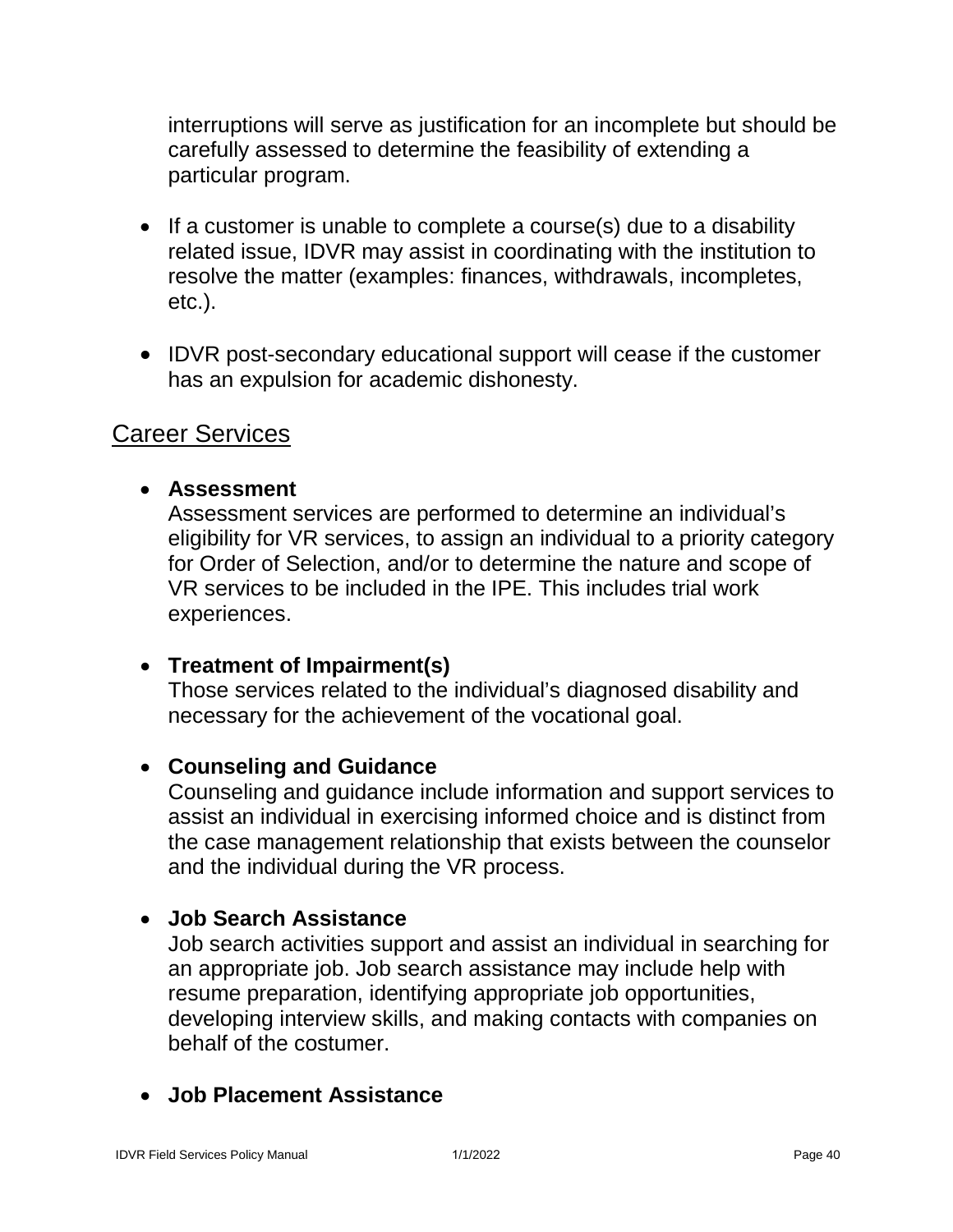Job placement assistance is a referral to a specific job resulting in an interview, regardless of whether or not the individual obtained the job.

#### • **Job Supports (Short-Term)**

 employment in order to stabilize the placement and enhance job Support services provided to an individual who has been placed in retention

#### • **Supported Employment: Job Coaching**

 stability. Supported employment services can be provided up to 24 months, for both youth and adults. Supported employment refers to support services (e.g. job coaching) provided after placement and before the individual reaches initial

Extended services are available for customers under the age of 25 where external extended services are unavailable.

#### • **Information and Referral Services**

Information and referral services are provided to individuals who need services from other agencies

#### • **Benefits Counseling**

 opportunity to make an informed choice regarding the pursuit of Benefits counseling is assistance provided to an individual who is interested in becoming employed but is uncertain of the impact work income may have on any disability benefits and entitlements being received. This assistance is intended to provide the individual an employment.

#### • **Customized Employment Services**

 Customized employment means competitive integrated employment designed to meet the specific abilities of an individual with a Customized employment is often carried out through flexible strategies, which include job exploration by the individual and working significant disability, as well as the business needs of the employer. with an employer to facilitate placement, including:

 1. Customizing a job description based on current employer needs or on previously unidentified and unmet employer needs;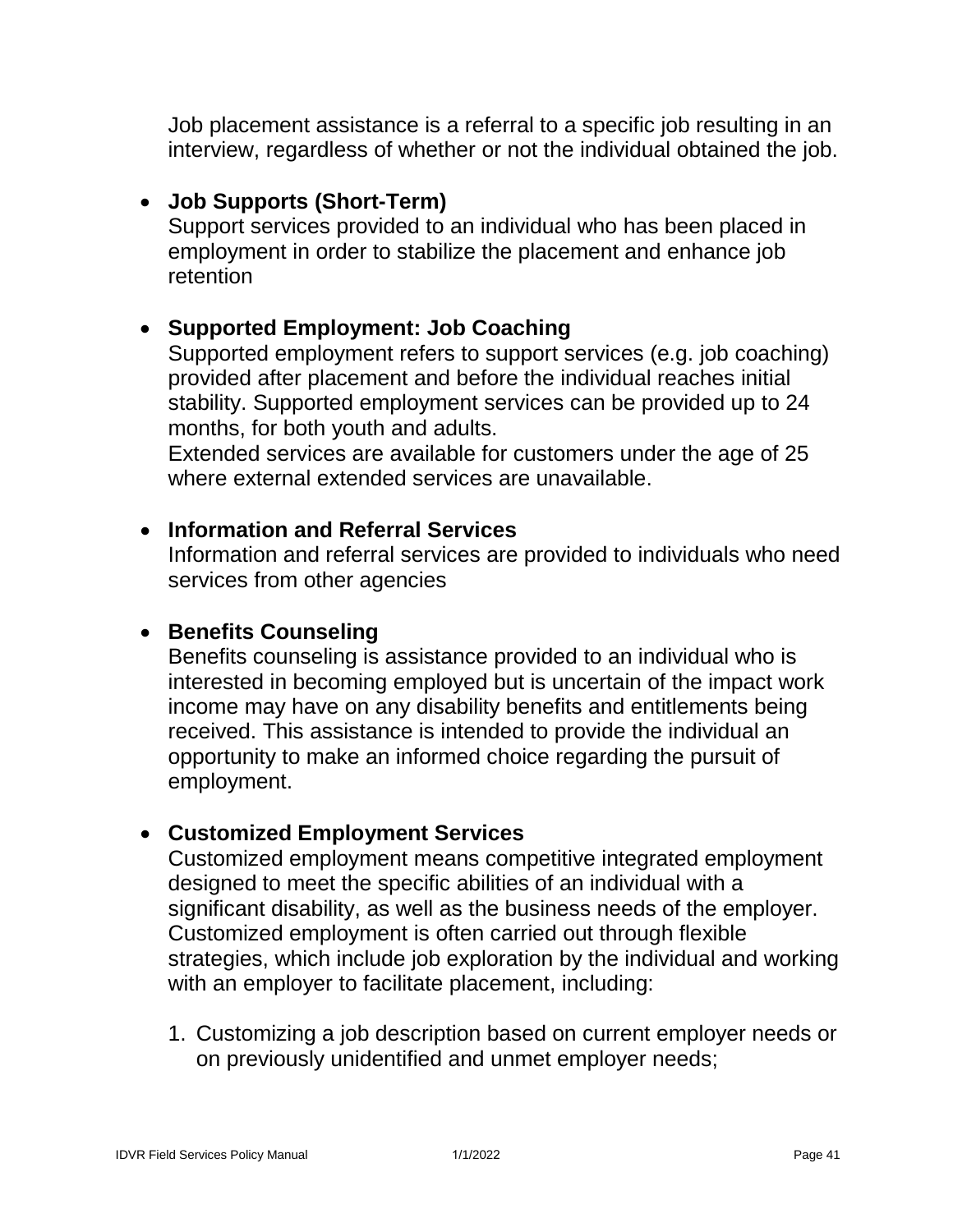- 2. Developing a set of job duties, a work schedule and job arrangement, and specifics of supervision (including performance evaluation and review), and determining a job location;
- 3. Using a professional representative chosen by the individual, or if elected self- representation, to work with an employer to facilitate placement;
- 4. Providing services and supports at the job location.

#### • **Extended Services**

 IDVR extended services are supports provided to youth with the most significant disabilities, after initial stabilization to maintain their the customer reaches the age of twenty-five (25), whichever occurs employment. These services are provided for up to four years, or until soonest. These services are only provided when comparable benefits are not available.

#### <span id="page-46-0"></span>Other Services

#### • **Transportation**

Transportation means travel and related expenses necessary to enable a customer to participate in the VR process.

#### • **Maintenance**

 Maintenance refers to monetary support provided for expenses such as food, shelter, and clothing that are necessitated by the individual's participation in the VR program and that are in excess of the normal expenses of the individual.

#### • **Rehabilitation Technology**

 engineering, assistive technology devices and services) may be disabilities. aides and devices, such as wheelchairs, visual aids other than Rehabilitation technology services (term includes rehabilitation provided as compensatory strategies to increase, maintain, or improve functional capabilities of customers with Rehabilitation technology services may include, but not limited to, home and vehicular modification and other technological eyeglasses, visual and motor prosthetics, computers and computer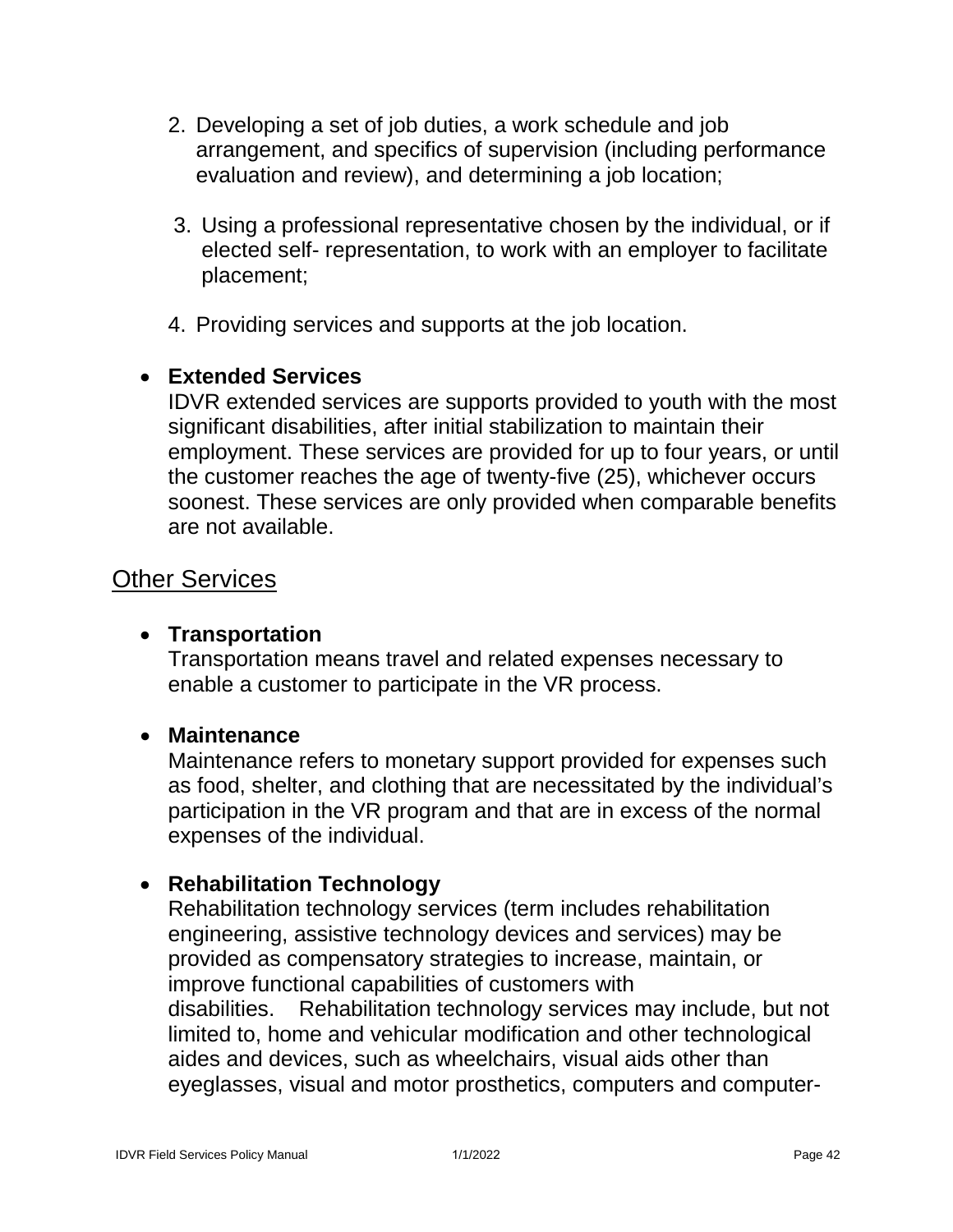related hardware and software needed to address a disability-related limitation. These services must be documented as medically or vocationally necessary.

Rehabilitation technology services and devices includes the evaluation of the need for rehabilitation technology, purchasing of the device, selecting, fitting, adapting, maintaining, repairing or replacement of the device and the training required to teach the individual to use the device.

Rehabilitation technology services should be considered through the rehabilitation process, including the assessment for determining eligibility and vocational rehabilitation needs, trial work, and postemployment, however services are customarily purchased under an approved IPE or Trial Work Experience (TWE) plan. Parvices should be prvices should be the assessment<br>abilitation needs,

approved IPE or Trial Work Experience (TWE) plan.<br>Rehabilitation technology, including telecommunications, sensory, and other technological aids and devices, are exempt from a determination of the availability of comparable services or benefits existing under other programs. However, personally prescribed devices, such as eyeglasses, hearing aids, or wheelchairs are not exempt from the consideration of comparable benefits.

The customer will be informed of any purchasing limitations at the time that services are requested.

#### • **Technical Assistance Services**

Technical assistance includes services provided to conduct market analysis or develop business plans for individuals in the pursuit of self-employment.

#### • **Reader Services**

Reader services are for individuals who cannot read print because of blindness or other disabilities. Reader services include, in addition to reading aloud, transcription of printed information into Braille, or sound recordings if the individual requests such transcription.

#### • **Interpreter Services**

Interpreter services are sign language or oral interpretation services for individuals who are deaf or hard of hearing. They also include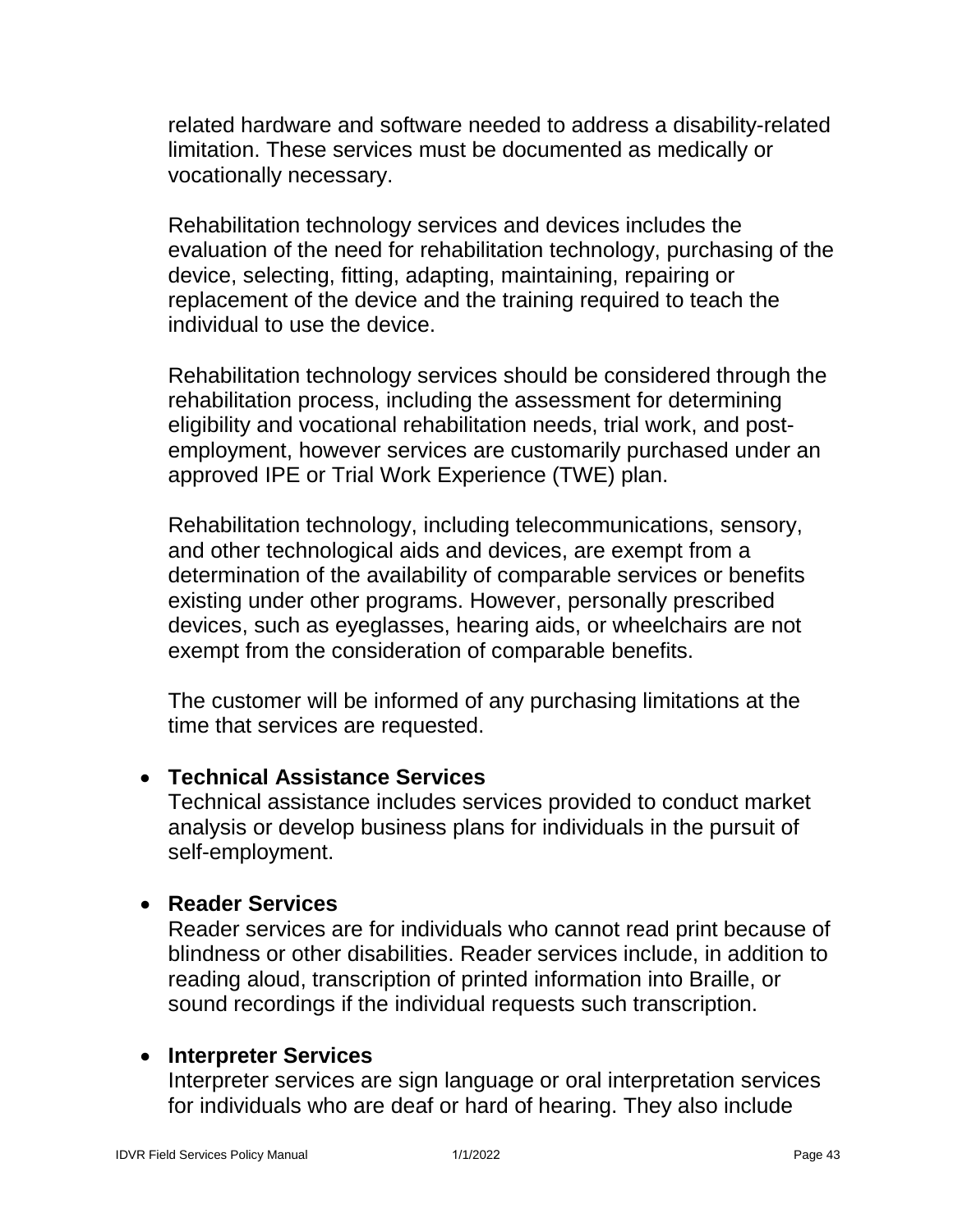interpretation. Interpreter services also include real-time captioning tactile interpretation services for individuals who are deaf- blind. Specially trained individuals perform sign language or oral services for persons who are deaf or hard of hearing.

#### • **Other Services**

 Other goods and services not listed above determined necessary for a customer to achieve their vocational goal.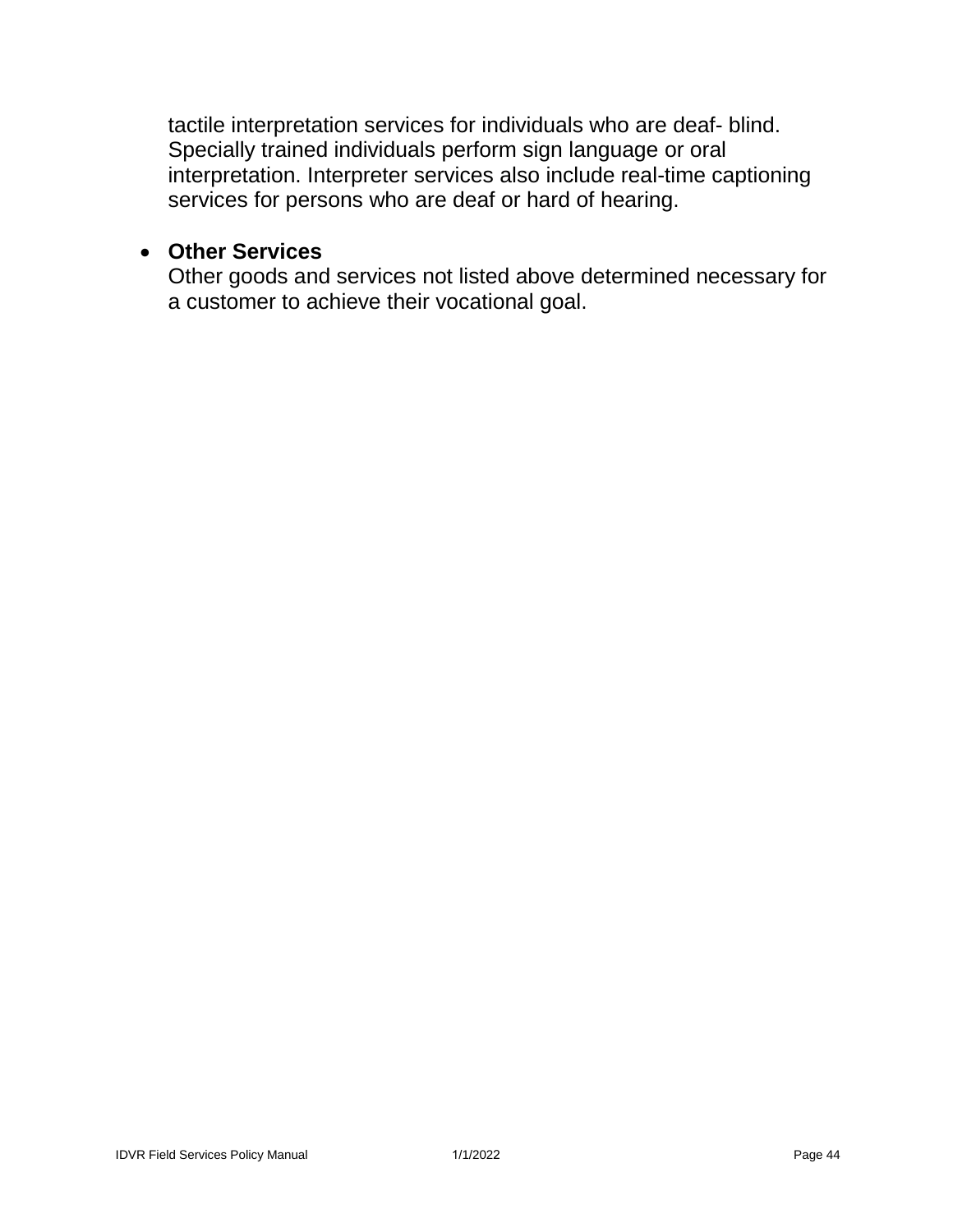# <span id="page-49-0"></span> **XI. Purchase of Services for IDVR Participant Use**

 VRCs are required to determine the rehabilitation needs of the customer first, and then determine the provider and the procurement method. Costs, that guide the choice of the provider. All purchases must follow federal, availability, provider experience, and customer research are characteristics state, and IDVR purchasing guidelines.

# <span id="page-49-1"></span>State Requirements

 The State of Idaho purchasing statues require State agencies to purchase goods and services off the statewide contracts. If goods or services cannot be purchased through one of the statewide contracts, other vendors may will contribute to the purchase of goods or services. be used in the competitive bid process. Idaho is a low-bid state; therefore, the lowest bid, meeting specifications, will be the maximum amount IDVR

# <span id="page-49-2"></span>IDVR Requirements and Agency Allowances

- • Purchased services require written authorization (Authorization for Purchase (AFP) from IDVR, prior to initiation of the service or the purchase of any equipment.
- • IDVR is not obligated to pay the total cost of services required to ensure that a customer achieves an employment outcome.
- When available, customers are required to utilize Comparable Services and Benefits

 The customer may choose the vendor, however, if the cost of the services exceeds agency allowances the customer agrees to be responsible for the excess amount.

# <span id="page-49-3"></span>Agency Approval Structure

 majority of service negotiation is at the counselor level. When necessary, appropriate management staff. While IDVR has established hierarchical levels of purchasing authority, the varying levels of exceptions to purchasing authority are available by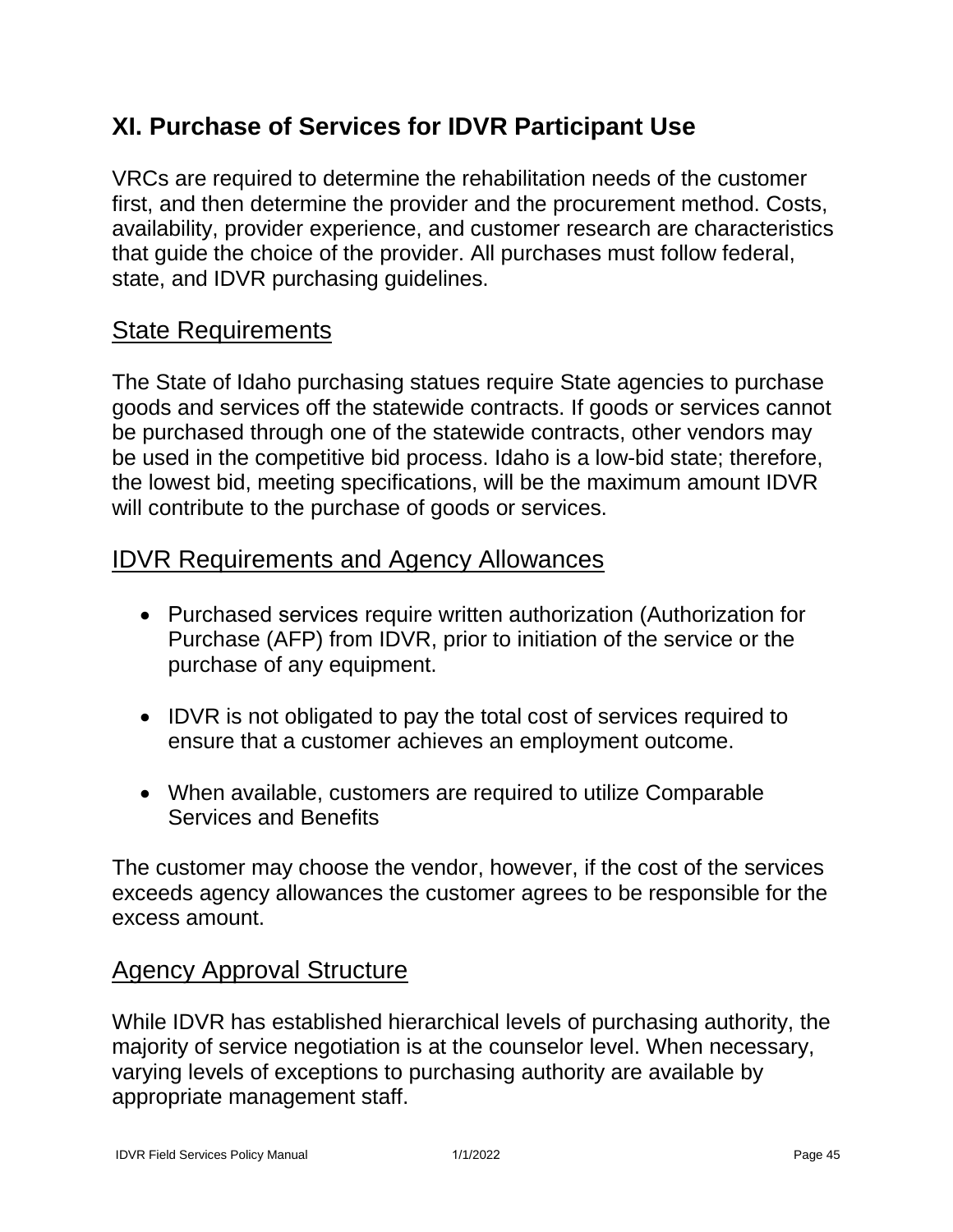# <span id="page-50-0"></span>**Exceptions to Agency Allowances**

All exceptions to agency allowances will be reviewed on an individual case basis. Exceptions must be justified and cannot violate state or federal laws.

# <span id="page-50-1"></span>Exclusions from IDVR's Financial Participation

#### • **No-Show or Missed Appointments**

 If a customer does not attend an appointment and does not cancel or reschedule the appointment within the parameters of the provider, the customer will be responsible for payment of any charges – not IDVR.

#### • **Illegal Behavior**

IDVR will not pay for costs associated or incurred due to illegal behavior.

#### • **Surgery**

 service needed for the customer to return to work or to achieve an Surgery may be provided, if it is not the sole vocational rehabilitation employment outcome. IDVR will only cover the cost of surgery if it will substantially reduce functional limitations. Comparable benefits must be applied.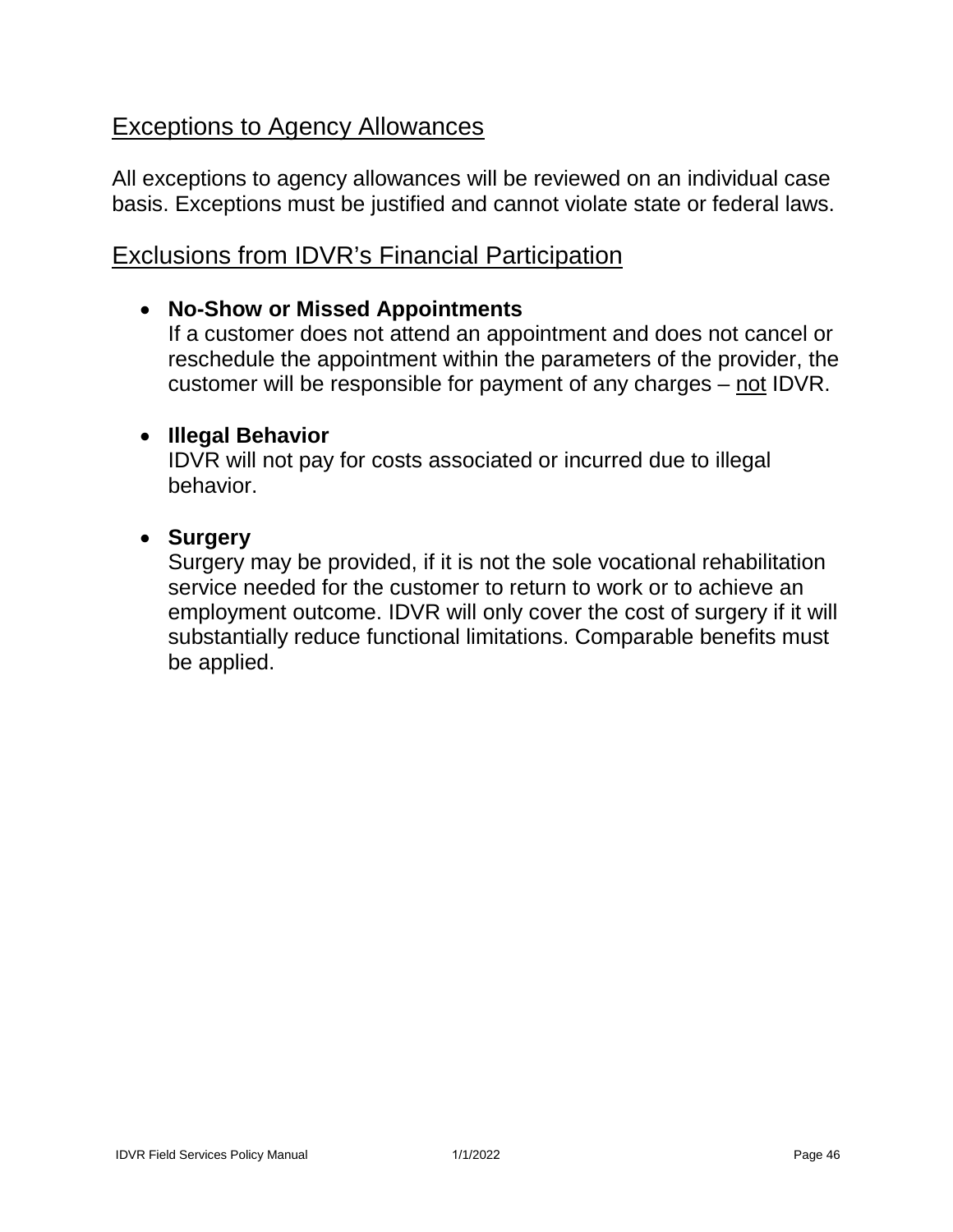# <span id="page-51-0"></span>**XII. Self-Employment**

 Self-Employment is one option that may be considered to assist the customer in selecting a vocational goal.

 The successful self-employment enterprise is operated by a participant who can demonstrate an array of skills and abilities, including; organization, business and financial management, marketing, and other talents, as well as, knowledge and expertise in the goods or services being produced. IDVR supports active—not passive or speculative—self-employment goals.

There may be a need for VR assessment prior to a commitment from IDVR on a self-employment plan. These assessments will be for the purpose of determining the appropriateness and feasibility of self-employment as a viable employment outcome

# <span id="page-51-1"></span>**Definitions**

- environment and market, management and organizational structure, • *Business Plan.* A detailed outline of the business description, objectives, organization, product or service description, summary of Customer qualifications, analysis of the potential business and financial plan.
- • *Contracting and Sub-Contracting.* When the VR customer works with a company under a limited or contract basis for either short or long- types of employment goals that would typically involve subterm employment but is not a company employee. There are some contractors, as opposed to a stand-alone business.
- *Continued Self-Employment.* Employment where the VR customer is presently or recently (within the last year) engaged in a financially successful self-employed business as identified by the customer, and the feasibility of the business is recognized by IDVR.
- concept, the market, the financial investment and income potential. The feasibility analysis also offers the VRC and customer a • *Feasibility Analysis.* Provides an in-depth analysis of the business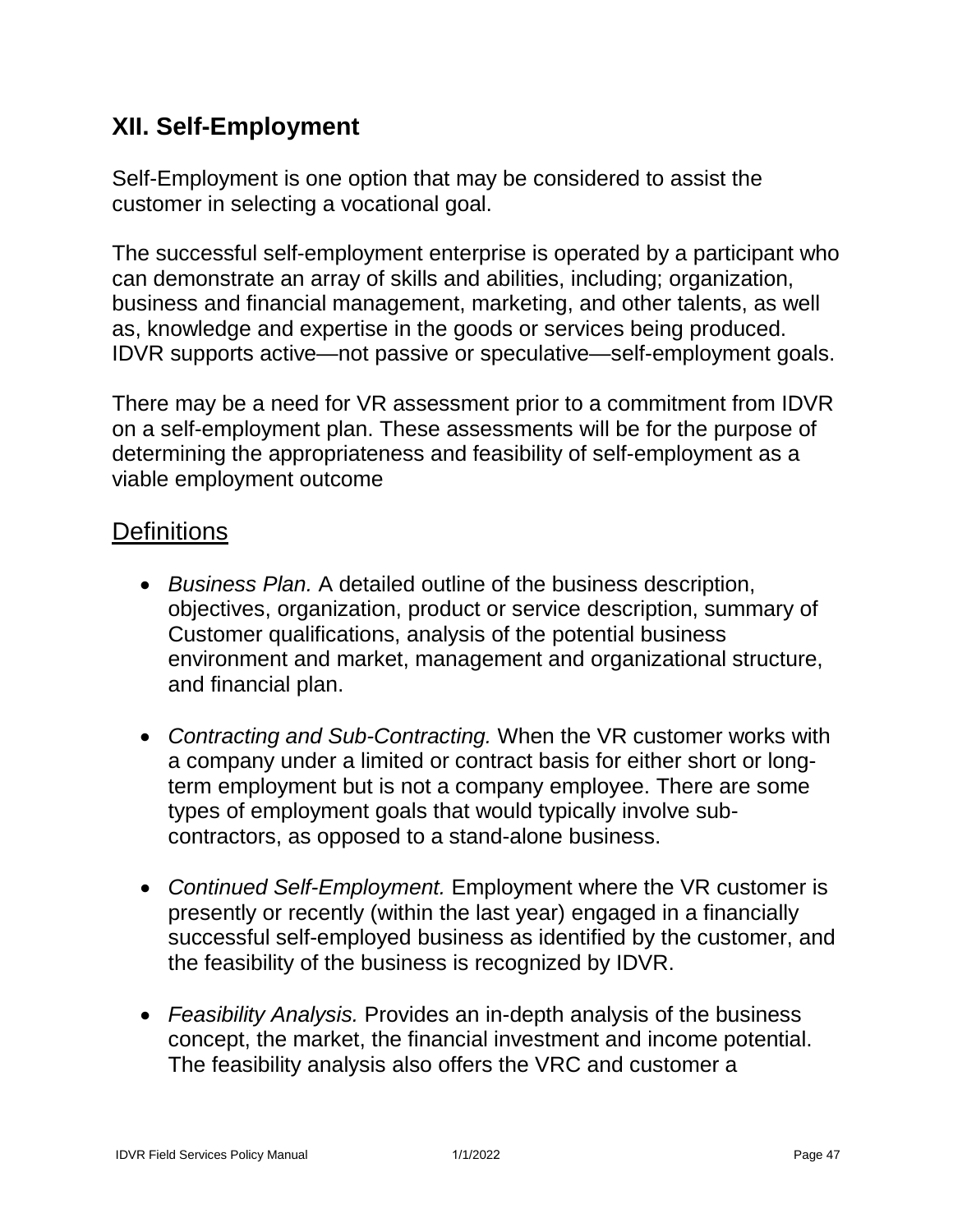comprehensive, objective evaluation of the strength of the proposed self-employment venture.

- • *Natural Supports.* Long term supports provided by individuals naturally invested in the success of the VR customer (family and friends).
- *Supported Self-Employment.* Refers to a profitable employment outcome in which a customer works in a business that she/he owns, operates, and manages with the help of natural or long term supports

## <span id="page-52-0"></span>Eligibility Requirements

 Participation in self-employment or supported self-employment as a vocational goal requires that:

- managed by the IDVR customer. For those in supported self- employment, some IDVR customers may require the assistance of a guardian or conservator in controlling or managing a business. • The business venture is, at a minimum, 51% owned, controlled and
- General and Limited Partnerships, and Limited Liability Companies, • Businesses must be organized as Sole Proprietorships, Corporations,
- operates (Federal, Tribal, State and local Governments). This • The business venture is considered legal in all jurisdictions in which it includes business and other necessary licenses.
- government agencies, including the Internal Revenue Service and • The business venture is accurately reporting to appropriate State taxing agency or other applicable State or local authorities.
- The business venture is organized as a for-profit entity.

## <span id="page-52-1"></span>Customer Responsibilities

- Determining the concept of the business.
- Participating in the assessment process.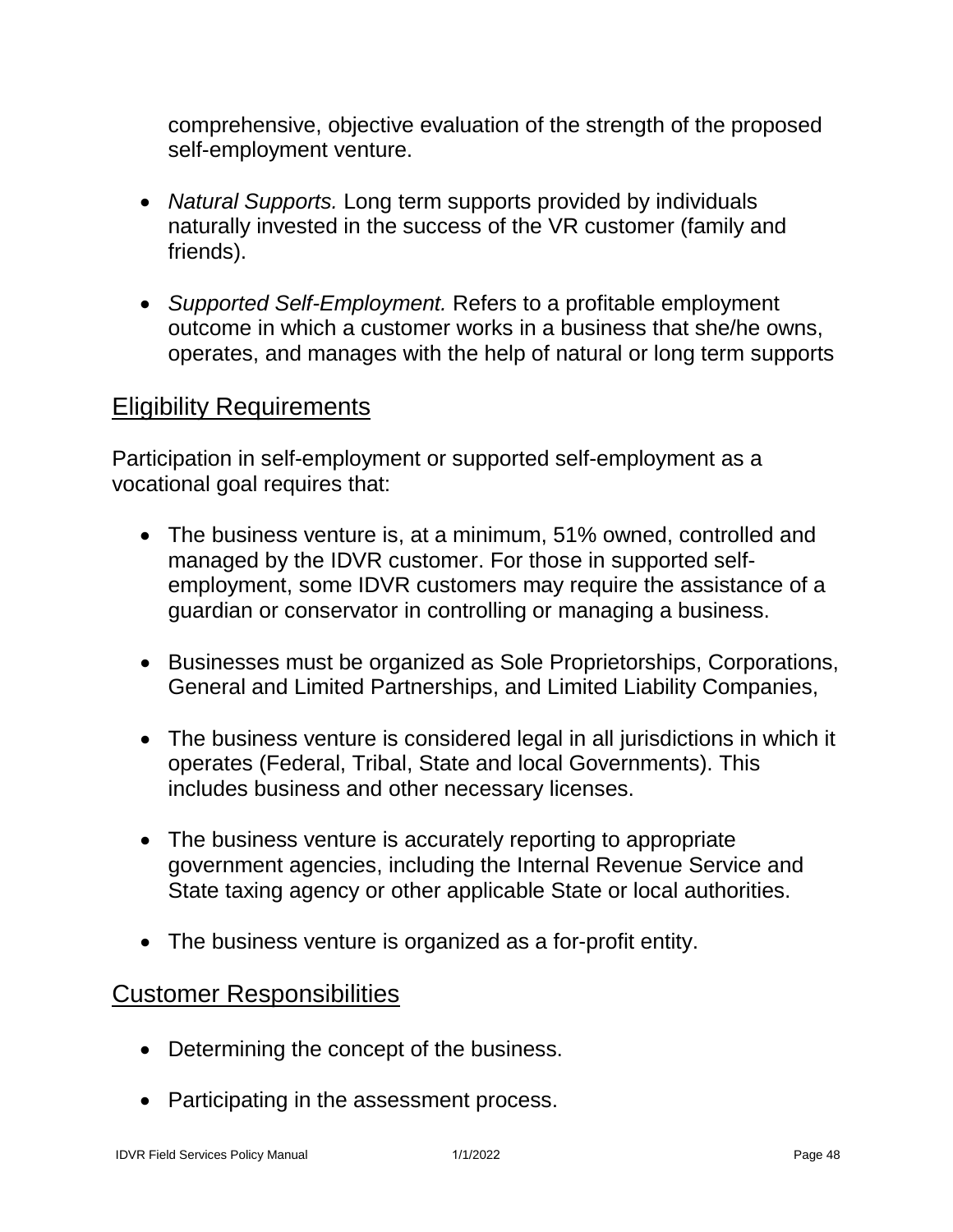- gathering information, market feasibility, and likelihood of financial • Exploring the feasibility of the business venture. This may include sustainability. This may require collaboration with technical assistance.
- • Writing the business plan, with or without technical assistance by the VRC.
- business venture by utilizing all available financial resources. • Contributing, as appropriate, financially to the capitalization of the
- Assisting in the identification of existing and potential barriers including those created by the disability, as well as identifying possible solutions.
- • Developing skills and abilities necessary to operate and sustain the business venture.
- Business implementation and management.
- Providing regular financial or other relevant documentation or information requested by the agency for post start-up monitoring. This includes providing to IDVR all state and federal tax reporting and filing
- When pursuing a business plan, the customer may also be responsible for researching the availability of financial resources.

#### <span id="page-53-0"></span>Financial Requirements

 In consideration of the business start-up capitalization noted in the Business Plan, financial participation by IDVR and VR customer for the entirety of the self-employment plan, per case is as follows: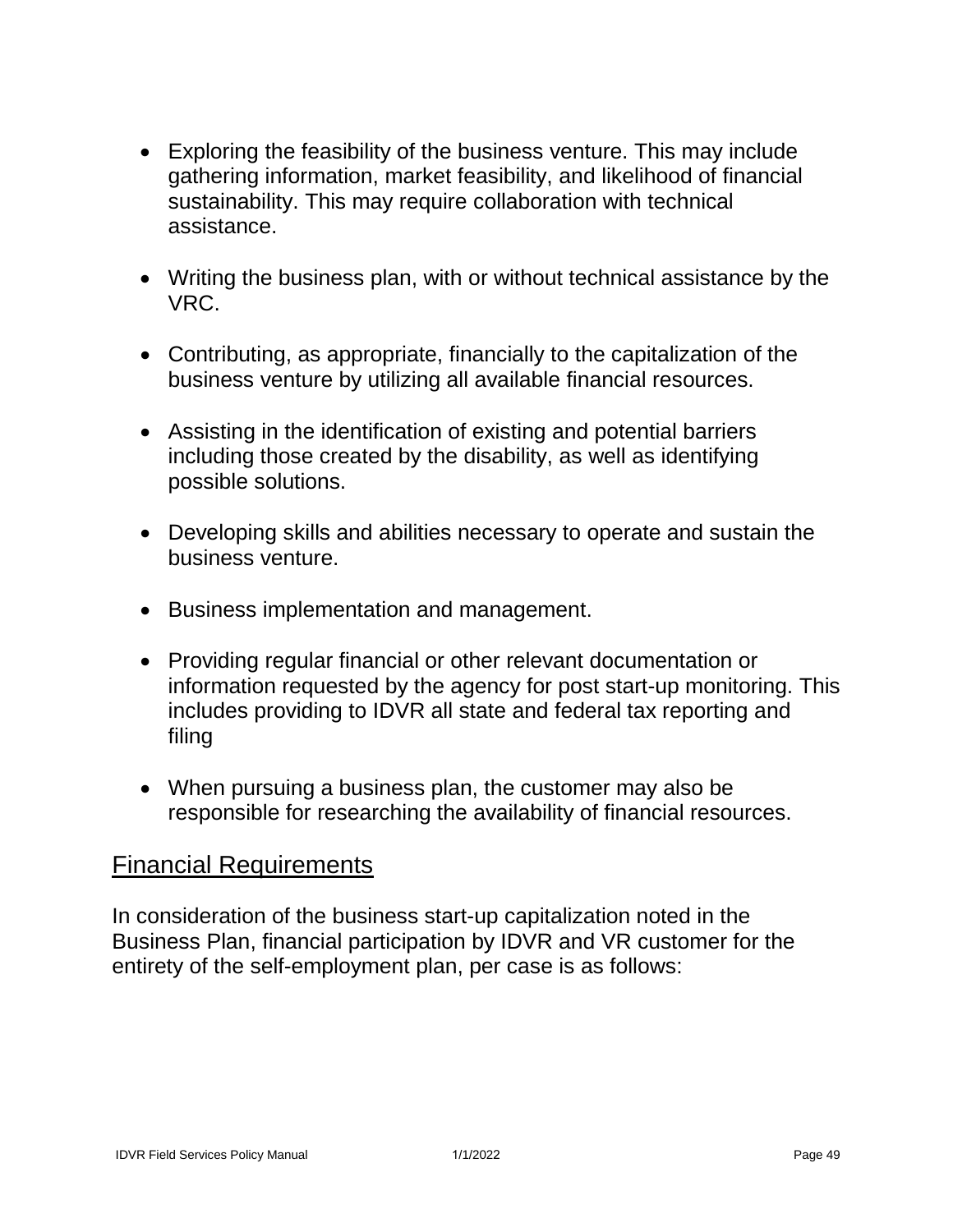#### *Table 1 - Financial Requirements*

| Start-up Costs*      | Maximum IDVR                |
|----------------------|-----------------------------|
|                      | <b>Financial Assistance</b> |
| <b>Under \$2,500</b> | 100%                        |
| \$2,501 to \$5,000   | 80% of startup capital      |
| \$5,001 to \$7,500   | 70% of startup capital      |
| \$7,501 to \$10,000  | 60% of startup capital      |
| \$10,001 and up      | 50% of startup capital      |

\*Subject to FPA requirements.

 If IDVR's portion for business start-up and capitalization costs, for the business need. aggregate of all IPEs, is more than \$10,000, the Chief of Field Services must provide approval. All IPE amended services beyond the original startup costs identified and approved must be related to disability needs not

# <span id="page-54-0"></span>Use of IDVR Funds: Restrictions

- Funding for speculative real estate development;
- Deposits that are refundable to the customer or business;
- Cash;
- • Salary or benefits for the customer, partners in ownership, or any employees of the business;
- Purchase of real estate;
- Construction or renovation of buildings;
- • Inventory or business supplies that include tobacco, firearms or alcoholic beverages;
- Refinancing of existing debt business or personal;
- Business continuation expenses subsequent to the initial start-up costs.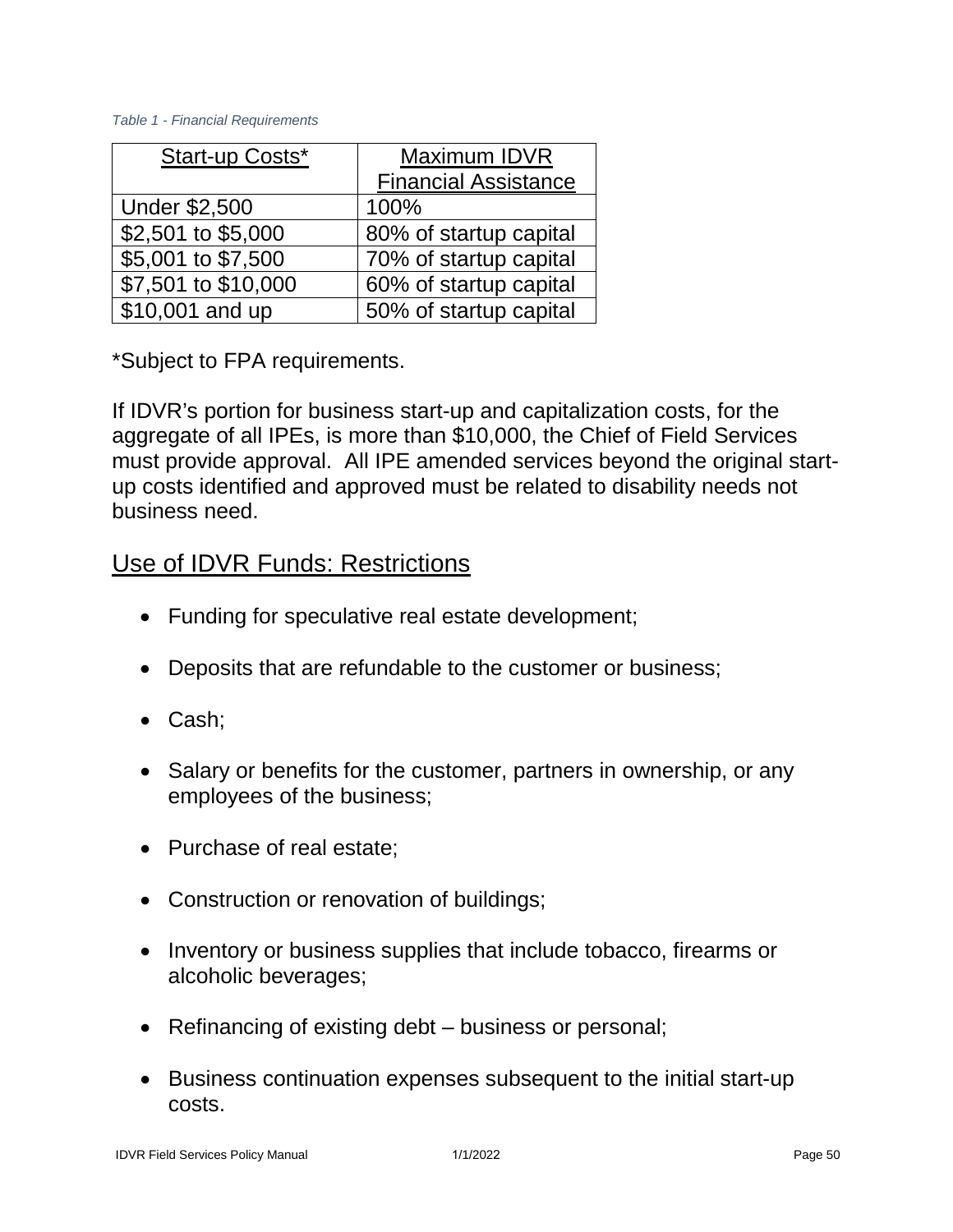patents, trademarks, copyrights, or franchise fees require an exception to policy approved by the Chief of Field Services. • Self-employment involving payment for registration, legal services,

# <span id="page-55-0"></span>Developing a Business Plan & Writing an IPE

 initial IPE is written. During this process, customers may be expected to attend training and participate in technical assistance services related to self-employment. Customers may require business specific skill training to does not denote that IDVR has agreed yet to support the self- employment goal. It denotes that we have agreed to move forward with the next steps in demonstrating the overall self-employment goal. Specific benchmarks on the current IPE have been determined critical to the success of the After a positive assessment of the feasibility of the business concept, an eliminate skill gaps or prepare for the operation of the business. This IPE individual to achieve self-employment and must be met.

# <span id="page-55-1"></span>Business Plan Development

 The Business Plan will be the document used by IDVR to determine whether or not to financially participate in the business venture. The customer will prepare the Business Plan with or without external technical assistance from a service provider experienced in business plan development. Benefits counseling may be provided with a focus on the projected impact of revenues and expenses as noted in the Business Plan. A Business Plan must be written and approved to the satisfaction of the VRC. Once the business plan has been approved by the customer and the VRC an IPE amendment will be developed that identifies necessary services and activities to implement the business plan.

 As noted above, the Business Plan will include a detailed analysis for the following:

 customers? Where do they live and how can they be reached? Why would they buy what the business is offering and how will they know it • Business Environment and Market – Who are the potential is available? Who are the competitors? Why would a customer choose your business instead of your competition? What is unique about the business?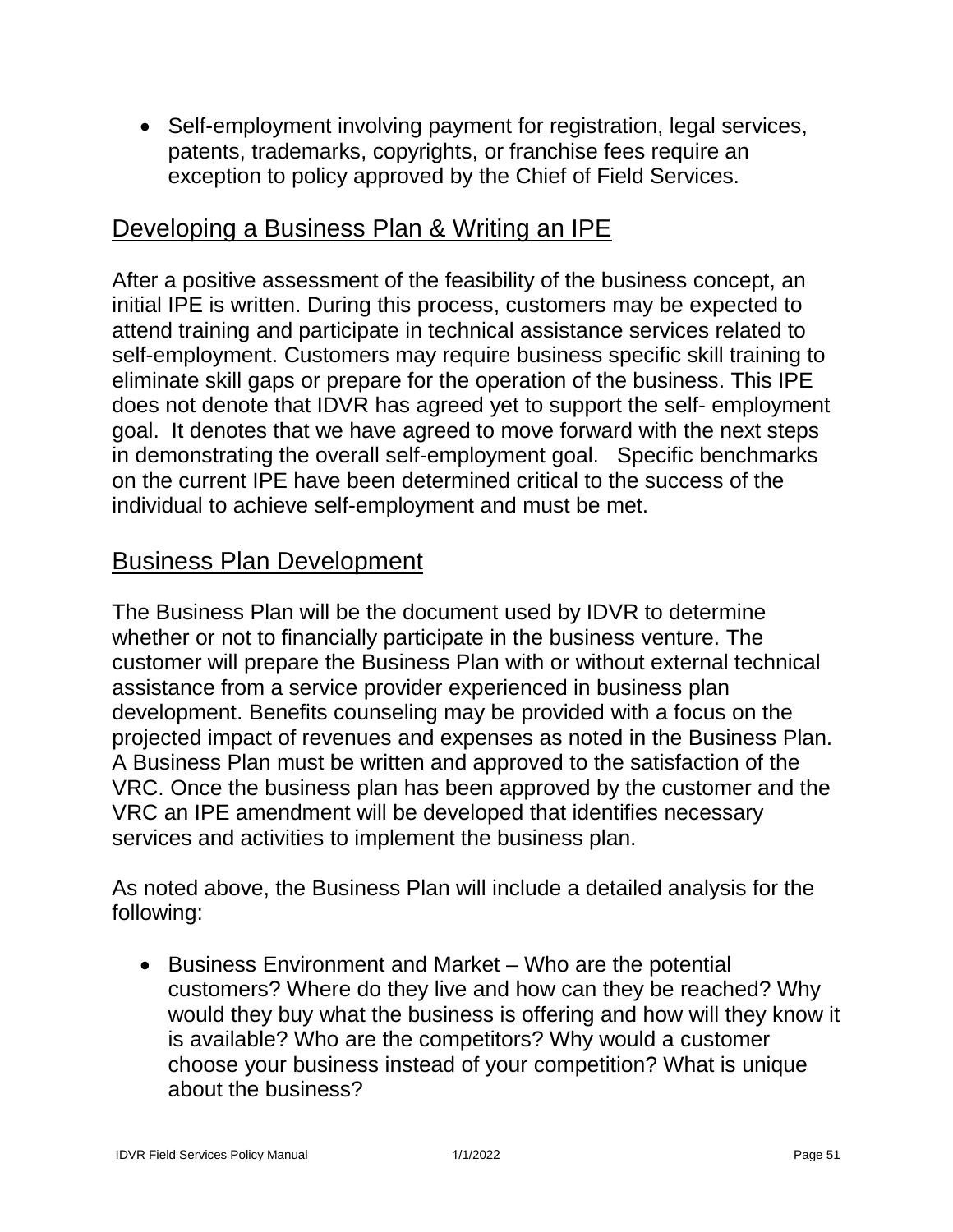- prepare reports, file taxes, purchase supplies and equipment, market suppliers? How will the business operate and who will do these tasks? What permitting or licensure is needed? What regulations • Management and Organization Structure – How will the business keep records, bill customers or process receipt of revenue, pay bills, or advertise the business, communicate with customers and must be met?
- will that money come from? This would include start-up costs, fixed What price should be set for the product or service? How does that • Financial Plan – What will everything cost to get started and where operating costs, and money to live on while starting the business. compare to competitors?

 The business plan must fully detail every aspect of the business so that VR, or any other investor, can reasonably determine the viability of the business venture.

## <span id="page-56-0"></span>Closure of Self-Employment Case

 Successful closure can be completed when the following has been established:

- Identified benchmarks have been achieved.
- If adequate progress towards meeting the identified benchmarks is not made, the VRC proceeds with case closure unless the customer expresses interest in developing a new IPE goal. The customer is expected to return equipment valued at \$5,000 or more which was provided for the self-employment plan.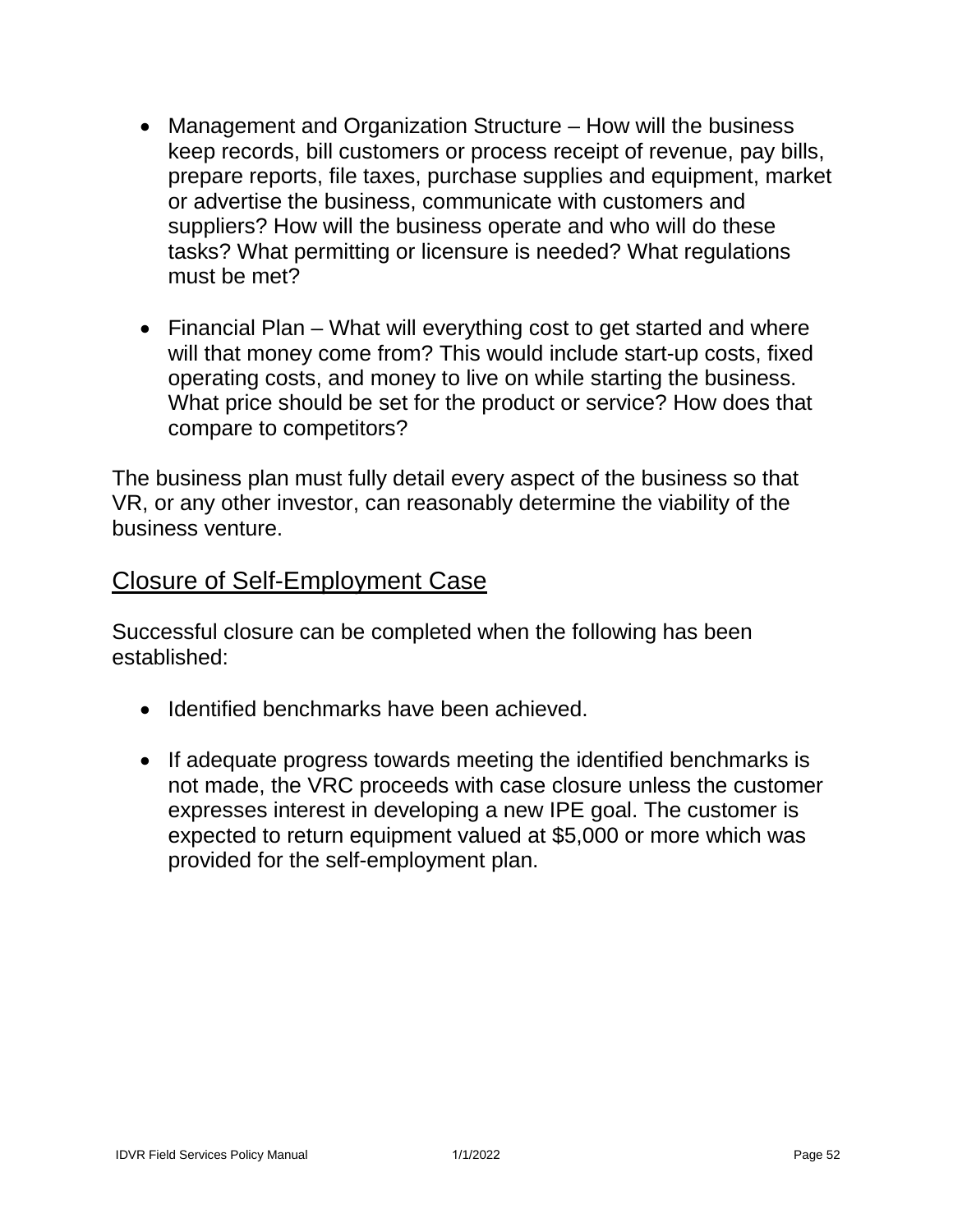# <span id="page-57-0"></span>**XIII. Supported Employment** (34 CFR 363)

 Supported Employment (SE) is indicated for individuals with the most been interrupted or intermittent as a result of a significant disability. services and extended services after the transition of services provided by IDVR. IDVR can provide supported services for up to 24 months, or longer significant disabilities for whom competitive integrated employment has not historically occurred, or for whom competitive integrated employment has Supported employment is also indicated for individuals who, because of the nature and severity of their disabilities, need intensive ongoing support if deemed necessary.

 vocational strategy of supported employment has been determined appropriate, need an identified source of funding for the extended services or a statement outlining the reasonable expectation of how/when funding for extended services will become available. *Natural supports may be an*  Extended services for adults are provided by other state programs and agencies, private non-profit organizations, employers, or other appropriate resources*.* Customers with the most severe disabilities, for whom a *option for extended services, in the absence of extended services funding.* 

# <span id="page-57-1"></span>Competitive Integrated Employment

Competitive Integrated Employment (CIE) has three primary components:

- • Competitive earnings. Wages must be comparable to the customary rate paid by the employer to employees without disabilities in similar positions with comparable skills, experience, and training. The employees without disabilities in similar positions. employee must also receive benefits comparable to those of
- primary consideration of integration is that the level of interpersonal interaction among all employees in a work unit should be similar • Integrated settings are those typically found in the community. The regardless of disability status. This level of interaction applies both within the work unit and to all level of interaction at the worksite, e.g. the employee with a disability interacts with coworkers and customers at roughly the same frequency and intensity as peers in the work unit without disabilities. IDVR staff will work with employers, when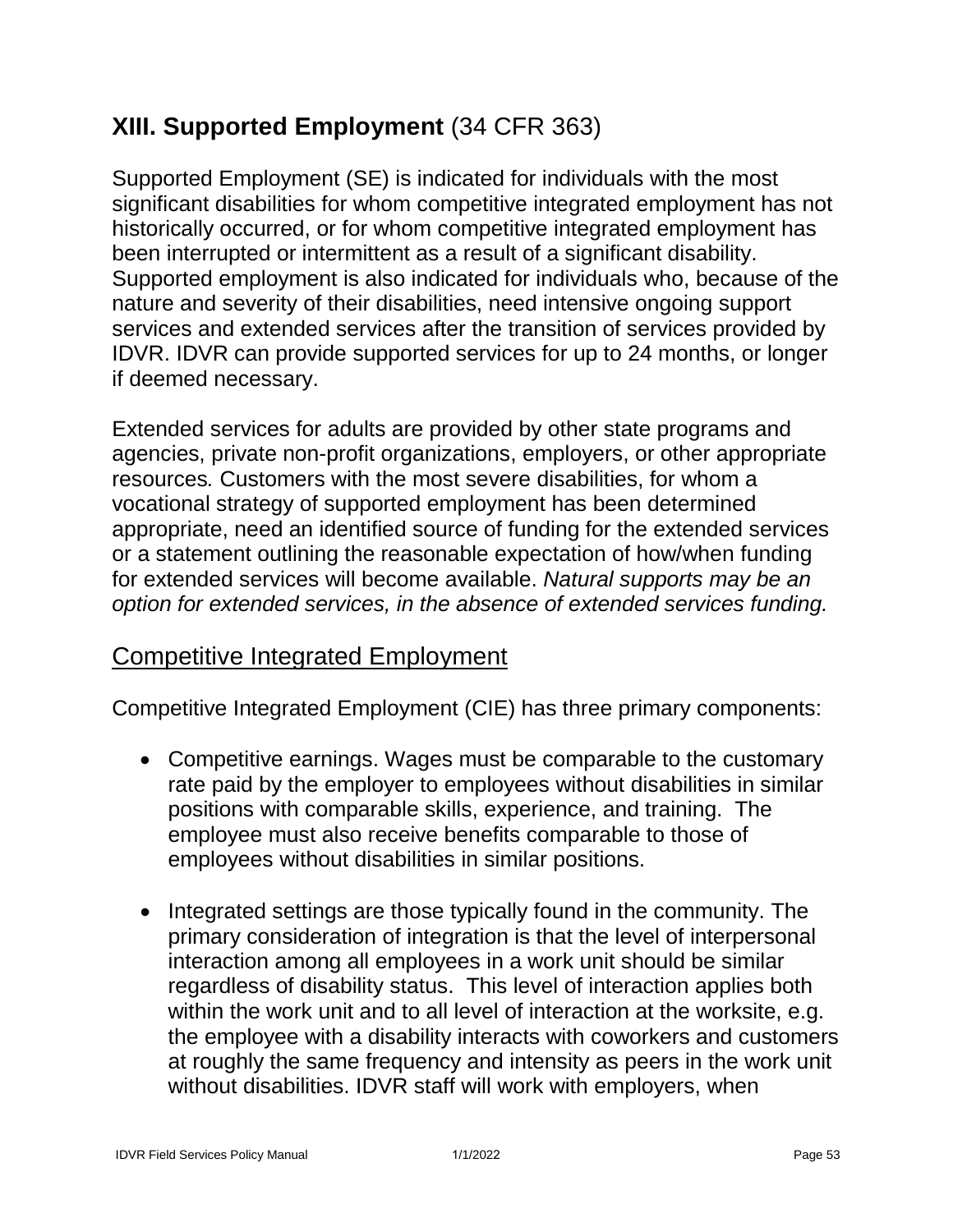needed, to determine if the employment setting meets the criteria of competitive integrated employment.

 • Individuals with disabilities must have the same opportunities for positions in order to be considered a competitive integrated worksite. advancement on the job as people without disabilities in similar

# *Allowance for Non-Competitive Wage*

 On a short-term basis (6 months or less), individuals with an SE six months of achieving the supported employment outcome. In expanded up to 12 months, based on the needs of the individual and coupled with evidence of interim progress toward a competitive wage. employment goal who are working in an integrated setting may be allowed to work for less than competitive wage, provided they are working towards CIE and are reasonably expected to be making a competitive wage within extraordinary circumstances, with RM approval, this extension may be

# *Ongoing Support Services*

 Are serviced needed to support and maintain a customer with a most the time of job placement until transition to extended services. significant disability, including a youth with a most significant disability, in supported employment. These services are identified by IDVR and are based on the individual's need as specified in an IPE and are provided from

the time of job placement until transition to extended services.<br>Ongoing support services includes: an assessment of employment stability specific circumstances and at the request of the customer. Additionally, ongoing support services may consist of any of the following: and provision of specific services, or the coordination of services, at or away from the worksite that are needed to maintain stability; monthly monitoring at the worksite, at least twice monthly, or off-site meetings under

- Particular assessments supplementary to the comprehensive assessment of rehabilitation needs;
- intensive job skills training at the work site; • The services of skilled job trainers who accompany the individual for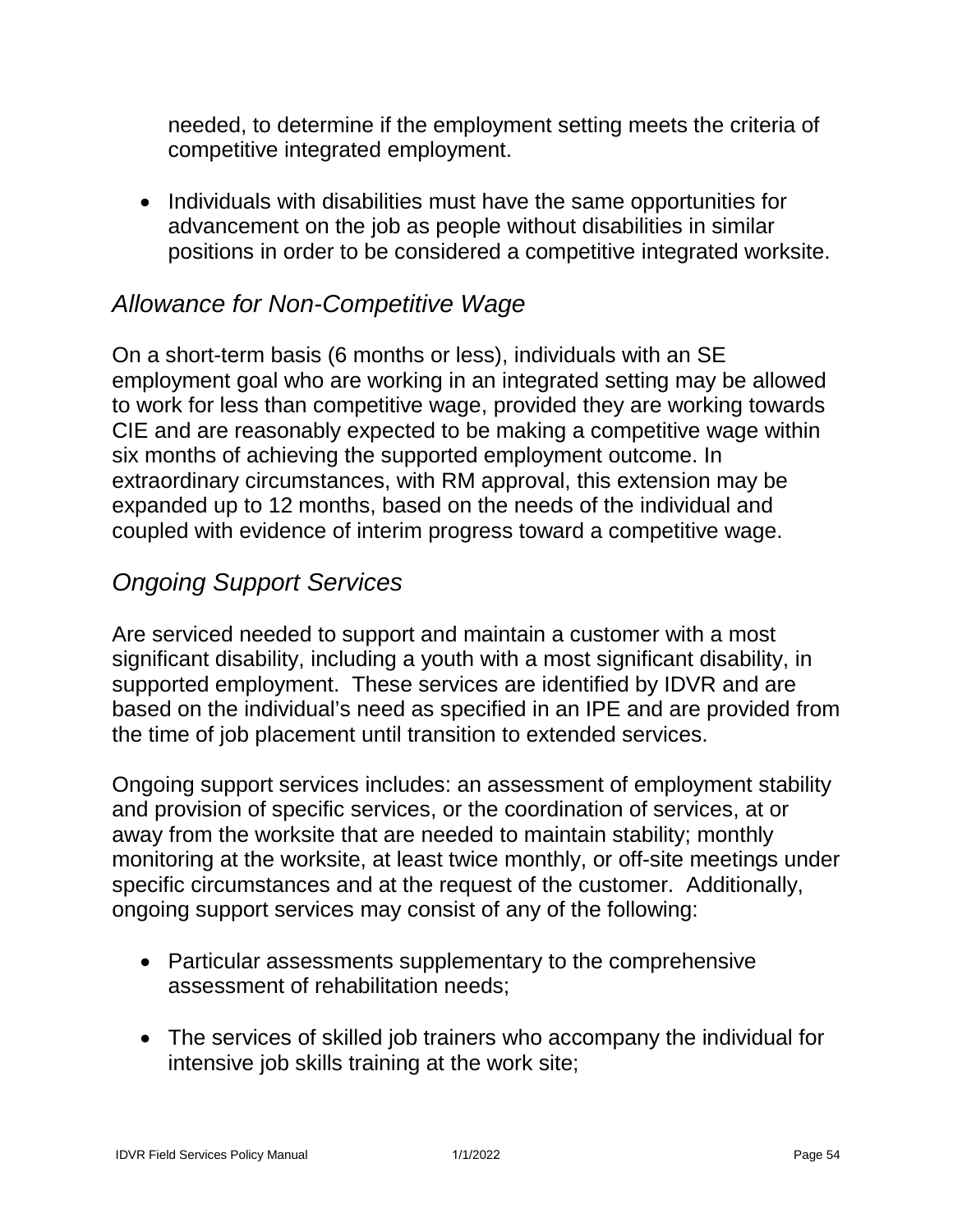- Job development and training;
- Social skills training;
- Regular observation or supervision;
- Follow-up services to include regular contact with employers, the individual or guardian, or other suitable professional and informed advisors, in order to reinforce and stabilize the job placement;
- Facilitation of natural supports at the worksite; and
- • Any other service, or similar services, identified in the scope of vocational rehabilitation services.

#### *Natural Supports*

 workers on the job site or, on a limited basis, family members. The person Natural supports are extended services provided by a supervisor or coresponsible for implementing natural supports must make a commitment to provide ongoing natural supports in the absence of funded extended services.

#### *Employment Stabilization*

Customers are considered stabilized in employment if:

- All reasonable support needs have been addressed, including worksite accommodations and employer concerns;
- The individual is satisfied with the type of work and number of hours worked per week;
- • The individual has achieved their highest expected level of independence on the job and has reached a predictable level of intervention;
- Fading has occurred and the VRC has evidence that establishes the appropriate level of extended support needed by the individual.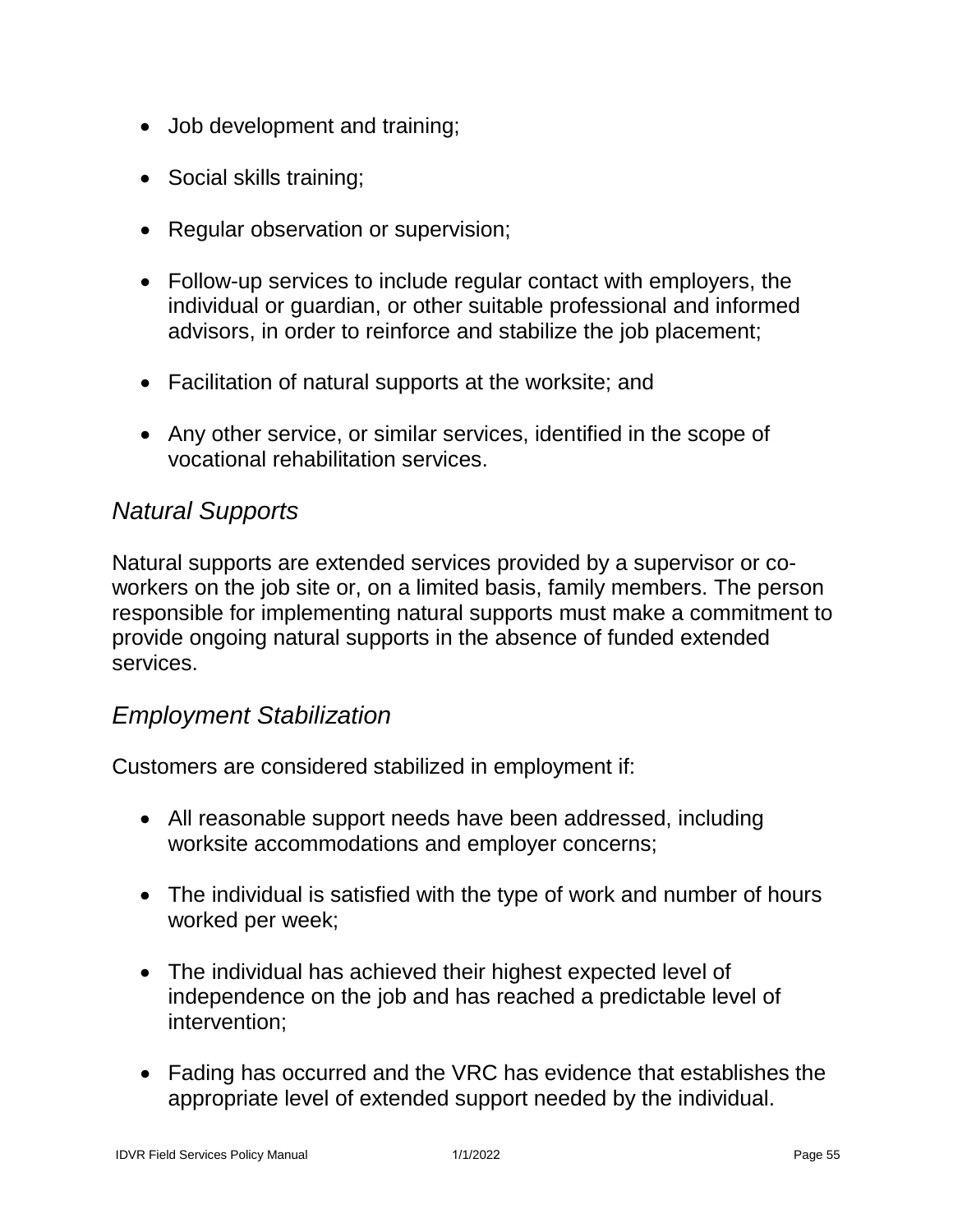# <span id="page-60-0"></span>**Extended Services (ES)**

<u>Extended Services (ES)</u><br>Extended services (ES) are those services provided to youth and adults employment. ES are based on the needs of the individual as specified in after initial stabilization which are required for an individual to maintain their their IPE. For adults, extended services can only be funded through external sources, whereas IDVR may provide extended services for youth.

 The availability of extended services funding is not an eligibility issue, but individual ineligible for services because the source of extended services is not identified. A customer should continue to receive supported services, including natural supports, even if the source of funding is not one of resource availability: Federal regulations do not allow VR to find an employment services and be given the opportunity to obtain extended known at the time the IPE is developed.

# <span id="page-60-1"></span>Youth Extended Services (YES)

Youth Extended Services (YES) once initial job stabilization is achieved.<br>Prior to the provision of VR funded YES, the VRC will need verification provided by the customer or guardian that external extended services are Where an SE strategy is indicated for youth, and where youth will not be able to immediately access external extended services, IDVR can provide currently not available from other sources in the community.

These extended support services for youth can continue until:

• Externally-funded extended services become available;

#### *OR*

• IDVR has provided YES for four years;

#### *OR*

• The individual reaches the age of 25, whichever comes first.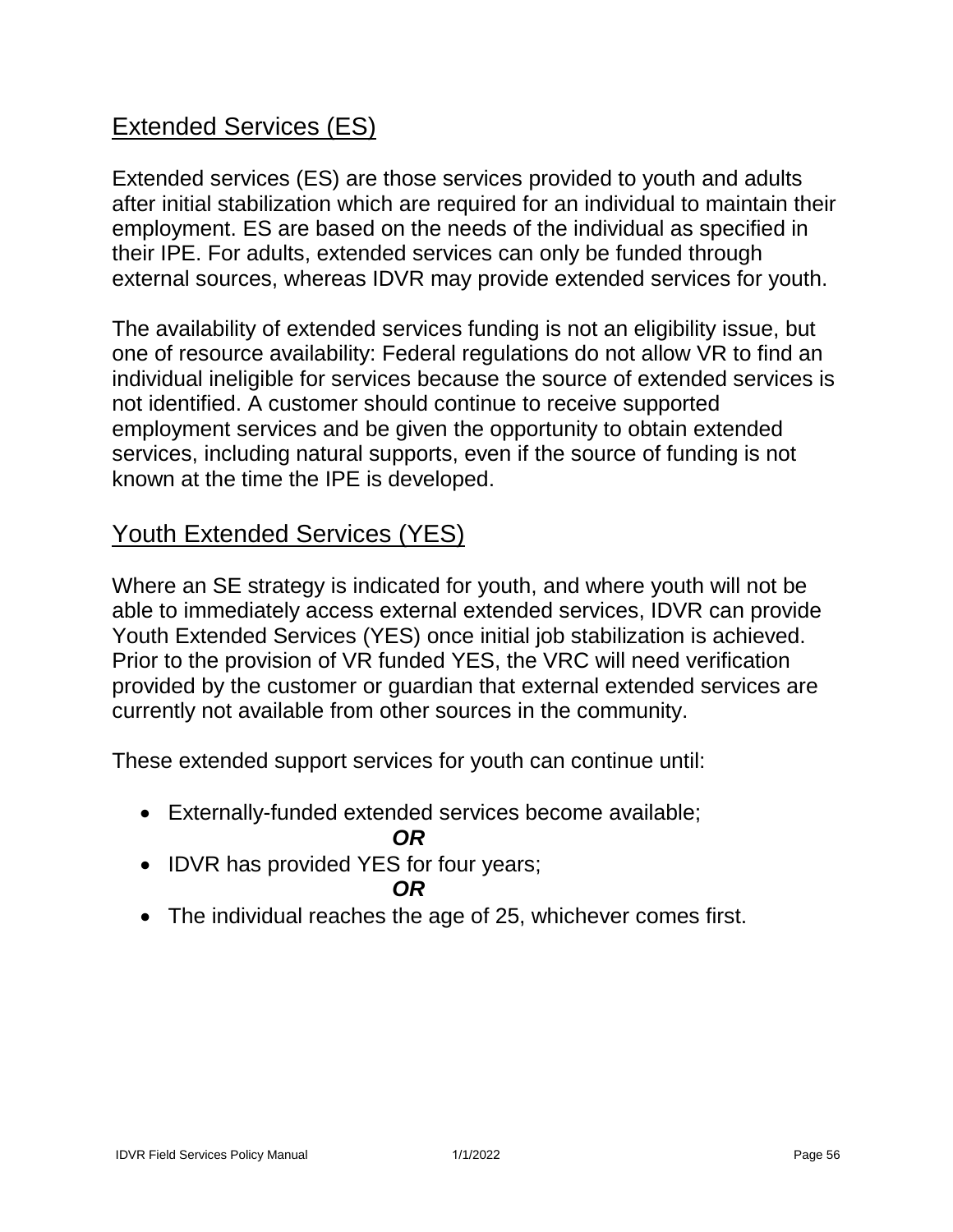# <span id="page-61-0"></span>**XIV. Closure** (34 CFR 361.43, 361.44, & 361.56)

 IDVR may close a customer's case at any time in the VR process for various reasons, in compliance with federal regulations and reporting guidelines.

 VRC must make reasonable attempts to contact the individual or as appropriate, his/her guardian prior to case closure to allow full consultation and to discuss the pending case closure. A closure letter, supplemented as necessary by other appropriate modes of communication, is also sent to all individuals/guardian whose case is being closed, including the reason for closure and the means by which the individual may express and seek Regardless of when in the VR process the record of service is closed, the remedy for any dissatisfaction.

 The individual must be provided with contact information and services that are part of the one-stop service delivery system, or other federal, state, employment providers, as appropriate, which are best suited to meet their available from the client assistance program (CAP) and other programs or local programs, including independent living programs and extended rehabilitation needs, if VR was not able to provide appropriate services.

 Situations occur when the VRC and/or the customer or their guardian determines that the VR case should no longer remain open. The following describes the general reasons for case closure.

# <span id="page-61-1"></span>Closure without an Employment Outcome

Cases may be closed when the customer:

- Is not eligible or no longer eligible (ineligible) for VR services;
- Is unavailable to participate in the VR program;
- Declines to participate in the VR program.
- • If IDVR determines through clear and convincing evidence that an employment outcome based on the severity of their disability, IDVR individual is incapable of achieving a competitive integrated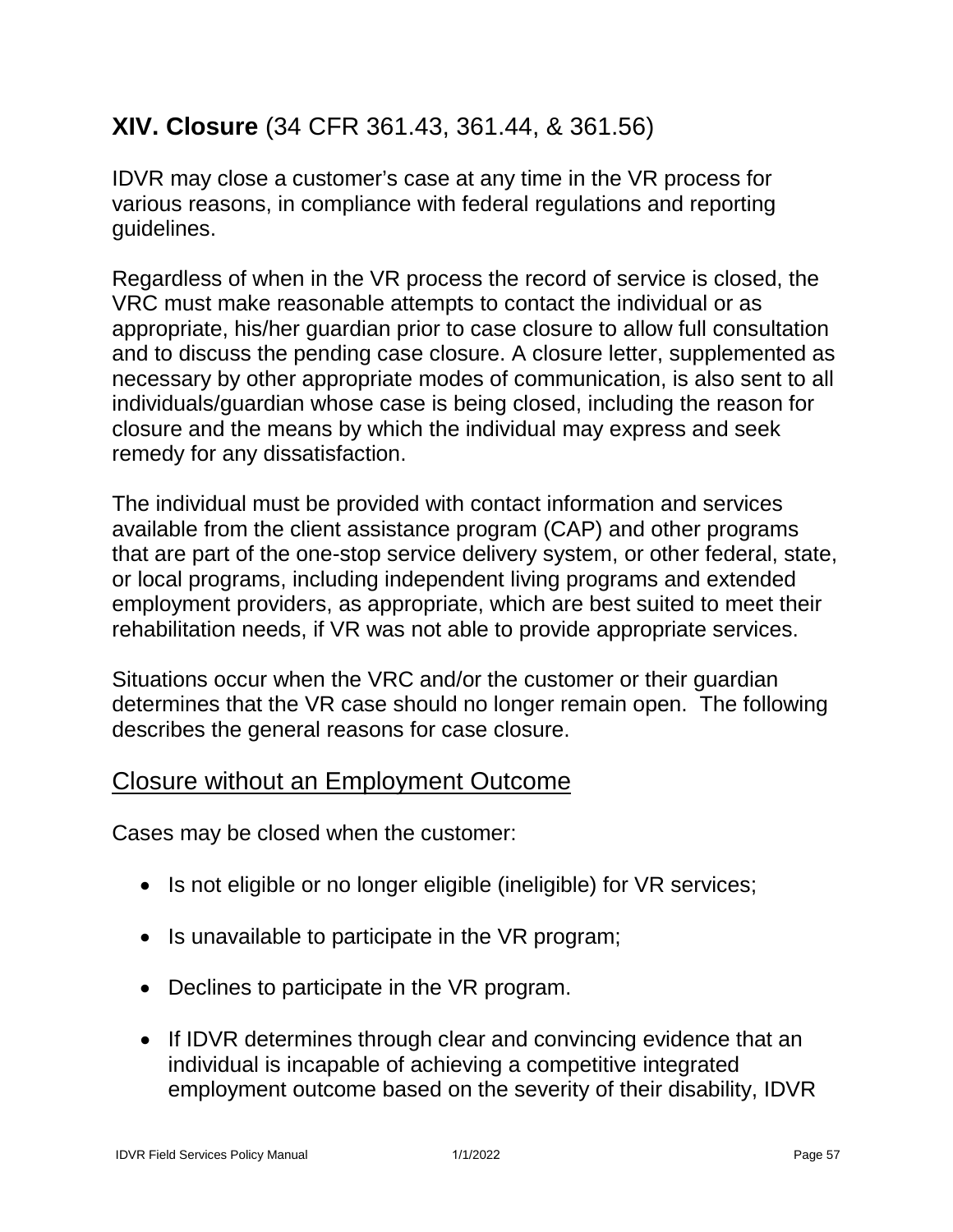will review this determination with the individual or their representative within 12 months of case closure, unless refused. IDVR will continue to review annually thereafter, if requested.

#### <span id="page-62-0"></span>Closure with an Employment Outcome

 The record of services of a customer who has achieved an employment outcome may be closed only if all of the following requirements are met:

- priorities, concerns, abilities, capabilities, interests, and informed • The employment outcome described in the customer's Individualized Plan for Employment is consistent with his/her strengths, resources, choice.
- employment has maintained for an appropriate period of time, but not less than 90 days, necessary to ensure the stability of the • The customer has provided acceptable documentation that verifies employment outcome after closure, and the individual no longer needs vocational rehabilitation services;
- • The customer and the VRC consider the employment outcome to be satisfactory and agree that the customer is performing well on the job;
- • The individual has been informed through appropriate modes of communication of the availability of post-employment services.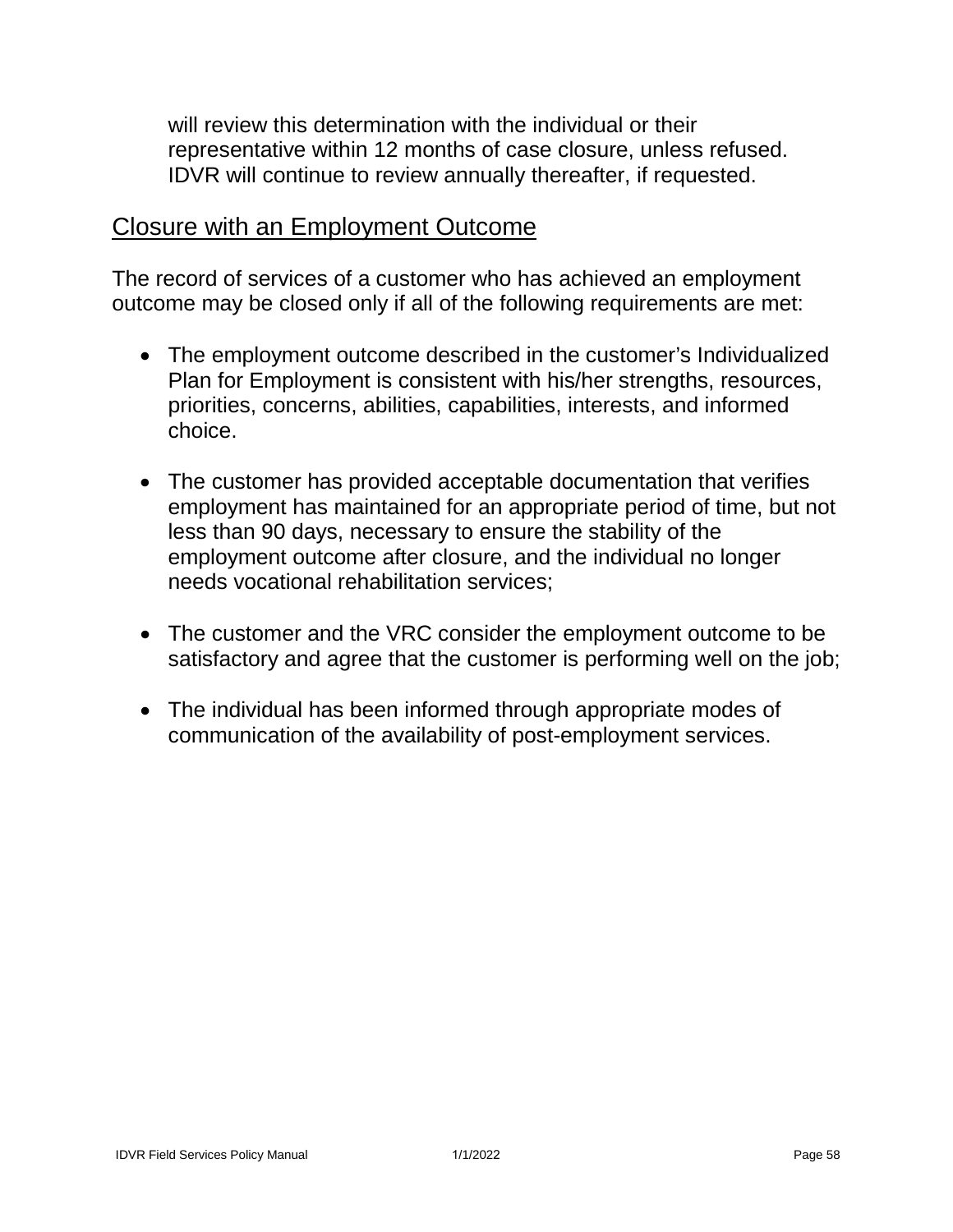# <span id="page-63-0"></span>**XV. Order of Selection (OOS)** (34 CFR 361.36)

 become inadequate to provide the full range of VR services, as appropriate In the event that the projected fiscal and personnel resources of IDVR and to all eligible customers, the Administrator will implement the Division's Order of Selection (OOS).

Federal regulations require IDVR to ensure that customers with the most significant disabilities are served first. The criteria used for determining the OOS is the severity of disability priority category.

# <span id="page-63-1"></span>Factors Prohibited from Order of Selection Consideration

 Factors that will not be used as criteria for establishing an OOS priority include:

- Type of disability;
- Duration of residency, provided the customer is present in the state;
- Age, gender, race, color or national origin;
- Source of referral or cooperative agreements with other agencies;
- Type of expected employment outcome;
- The need for specific services or anticipated cost of such services;
- The income level of the customer or customer's family.

#### <span id="page-63-2"></span>Administrative Requirements

Under OOS, the Division must:

 • Continue to accept applications and make determinations of eligibility. This includes the continued provision of diagnostic services necessary to determine eligibility and the individual's priority under the OOS.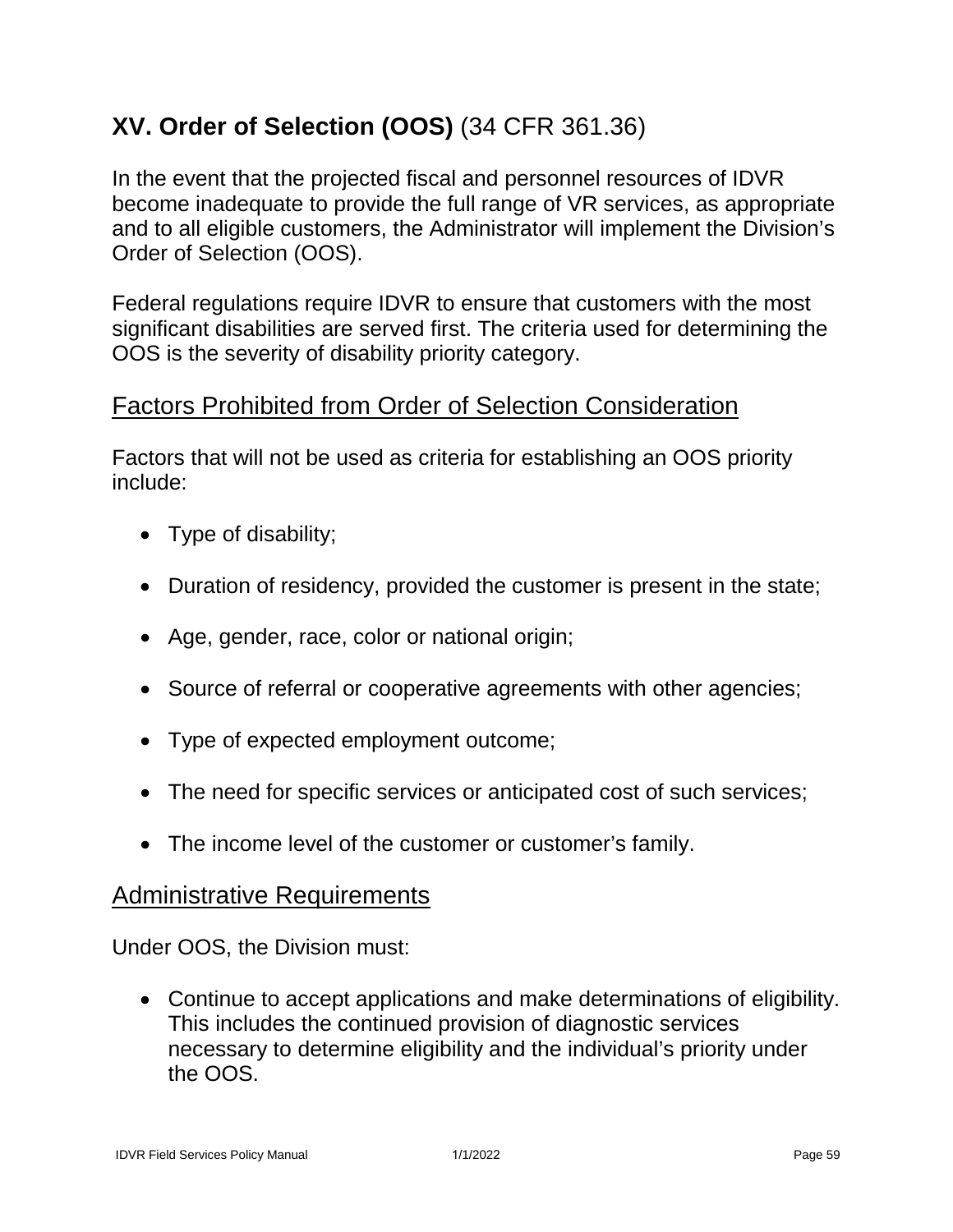- • Continue to provide pre-employment transition services to students with disabilities who were receiving such services prior to determination of eligibility and assignment to a priority category.
- Plan for Employment who has begun to receive services prior to the effective date of the Order of Selection, regardless of the severity of • Continue to provide services to all individuals under an Individualized the individual's disability.
- Implement the OOS on a statewide basis.
- • Notify all eligible individuals of the priority categories and their assignment to a particular category.
- • Notify eligible individuals of their right to appeal their category assignment.
- consistent with the OOS or renegotiate the funding arrangements to • Ensure all funding arrangements, including third-party cooperative arrangements and awards under the establishment authority, are be consistent with the OOS.
- Provide adequate referral assistance (including the documentation of a point of contact for the referral agency) to individuals with disabilities who are:
	- 1. Not eligible for services; or
	- 2. Are eligible but are currently on a waitlist.

# <span id="page-64-0"></span>**Reassessment of Severity of Disability**

 existing records are out-of-date. Regional Manager (RM) approval is make a request for reclassification of severity of disability by submitting a A request for priority category reclassification is allowable in cases when required prior to a reevaluation of severity of disability. A customer will written request to the RM within 21 calendar days of notification of their priority category.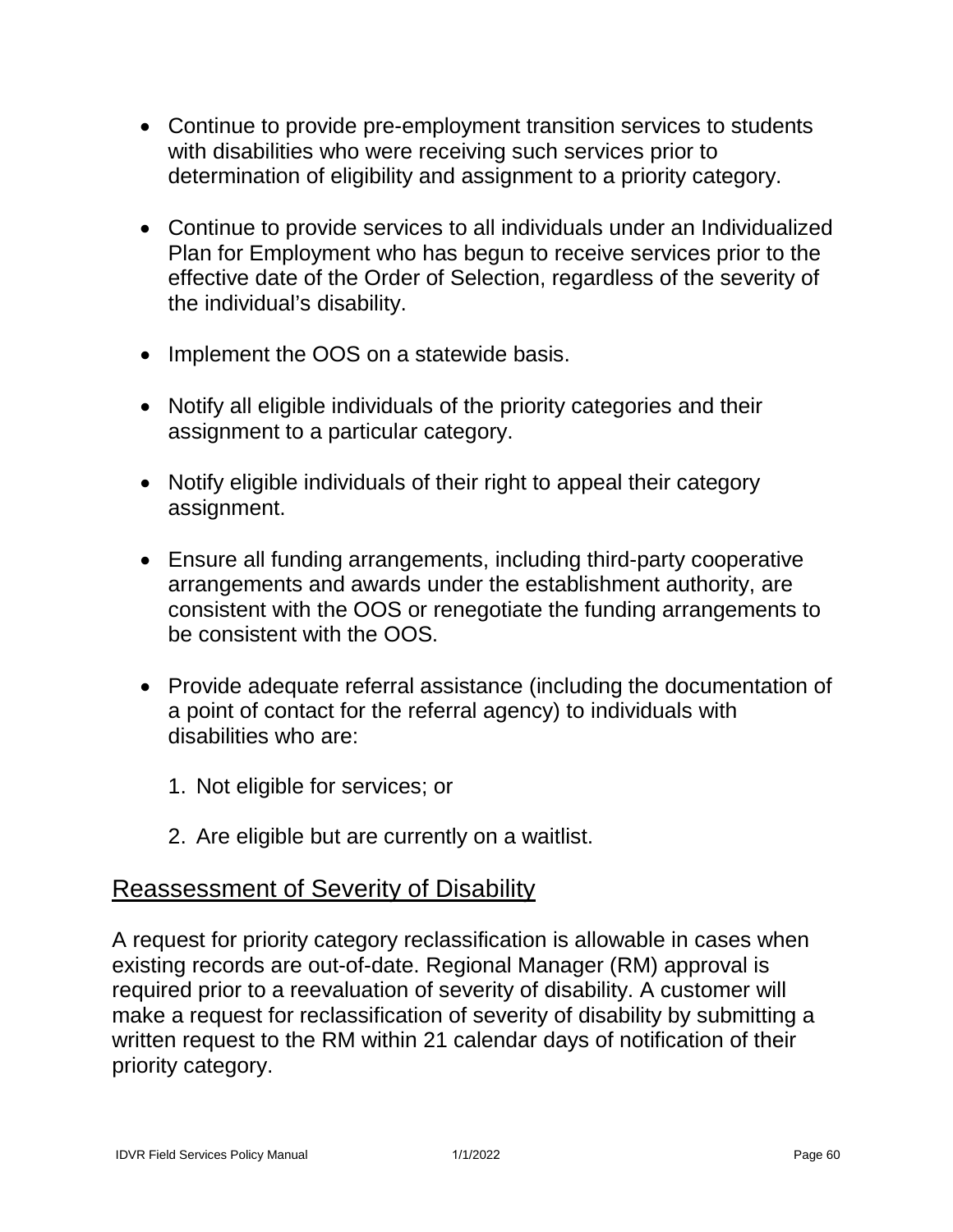# <span id="page-65-0"></span>Maintenance of Statewide Order of Selection Wait List

 a waitlist if their category is restricted. Written notification will be provided to After priority category assignment, an individual will be served or placed on the customer informing them of:

- Their eligibility determination.
- The priority categories of IDVR's Order of Selection.
- Their assignment to a particular category.
- Their placement on the waitlist, if applicable.
- Their right to appeal their category assignment.
- • Their requirement to respond to agency contact within 30 days to avoid case closure and removal from the wait list.
- The availability of the Client Assistance Program (CAP).

 Individuals on the OOS waitlist will be contacted at least once in the first 90 made at least every 180 days while the customer is on the wait list. The days after an eligibility determination is made. Subsequent contact shall be Division will conduct periodic projections of fiscal resources and its ability to serve customers in all priority categories.

#### <span id="page-65-1"></span>Initiating Services for Customers on the Wait List

individuals on OOS waitlist. Based upon current and projected fiscal resources, IDVR will determine when it is appropriate to open a priority category and begin serving eligible

individuals on OOS waitlist.<br>Individuals will be released from the statewide waitlist based first on priority priority categories being served, the field and impacted customers will be notified by letter of the change and the effective date. If the customer has not responded within 30 days from the date the letter was sent, IDVR staff category, and second by earliest date of application. Prior to any change to will proceed with case closure.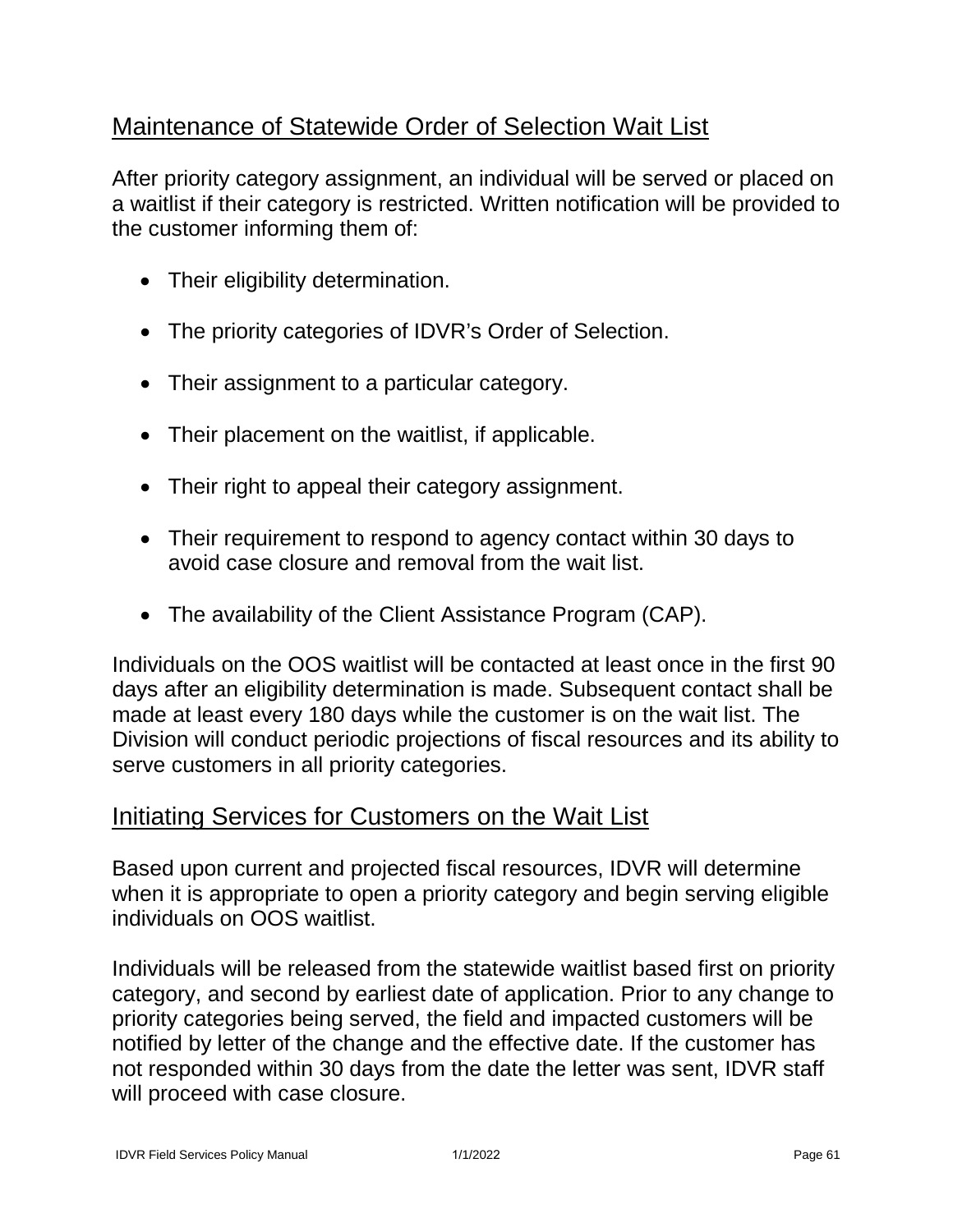# <span id="page-66-0"></span>Information and Referral (I&R)

 Information and Referral (I&R) services to customers who cannot be served and must wait for services because of the Order of Selection. When operating under Order of Selection, IDVR is required to offer

- **Information and Referral (I&R) Requirements** Federal regulations establish minimum requirements under I&R as follows. IDVR must:
	- information and guidance, which may include counseling and referral for job placement, to prepare for, get, or keep a job. 1. Provide customers with accurate vocational rehabilitation
	- that are best suited to address their specific employment needs, 2. Refer customers with disabilities to other federal or state programs including partners in the workforce development system.

#### • **Documenting a Formal Referral**

 and sends a written referral to the organization best suited to meet the specific employment needs of the customer. In addition, the VRC If a customer requests a referral, the IDVR staff member prepares provides the customer with the following:

- 1. A copy of the written referral notifying the other Federal or State program about the referral;
- 2. The name of the person in that organization to be contacted by the customer being referred;
- 3. Information about the most suitable services to prepare for, secure, retain, or regain employment.

#### • **Informal Referrals**

 customers about community assistance programs that may offer needs. Formal documentation requirements that apply to workforce VRCs routinely provide information to applicants and eligible services or benefits to assist the customer in meeting a variety of development system partners do not apply to informal referrals.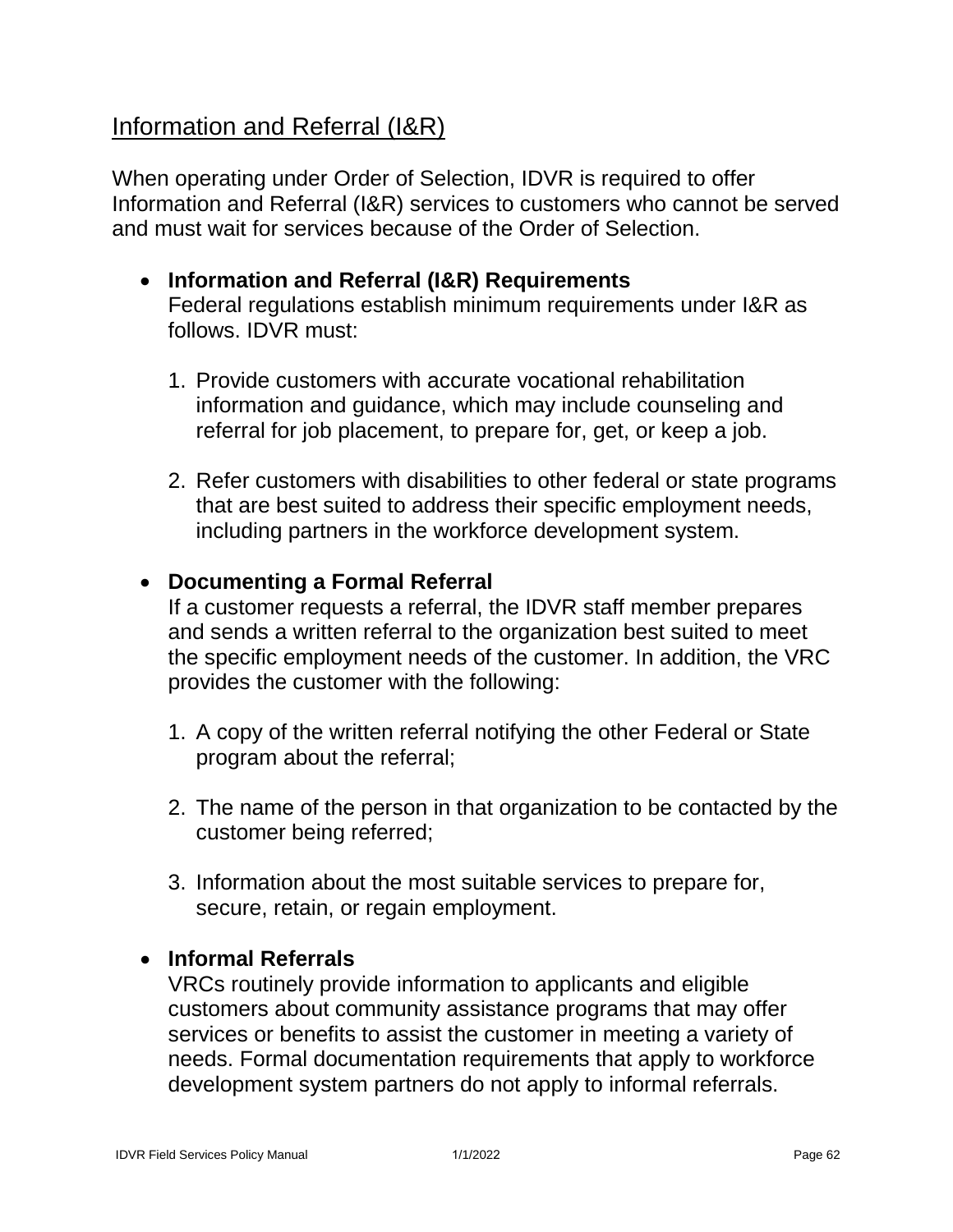# <span id="page-67-0"></span>**Post-Employment Services**

 employment services. Post-employment services are considered an amendment of the IPE, and therefore, a customer who needs post- currently being served under an OOS, nor is the customer required to wait for services. Order of Selection does not impact or alter the provision of postemployment services is not required to meet the highest priority category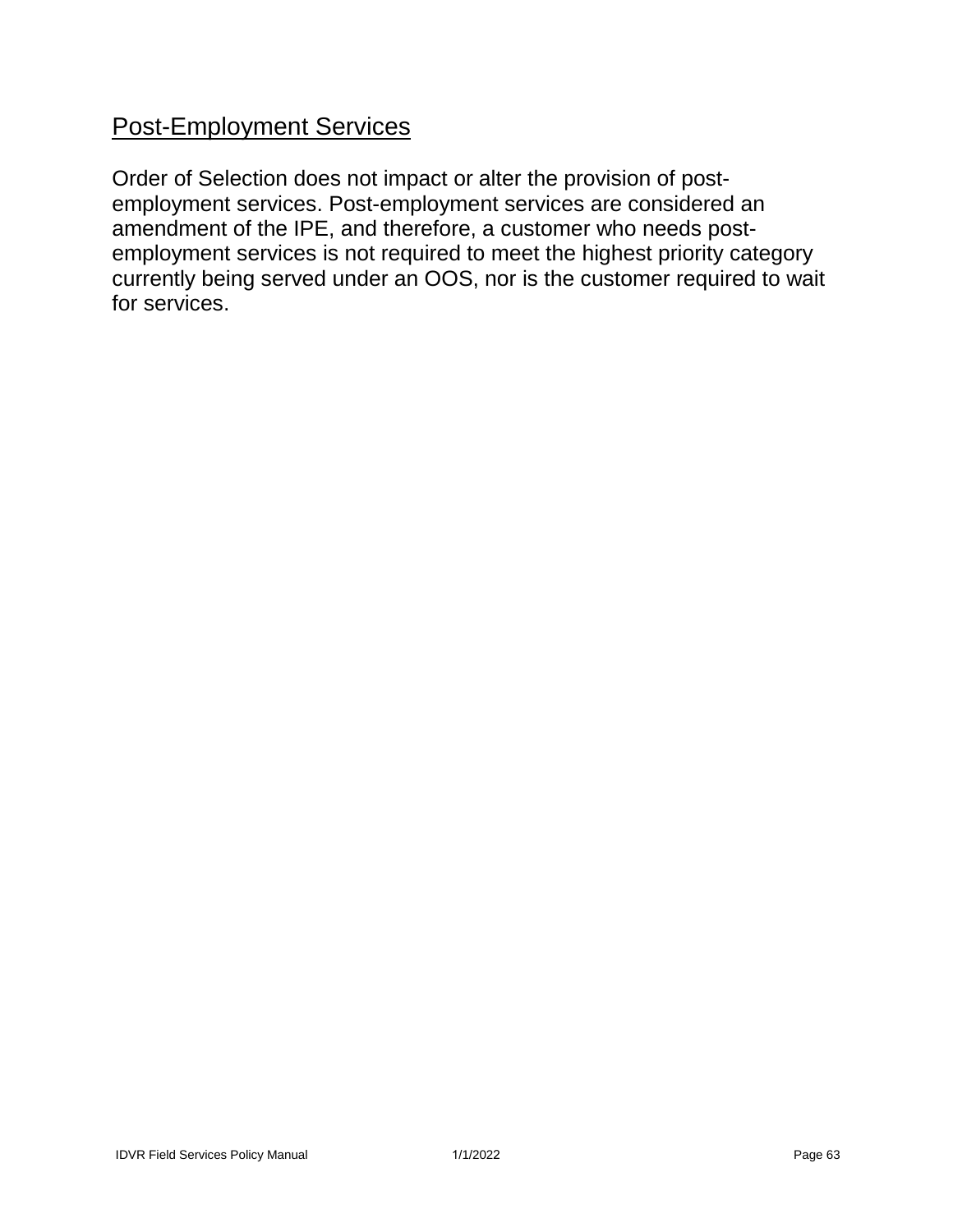# <span id="page-68-0"></span>**XVI. Services for Individuals Employed or Seeking Employment at Subminimum Wage** (34 CFR 397)

 including youth, to satisfy certain service-related requirements in order to start or maintain, as applicable, employment for less than minimum wage. The Rehabilitation Act, as amended, emphasizes that individuals with disabilities, including those with the most significant disabilities, can achieve competitive integrated employment if provided necessary supports and services. The limitations imposed by Section 511 of the Act reinforce this belief by requiring individuals with the most significant disabilities,

# <span id="page-68-1"></span>Referral (I&R) Requirements for Career Counseling (CC) and Information and

<u>Referral (I&R)</u><br>Current employees can choose to continue to work for less than minimum and Referral (CC/I&R). This service addresses federal requirements wage, provided they engage in a recurring Career Counseling/Information allowing the employer to continue to employ individuals at less than minimum wage.

 subminimum wage employment prior to receiving CC/I&R services from IDVR, however they must receive CC/I&R within their first six-months of Those adults employed on or after July 22, 2016 must receive CC/I&R twice per year for their first year of subminimum wage employment, and once per year thereafter. Prospective adult employees may begin employment.

# <span id="page-68-2"></span>Additional Requirements for Youth

 Youth, under the age of 25 have additional requirements, including participation in the VR process prior to beginning work for less than and Guidance. In addition, the Information and Referral packet must be minimum wage. Prior to youth entering subminimum wage employment, Career Counseling must be provided during the course of VR Counseling provided.

# <span id="page-68-3"></span>Documentation